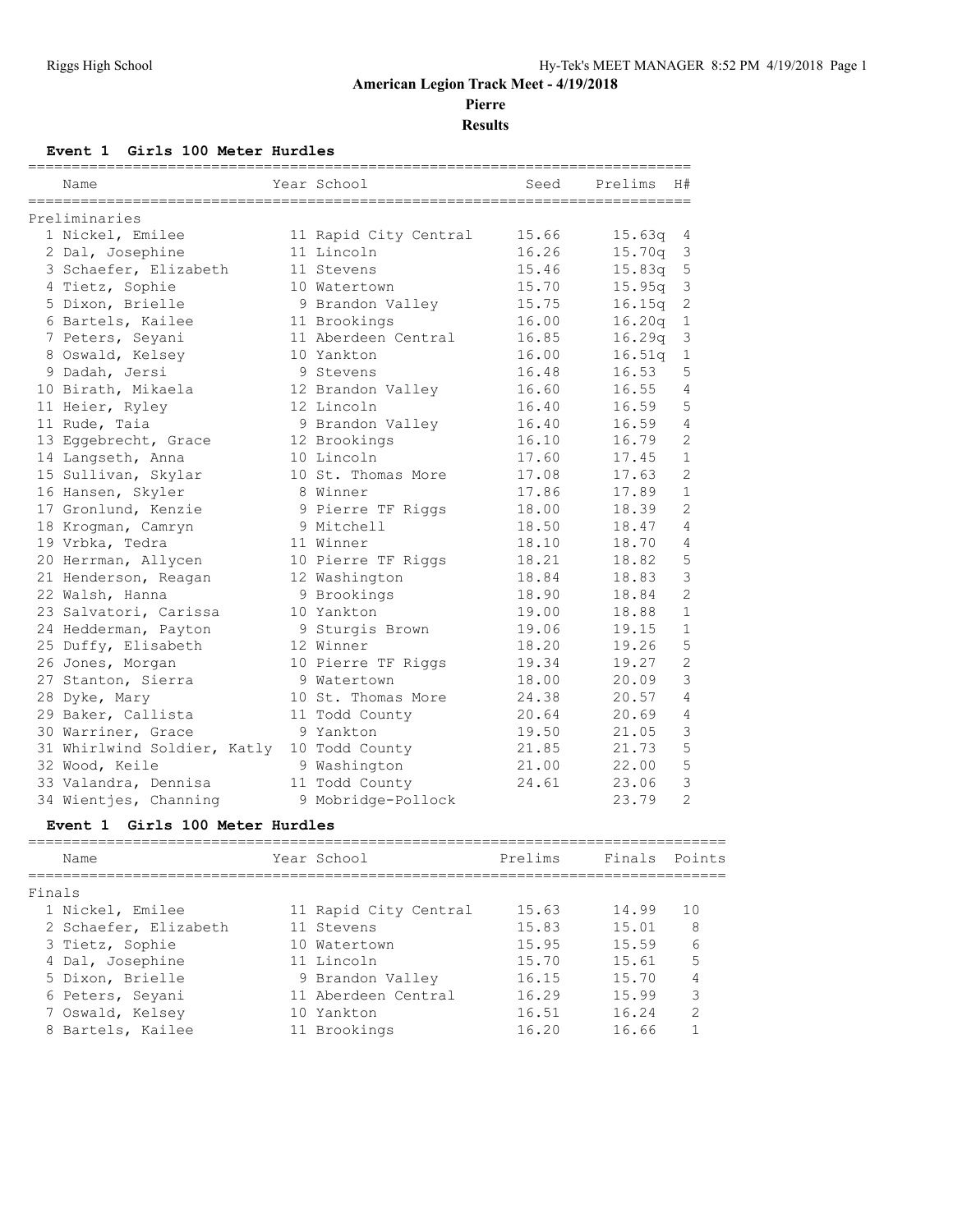**Pierre**

**Results**

#### **Event 2 Boys 110 Meter Hurdles**

| Name                           | Year School           | Seed    | Prelims       | H#             |
|--------------------------------|-----------------------|---------|---------------|----------------|
| Preliminaries                  |                       |         |               |                |
| 1 West, Gavin                  | 11 Sturgis Brown      | 15.58   | 15.85q        | 4              |
| 2 Furula, Wilson               | 11 Lincoln            | 16.26   | 15.93q        | 3              |
| 3 Lear, Pierre                 | 11 Watertown          | 15.10   | 15.94q        | 5              |
| 4 St. Pierre, Stephan          | 11 Lincoln            | 16.14   | 16.04q        | $\mathbf{2}$   |
| 5 Schumacher, Joshua           | 12 Stevens            | 16.11   | 16.11q        | $\mathbf{1}$   |
| 6 Twomey, Kayleb               | 11 Rapid City Central | 16.36   | 16.15q        | 4              |
| 7 Donahoe, Josh                | 12 Brandon Valley     | 15.60   | 16.32q        | 3              |
| 8 Van Hemert, Jesse            | 10 Brandon Valley     | 15.90   | 16.36q        | 2              |
| 9 Huber, Grant                 | 10 St. Thomas More    | 16.51   | 16.47         | 5              |
| 10 Ladson, Jordan              | 12 Rapid City Central | 16.66   | 16.55         | 5              |
| 11 Wermers, Ray                | 12 Yankton            | 16.00   | 16.81         | $\mathbf{1}$   |
| 12 Maquire, Thomas             | 10 St. Thomas More    | 16.75   | 16.90         | 3              |
| 13 Kandolo, Junior             | 10 Washington         | 16.74   | 17.16         | 4              |
| 14 Keohane, Erik               | 10 Rapid City Central | 18.19   | 17.33         | $\overline{2}$ |
| 15 Opstedahl, Tayler           | 11 Sturgis Brown      | 17.76   | 17.41         | $\mathbf{1}$   |
| 16 Dobesh, Corten              | 11 St. Thomas More    | 18.21   | 17.64         | 3              |
| 17 Kitchens, Isaac             | 10 Mitchell           | 18.00   | 18.30         | $\mathbf{1}$   |
| 18 Seamons, Norman             | 11 Stevens            | 18.52   | 18.43         | 5              |
| 19 Lear, Nate                  | 9 Watertown           | 17.10   | 18.66         | 2              |
| 20 Kessler, William            | 10 Pierre TF Riggs    | 18.30   | 18.83         | 4              |
| 21 Carda, Will                 | 10 Washington         | 18.71   | 18.86         | $\mathbf{1}$   |
| 22 Southwick, Sam              | 9 Lincoln             | 18.40   | 19.00         | 5              |
| 23 Adamson, Trever             | 10 Pierre TF Riggs    | 18.69   | 19.02         | 3              |
| 24 Berg, Alec                  | 12 Watertown          | 18.90   | 19.05         | 3              |
| 25 Rounds, Josh                | 11 Pierre TF Riggs    | 18.84   | 19.41         | $\mathbf{1}$   |
| 26 Person, Hayden              | 10 Brookings          | 20.20   | 19.60         | $\mathbf{1}$   |
| 27 Brink, Brody                | 9 Sturgis Brown       | 19.50   | 19.63         | 5              |
| 28 McCubbin, Kamren            | 9 Washington          | 18.70   | 19.65         | $\overline{2}$ |
| 29 Savory, Josiah              | 11 Huron              | 19.56   | 19.69         | 3              |
| 30 Yaqqie, Dylan               | 11 Yankton            | 20.50   | 19.73         | $\mathbf{1}$   |
| 31 Johnson, Jaxon              | 9 Hill City           | 18.53   | 19.79         | 4              |
| 32 Maxey, Bud                  | 10 Todd County        | 19.50   | 19.80         | 4              |
| 33 White, Hayden               | 9 Huron               | 18.90   | 20.12         | $\overline{2}$ |
| 34 Carda, Dawson               | 9 Aberdeen Central    | 20.88   | 20.31         | 2              |
| 35 Lillie, Kyler               | 10 Yankton            | 19.50   | 20.62         | 5              |
| 36 Trujillo, Donte'            | 11 Todd County        | 19.48   | 21.42         | 4              |
| 37 Fixsen, Caleb               | 10 Brookings          | 19.80   | 21.51         | $\mathbf{2}$   |
| 38 Thompson, Blaise            | 9 Mobridge-Pollock    |         | 22.81         | 3              |
| 39 Myers, Chaseten             | 9 Mobridge-Pollock    |         | 24.53         | 4              |
| Event 2 Boys 110 Meter Hurdles |                       |         |               |                |
| Name                           | Year School           | Prelims | Finals Points |                |

| Finals                |                       |       |       |                |
|-----------------------|-----------------------|-------|-------|----------------|
| 1 Lear, Pierre        | 11 Watertown          | 15.94 | 15.07 | 10             |
| 2 Furula, Wilson      | 11 Lincoln            | 15.93 | 15.44 | -8             |
| 3 West, Gavin         | 11 Sturgis Brown      | 15.85 | 15.46 | 6              |
| 4 Donahoe, Josh       | 12 Brandon Valley     | 16.32 | 15.56 | -5             |
| 5 Twomey, Kayleb      | 11 Rapid City Central | 16.15 | 15.72 | $\overline{4}$ |
| 6 St. Pierre, Stephan | 11 Lincoln            | 16.04 | 15.74 | $\mathcal{R}$  |
| 7 Van Hemert, Jesse   | 10 Brandon Valley     | 16.36 | 16.17 |                |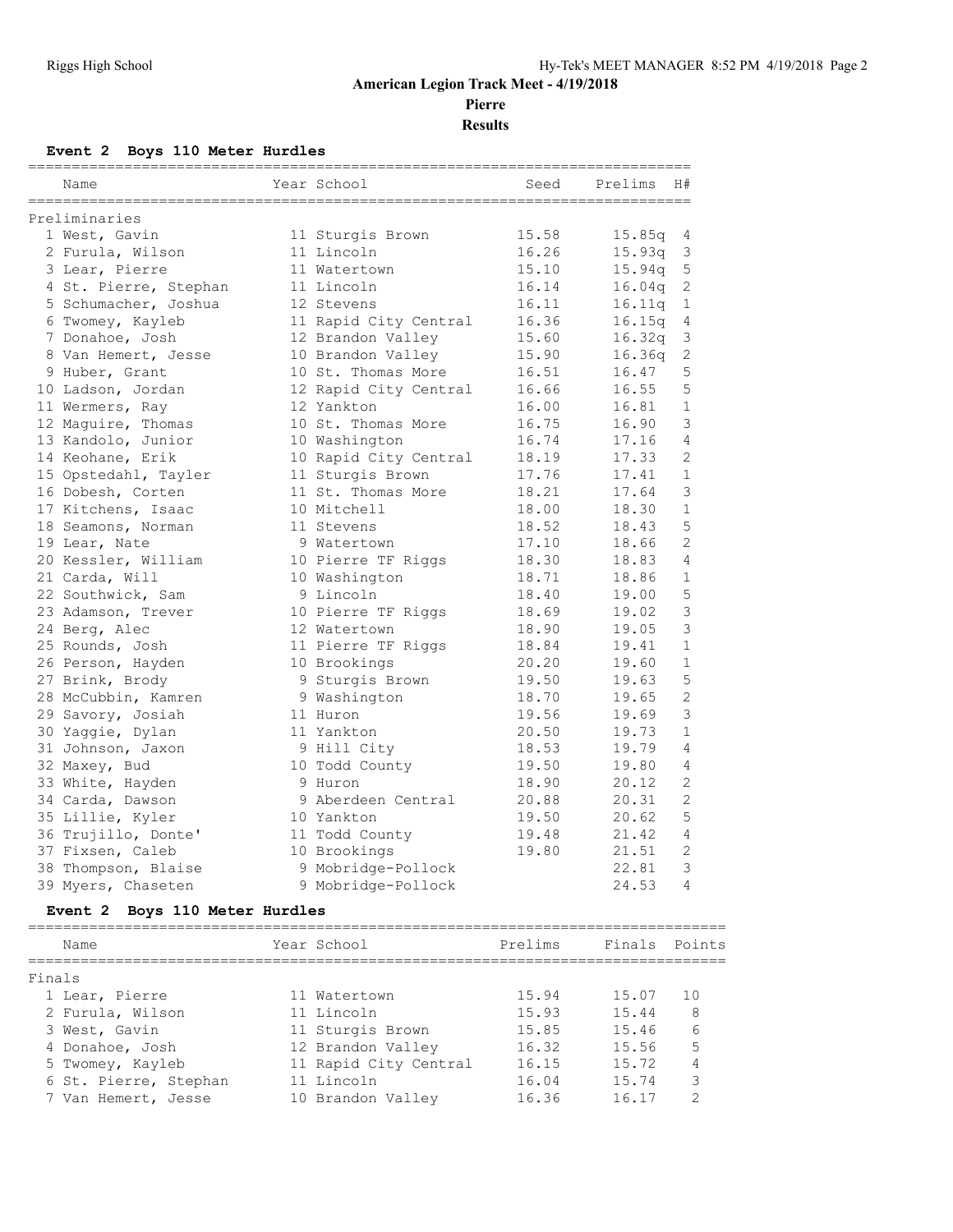#### **Pierre**

**Results**

#### **....Event 2 Boys 110 Meter Hurdles**

#### 8 Schumacher, Joshua 12 Stevens 16.11 16.37 1

**Event 3 Girls 4x800 Meter Relay**

| School                                              | Seed                          | Finals   |              | H# Points    |
|-----------------------------------------------------|-------------------------------|----------|--------------|--------------|
| =============================<br>1 Aberdeen Central | 9:50.20                       | 10:10.77 | 1            | 10           |
| 1) Douglas, Zoe 9                                   | 2) Hirsch, Jada 11            |          |              |              |
| 3) Kopecky, Abby 9                                  | 4) Jacobs, Melanie 9          |          |              |              |
| 2 Rapid City Central                                | 10:05.00                      | 10:23.95 | 2            | 8            |
| 1) Gutknecht, Sarra 12                              | 2) Kost, Delaney 9            |          |              |              |
| 3) Bunkers, Maria 12                                | 4) Glass, Bella 9             |          |              |              |
| 3 Pierre TF Riggs                                   | 10:44.20                      | 10:27.25 | 2            | 6            |
| 1) Lutmer, Jessica 9                                | 2) Keyes, Kyla 10             |          |              |              |
| 3) Lusk, Emma 9                                     | 4) Iverson, Autumn 7          |          |              |              |
| 4 Lincoln                                           | 10:35.00                      | 10:31.32 | 2            | 5            |
| 1) Batcheller, Lila 8                               | 2) Dumansky, Hannah 8         |          |              |              |
| 3) Jenkins, Patti 12                                | 4) Peters, Eliza 12           |          |              |              |
| 5 Yankton                                           | 10:10.00                      | 10:32.66 | 2            | 4            |
| 1) Wolfgram, Payton 10                              | 2) Eidsness, Lauren 10        |          |              |              |
| 3) Chance, Thea 7                                   | 4) Fanta, Mary 10             |          |              |              |
| 6 Brookings                                         | 10:56.90                      | 10:37.05 | $\mathbf{1}$ | 3            |
| 1) Stern, Cherish 9                                 | 2) Powers, Ainsley 10         |          |              |              |
| 3) Gilk, Megan 12                                   | 4) Wika, Brooke 11            |          |              |              |
| 7 Washington                                        | 10:10.00                      | 10:41.24 | 2            | 2            |
| 1) Johnson, Emma 10                                 | 2) Kashi, Adaga 9             |          |              |              |
| 3) Debeer, Kayla 9                                  | 4) Juac, Khot 10              |          |              |              |
| 8 Winner                                            | 10:49.40                      | 10:42.30 | 2            | $\mathbf{1}$ |
| 1) Richey, Alexis 11                                | 2) Schuyler, Sidda 8          |          |              |              |
| 3) Blare, Meagan 9                                  | 4) Schuyler, Saige 10         |          |              |              |
| 9 Huron                                             | 10:54.00                      | 10:52.31 | 1            |              |
| 1) Schimke, Kayla 11                                | 2) Buddenhagen, Tenley 9      |          |              |              |
| 3) Thomas, Braylee 10                               | 4) Shoultz, Samantha 10       |          |              |              |
| 10 Todd County                                      | 10:55.00                      | 11:02.58 | 1            |              |
| 1) Prue, Karli 11                                   | 2) Medicine Eagle, Brailei 10 |          |              |              |
| 3) Herman, Kelsie 10                                | 4) Cournoyer, Raven 11        |          |              |              |
| 11 Sturgis Brown                                    | 11:00.00                      | 11:03.10 | 1            |              |
| 1) Breidenbach, Jade 9                              | 2) Buchholz, Molly 12         |          |              |              |
| 3) Kaufman, Josie 9                                 | 4) Ferguson, Haley 9          |          |              |              |
| 12 Watertown                                        | 10:40.00                      | 11:05.69 | 2            |              |
| 1) Schulte, Megan 11                                | 2) Lenssen, Abby 11           |          |              |              |
| 3) Anderson, Morgan 9                               | 4) Spartz, Karlee 10          |          |              |              |
| 13 Mitchell                                         | 11:30.00                      | 11:26.54 | 1            |              |
| 1) Schmidt, Mandy 11                                | 2) Hart, TyAnn 11             |          |              |              |
| 3) Bathke, Kiersten 9                               | 4) Vermeulen, Annika 11       |          |              |              |
| 14 St. Thomas More                                  | 10:50.00                      | 11:30.45 | 2            |              |
|                                                     | 2) Sedlacek, Clara 11         |          |              |              |
| 1) Blote, Grace 9<br>3) Trainer, Kiah 10            | 4) Gorman, Morgan 11          |          |              |              |
|                                                     |                               |          |              |              |
| 15 Mobridge-Pollock                                 | 11:00.00                      | 11:37.32 | 1            |              |
| 1) Abby, Keller 10                                  | 2) Richling, Ella 11          |          |              |              |
| 3) Henderson, Landyn 8                              | 4) Borah, Hayley 11           |          |              |              |
| 16 Redfield/Doland                                  | 11:40.20                      | 11:54.54 | 1            |              |
| 1) Jordan, Kayla 7                                  | 2) Miles, Avery 7             |          |              |              |
| 3) Utecht, Kyra 8                                   | 4) Clausen, Ashlyn 7          |          |              |              |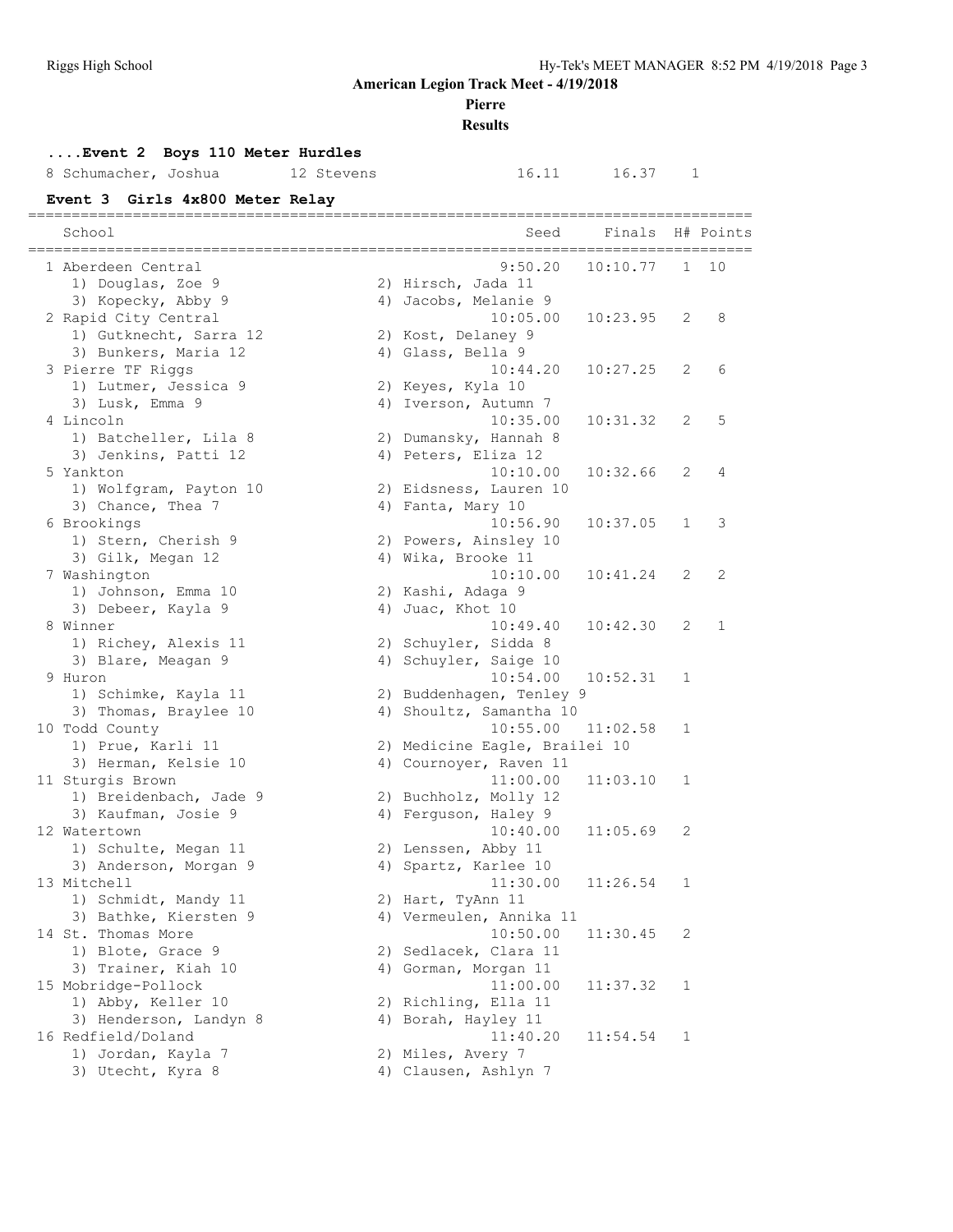**Pierre**

**Results**

#### **Event 4 Girls 100 Meter Dash**

| Name                    | Year School           | Seed  | Prelims<br>H#            |
|-------------------------|-----------------------|-------|--------------------------|
| Preliminaries           |                       |       |                          |
| 1 Young, Hannah         | 11 Rapid City Central | 12.29 | 12.70q<br>8              |
| 2 Valandra-Prue, Caelyn | 10 Todd County        | 12.78 | 12.99q<br>$\mathbf{1}$   |
| 3 Petterson, Laura      | 10 Washington         | 12.62 | 13.07q<br>6              |
| 4 Kur, Nyanas           | 9 Washington          | 12.70 | 13.13q<br>5              |
| 5 Brunner, Rachel       | 11 Watertown          | 12.40 | 7<br>13.16q              |
| 6 Carlson, Bailey       | 12 St. Thomas More    | 12.75 | 3<br>13.19q              |
| 7 Bagley, Peyton        | 9 Rapid City Central  | 13.07 | $\overline{7}$<br>13.24q |
| 8 Christopherson, Haley | 12 Washington         | 13.04 | 13.47q<br>6              |
| 9 Keen, Sarah           | 12 Stevens            | 13.24 | 13.55<br>8               |
| 10 Brozik, Ellie        | 8 Winner              | 12.76 | $\overline{c}$<br>13.56  |
| 11 Geier, Grace         | 12 Watertown          | 12.80 | 13.64<br>$\mathbf 1$     |
| 11 Haiar, Elizabeth     | 9 Stevens             | 13.71 | 7<br>13.64               |
| 13 Benson, Ciara        | 10 St. Thomas More    | 13.32 | 3<br>13.65               |
| 13 Jerstad, Elizabeth   | 9 Lincoln             | 13.30 | 5<br>13.65               |
| 13 Stock, Loralee       | 11 Sturgis Brown      | 12.92 | 13.65<br>4               |
| 16 Boomsma, Jaiden      | 10 Yankton            | 12.70 | 13.76<br>4               |
| 16 Schurman, Cora       | 8 Yankton             | 12.80 | 2<br>13.76               |
| 18 Myers, Kulyle        | 12 Lincoln            | 13.30 | 6<br>13.77               |
| 18 Smith, Addy          | 10 Pierre TF Riggs    | 13.53 | 4<br>13.77               |
| 20 Altmaier, Brianna    | 9 Aberdeen Central    | 13.80 | 13.79<br>4               |
| 21 Mohr, Michaela       | 12 Lincoln            | 13.50 | 3<br>13.84               |
| 22 Chikos, Kaili        | 8 Stevens             | 13.65 | 6<br>13.88               |
| 23 Vermeer, Brooklyn    | 12 Brandon Valley     | 13.40 | 2<br>13.92               |
| 24 Beck, Kyanne         | 8 Pierre TF Riggs     | 13.47 | $\overline{2}$<br>13.95  |
| 25 Crago, Kyla          | 12 Mitchell           | 13.30 | $\overline{4}$<br>13.96  |
| 26 Stangohr, Arianna    | 12 Brandon Valley     | 13.20 | 13.97<br>8               |
| 27 Deitrich, Madi       | 10 St. Thomas More    | 13.73 | 13.98<br>8               |
| 28 Ostbye, Caitlin      | 10 Mitchell           | 13.40 | $\mathbf{1}$<br>14.03    |
| 29 Welu, Jessica        | 11 Hill City          | 13.58 | 5<br>14.09               |
| 30 Saleem, Makahla      | 11 Rapid City Central | 13.76 | 8<br>14.13               |
| 30 Steeves, Carlee      | 12 Sturgis Brown      | 13.78 | $\epsilon$<br>14.13      |
| 32 Wientjes, Emily      | 9 Mobridge-Pollock    | 12.80 | 3<br>14.15               |
| 33 Comer, Kadyn         | 9 Hill City           | 13.77 | 7<br>14.16               |
| 34 Jackmon, Hannah      | 10 Brandon Valley     | 13.30 | 7<br>14.18               |
| 35 Hauck, Haylee        | 11 Pierre TF Riggs    | 14.00 | 14.26<br>4               |
| 35 Sibson, Hannah       | 11 Mitchell           | 13.80 | 5<br>14.26               |
| 37 Rohlfs, Camryn       | 7 Redfield/Doland     | 13.98 | $\overline{2}$<br>14.27  |
| 38 Jandel, Teryn        | 7 Redfield/Doland     | 14.05 | 14.40<br>5               |
| 39 Siesmonsma, Abby     | Hill City             | 14.58 | 14.48<br>8               |
| 40 Gilbert, Lexie       | 9 Huron               | 13.88 | 14.56<br>2               |
| 41 Spotted Tail, Teciah | 11 Todd County        | 14.68 | 7<br>14.68               |
| 42 Sheridan, Tatum      | 10 Brookings          | 14.40 | 14.71<br>8               |
| 43 Hodorff, Tierney     | 9 Watertown           | 13.40 | $\mathbf{1}$<br>14.75    |
| 44 Eagleman, Hailee     | 11 Cheyenne-Eag       | 14.38 | 7<br>14.80               |
| 45 Ysbrand, Miranda     | 11 Brookings          | 14.00 | $\mathsf 3$<br>14.82     |
| 46 Glanzer, Makenna     | 9 Aberdeen Central    | 14.80 | 5<br>14.96               |
| 47 Malchow, Myah        | 12 Aberdeen Central   | 14.75 | 6<br>14.99               |
| 48 Cap, Megan           | 10 Yankton            | 13.90 | 15.16<br>$\mathbf{1}$    |
| 49 Walsh, Hanna         | 9 Brookings           | 15.20 | 15.18<br>3               |
| 50 Vines, Miranda       | 10 Cheyenne-Eag       | 16.63 | 15.30<br>$\overline{4}$  |
| 51 Hoops, Ellie         | 9 Huron               | 15.07 | 15.34<br>4               |
| 52 Sommars, Kennedy     | 10 Stanley County     |       | 15.35<br>6               |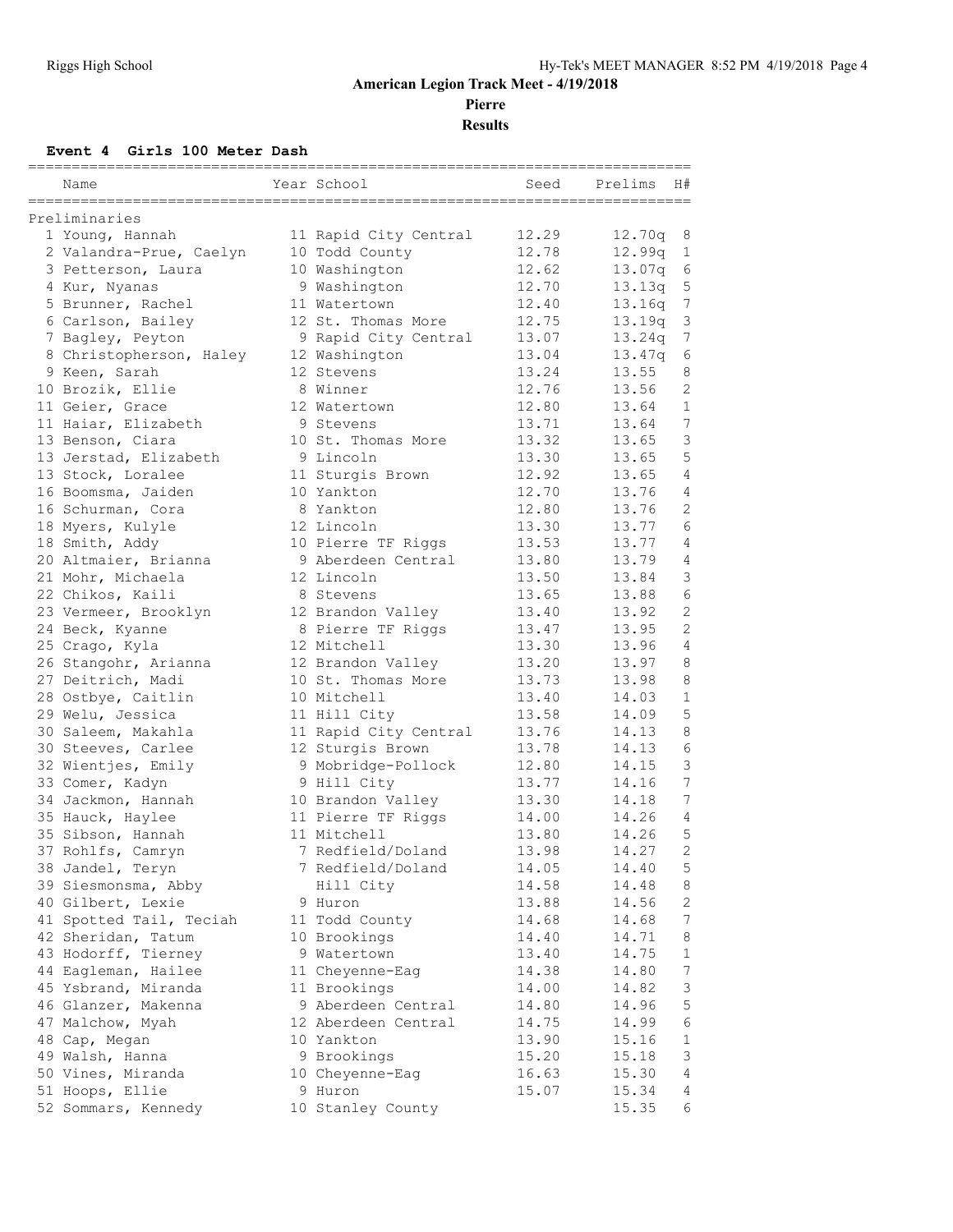**Pierre**

**Results**

#### **....Event 4 Girls 100 Meter Dash**

| 53 Roach-Valandra, Amia | 9 Todd County       | 14.33 | 15.39 | 6            |
|-------------------------|---------------------|-------|-------|--------------|
| 54 Vines, Raelynn       | 7 Chevenne-Eag      | 16.37 | 15.49 | 2            |
| 55 Bridwell, Amiya      | 9 Dupree            |       | 15.69 | 7            |
| 56 Scott, Cedar         | 11 Stanley County   | 16.11 | 16.76 | $\mathbf{1}$ |
| 57 Hennrich, Jayda      | 9 Huron             | 16.48 | 16.92 | 3            |
| 58 Matonis, Kateri      | 9 Dupree            | 16.21 | 17.09 | 1            |
| 59 Serborsek, Madison   | 9 Stanley County    | 17.02 | 17.30 | 5            |
| 60 Mexican, Marion      | 9 Dupree            | 15.69 | 17.45 | 2            |
| -- Kehn, Reegin         | 12 Sturgis Brown    | 13.97 | DO    | 1            |
| -- Mousseau, Latisha    | 10 Mobridge-Pollock | 13.00 | DO    | 5            |

#### **Event 4 Girls 100 Meter Dash**

|        | Name                    | Year School           | Prelims | Finals | Points        |
|--------|-------------------------|-----------------------|---------|--------|---------------|
| Finals |                         |                       |         |        |               |
|        | 1 Young, Hannah         | 11 Rapid City Central | 12.70   | 12.22  | 1 O           |
|        | 2 Valandra-Prue, Caelyn | 10 Todd County        | 12.99   | 12.55  | 8             |
|        | 3 Kur, Nyanas           | 9 Washington          | 13.13   | 12.64  | 6             |
|        | 4 Brunner, Rachel       | 11 Watertown          | 13.16   | 12.84  | 5             |
|        | 5 Bagley, Peyton        | 9 Rapid City Central  | 13.24   | 12.90  | 4             |
|        | 6 Petterson, Laura      | 10 Washington         | 13.07   | 12.97  | 3             |
|        | 7 Carlson, Bailey       | 12 St. Thomas More    | 13.19   | 13.10  | $\mathcal{P}$ |
|        | 8 Christopherson, Haley | 12 Washington         | 13.47   | 13.40  |               |

#### **Event 5 Boys 100 Meter Dash**

| Name                | Year School           | Seed  | Prelims            | H#              |
|---------------------|-----------------------|-------|--------------------|-----------------|
| Preliminaries       |                       |       |                    |                 |
| 1 Petersen, Braiden | 12 Brandon Valley     | 10.84 | 11.25q             | $\overline{7}$  |
| 2 Determan, Garrett | 11 Watertown          | 10.80 | 11.26 <sub>q</sub> | 8               |
| 3 Hagen, Sage       | 12 Rapid City Central | 10.97 | 11.33a             | 5               |
| 4 Rafferty, Thomas  | 12 St. Thomas More    | 11.55 | 11.47q             | 6               |
| 5 Freese, Nate      | 11 Washington         | 11.30 | 11.53q             | $\mathbf{1}$    |
| 6 Ladu, Zaki        | 11 Washington         | 11.14 | 11.57q             | 3               |
| 7 Werner, Jake      | 11 Watertown          | 11.10 | 11.60q             | 4               |
| 8 Worischeck, Kalel | 12 Hill City          | 11.54 | 11.61q             | 8               |
| 9 Schuller, Colin   | 12 Lincoln            | 11.20 | 11.64              | $\overline{2}$  |
| 9 Salava, Tiegen    | 12 Lincoln            | 11.30 | 11.64              | $\mathbf{1}$    |
| 11 Hyde, Jacob      | 10 St. Thomas More    | 11.38 | 11.68              | 3               |
| 12 DeJong, Adam     | 11 Watertown          | 10.90 | 11.72              | 6               |
| 13 Meyers, Jack     | 12 Lincoln            | 11.40 | 11.78              | 4               |
| 14 Reindl, Trey     | 11 Brandon Valley     | 11.50 | 11.83              | 5               |
| 15 Hammer, Bryce    | 11 Todd County        | 11.75 | 11.93              | $\mathbf{2}$    |
| 15 Thomas, Jamie    | 10 Washington         | 11.54 | 11.93              | $7\phantom{.0}$ |
| 17 Martens, Seth    | 11 Aberdeen Central   | 11.80 | 11.96              | 5               |
| 18 Edwards, Sam     | 12 Mitchell           | 11.50 | 11.97              | 8               |
| 19 Rolle, Miles     | 12 Mitchell           | 11.80 | 12.01              | 4               |
| 20 Austin, Leander  | 12 Pierre TF Riggs    | 11.72 | 12.02              | $\mathbf{1}$    |
| 21 Hanson, Drew     | 11 Hill City          | 11.64 | 12.05              | $\overline{4}$  |
| 22 Waln, Brendan    | 11 Todd County        | 11.77 | 12.10              | $\mathcal{S}$   |
| 23 Gallosa, Manny   | 11 Sturgis Brown      | 11.87 | 12.11              | 8               |
| 24 Bauer, Nathan    | 12 Mobridge-Pollock   | 11.30 | 12.14              | $\overline{2}$  |
| 25 Nemec, Joey      | 9 Brandon Valley      | 11.60 | 12.15              | 5               |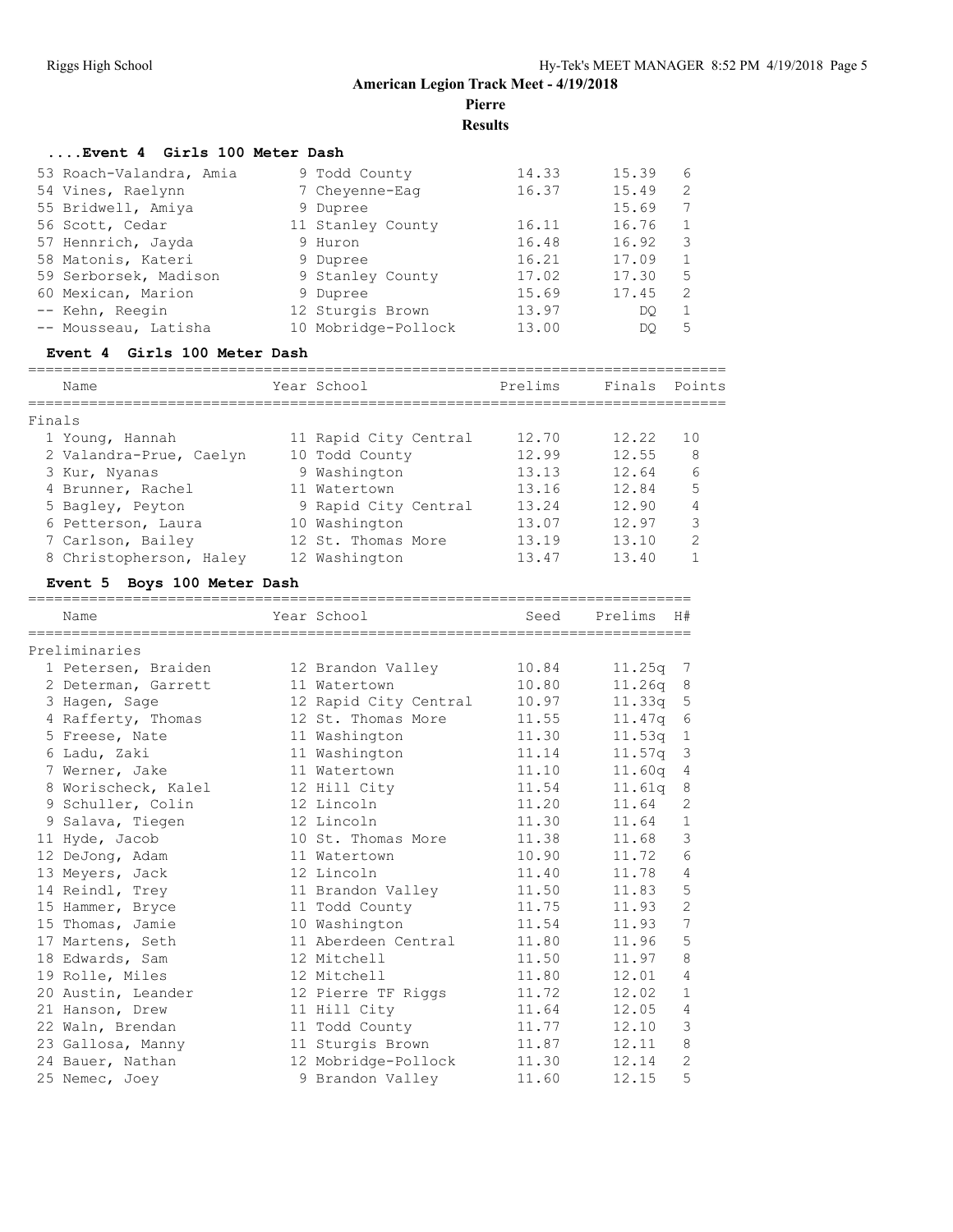**Pierre**

**Results**

| Event 5 Boys 100 Meter Dash |                       |       |                          |  |  |  |  |  |  |
|-----------------------------|-----------------------|-------|--------------------------|--|--|--|--|--|--|
| 26 Carter, JD               | 11 Stanley County     | 11.99 | 12.17<br>3               |  |  |  |  |  |  |
| 27 DiBoni, Stone            | 10 Stevens            | 12.00 | 2<br>12.20               |  |  |  |  |  |  |
| 28 Homan, Cody              | 11 Hill City          | 11.80 | 6<br>12.27               |  |  |  |  |  |  |
| 28 Cogan, Dominic           | 10 Rapid City Central | 11.66 | 3<br>12.27               |  |  |  |  |  |  |
| 30 Bohnenkamp, Jake         | 12 St. Thomas More    | 11.81 | 7<br>12.29               |  |  |  |  |  |  |
| 31 Mound, Dylan             | 11 Cheyenne-Eaq       | 14.00 | 12.31<br>4               |  |  |  |  |  |  |
| 32 Sachtjen, Nolan          | 11 Winner             | 11.92 | 12.33<br>$\overline{4}$  |  |  |  |  |  |  |
| 32 Eby, Matt                | 11 Sturgis Brown      | 12.15 | 12.33<br>2               |  |  |  |  |  |  |
| 34 Jessop, Jaden            | 10 Pierre TF Riggs    | 12.13 | 12.35<br>$\mathbf{1}$    |  |  |  |  |  |  |
| 35 Bad Moccasin, Avery      | 10 Aberdeen Central   | 12.00 | 12.45<br>$\mathbf{1}$    |  |  |  |  |  |  |
| 35 Wurtz, Jamin             | 12 Stevens            | 12.17 | 3<br>12.45               |  |  |  |  |  |  |
| 37 Rohlfs, Jackson          | 11 Aberdeen Central   | 11.90 | $\,8\,$<br>12.46         |  |  |  |  |  |  |
| 37 Antrobus, Hunter         | 11 Yankton            | 11.50 | 7<br>12.46               |  |  |  |  |  |  |
| 39 Resmen, Walker           | 11 Brookings          | 12.30 | 6<br>12.47               |  |  |  |  |  |  |
| 40 Freeman, Tucson          | 11 Mobridge-Pollock   | 11.70 | $\mathbf{2}$<br>12.50    |  |  |  |  |  |  |
| 41 Brinkman, Cameron        | 12 Sturgis Brown      | 12.19 | 12.57<br>$\overline{4}$  |  |  |  |  |  |  |
| 42 Wilber, Jay              | 11 Brookings          | 12.20 | 5<br>12.67               |  |  |  |  |  |  |
| 43 Kroll, Connor            | 12 Stanley County     | 12.78 | $\mathcal{S}$<br>12.81   |  |  |  |  |  |  |
| 44 Gabriel, Dylan           | 10 Stanley County     | 11.73 | $\mathbf{1}$<br>12.90    |  |  |  |  |  |  |
| 44 Blackwell, Xavier        | 10 Mitchell           | 12.50 | 8<br>12.90               |  |  |  |  |  |  |
| 46 Sohler, Corbin           | 9 Yankton             | 11.90 | 7<br>12.91               |  |  |  |  |  |  |
| 47 Juarez, Paul             | 8 Redfield/Doland     | 12.40 | 8<br>13.01               |  |  |  |  |  |  |
| 48 Lien, Tyson              | 9 Huron               | 12.94 | 13.08<br>$\mathbf{1}$    |  |  |  |  |  |  |
| 49 Hegg, Landon             | 9 Huron               | 12.63 | 7<br>13.12               |  |  |  |  |  |  |
| 49 High Bear, DJ            | 12 Cheyenne-Eag       | 12.68 | 13.12<br>4               |  |  |  |  |  |  |
| 51 Hegg, Hayden             | 9 Huron               | 12.63 | $6\overline{6}$<br>13.21 |  |  |  |  |  |  |
| 52 LaFave, Thomas           | 10 Yankton            | 11.90 | 6<br>13.26               |  |  |  |  |  |  |
| 53 Miller, Alec             | 11 Pierre TF Riggs    | 12.64 | 5<br>13.30               |  |  |  |  |  |  |
| 54 Wike, Royal              | 10 Todd County        | 13.97 | $\mathbf{2}$<br>13.33    |  |  |  |  |  |  |
| 55 Loiseau, Kadin           | 9 Brookings           | 12.90 | $\mathbf{2}$<br>13.34    |  |  |  |  |  |  |
| 56 Pederson, CL             | 11 Dupree             | 13.08 | $\mathbf{1}$<br>13.60    |  |  |  |  |  |  |
| 57 Stickland, Casey         | 11 Winner             | 12.33 | 7<br>13.65               |  |  |  |  |  |  |
| 58 Zahn, Jordan             | 11 Mobridge-Pollock   | 14.00 | 3<br>14.01               |  |  |  |  |  |  |
| 59 Stambach, Hunter         | 9 Dupree              |       | 6<br>14.56               |  |  |  |  |  |  |
| 60 Halfred, Gabe            | 10 Cheyenne-Eag       | 14.53 | 5<br>14.94               |  |  |  |  |  |  |

#### **Event 5 Boys 100 Meter Dash**

| Name                           | Year School           | Prelims | Finals Points |               |
|--------------------------------|-----------------------|---------|---------------|---------------|
| Finals                         |                       |         |               |               |
| 1 Petersen, Braiden            | 12 Brandon Valley     | 11.25   | 10.80         | 1 O           |
| 2 Hagen, Sage                  | 12 Rapid City Central | 11.33   | 10.90         |               |
| 2 Determan, Garrett            | 11 Watertown          | 11.26   | 10.90         | 7             |
| 4 Rafferty, Thomas             | 12 St. Thomas More    | 11.47   | 11.08         | 5             |
| 5 Ladu, Zaki                   | 11 Washington         | 11.57   | 11.14         | 4             |
| 6 Freese, Nate                 | 11 Washington         | 11.53   | 11.30         | 3             |
| 7 Werner, Jake                 | 11 Watertown          | 11.60   | 11.35         | $\mathcal{P}$ |
| Event 6 Boys 4x800 Meter Relay |                       |         |               |               |
| School                         |                       | Seed    | Finals        | Points        |

| 1 Washington      |                    | 8:20.00 8:19.60 10 |  |
|-------------------|--------------------|--------------------|--|
| 1) Bita, Merci 10 | 2) Zahn, Topher 12 |                    |  |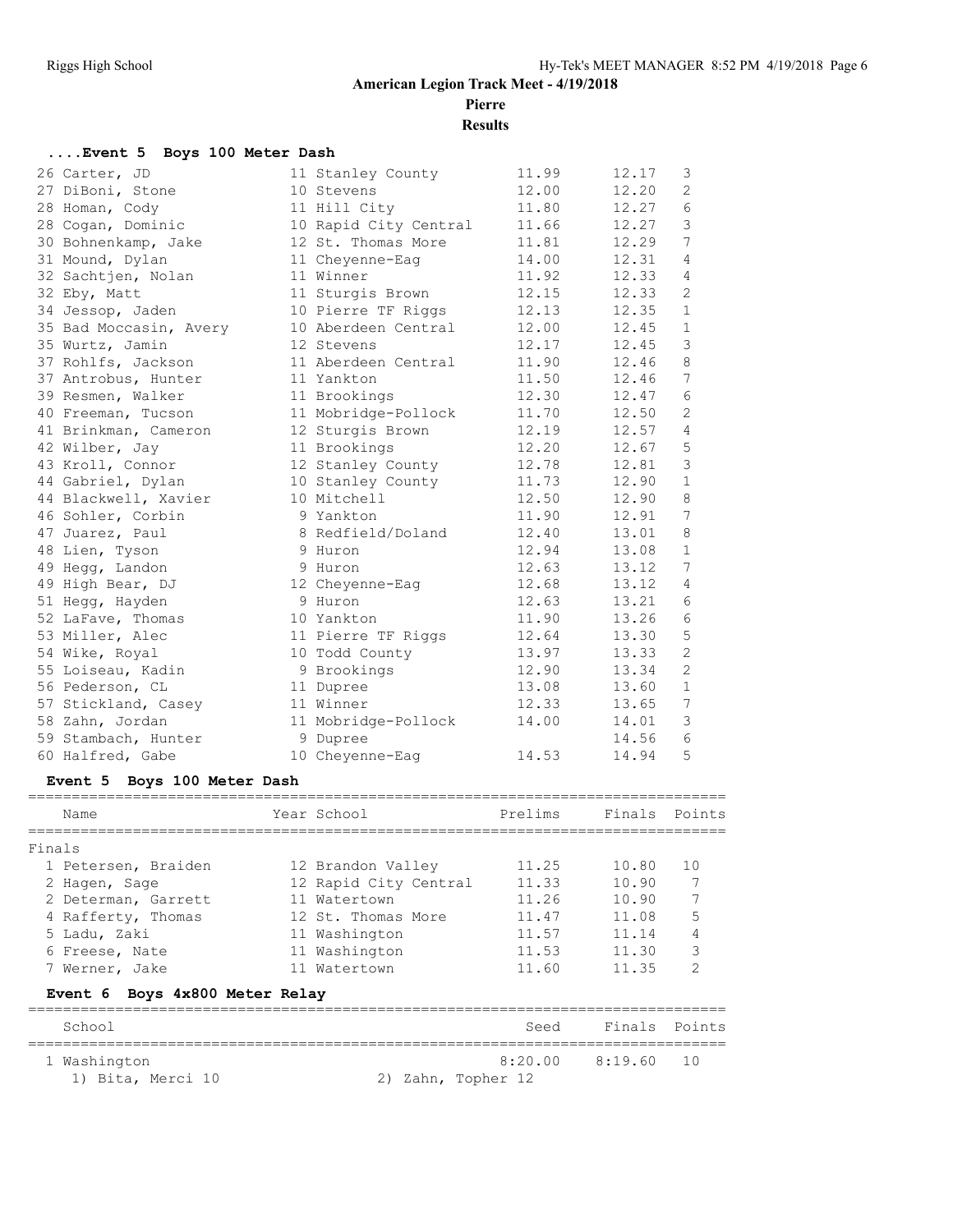# **Pierre**

#### **Results**

| Event 6 Boys 4x800 Meter Relay             |                                                   |              |
|--------------------------------------------|---------------------------------------------------|--------------|
| 3) Richard, Noah 12                        | 4) Mvuyekure, Bonheur 12                          |              |
| 2 Lincoln                                  | 8:28.60<br>8:20.52                                | 8            |
| 1) Auen, Bailey 11                         | 2) Mendel, Zeb 9                                  |              |
| 3) Lauer, Andrew 10                        | 4) Mendel, Ike 12                                 |              |
| 3 Aberdeen Central                         | 8:42.00<br>8:36.29                                | 6            |
| 1) Schlosser-bina, Avery 10                | 2) Ryan, Aaron 10                                 |              |
| 3) Harrison, Jackson 12                    | 4) Jacobs, Luke 10                                |              |
| 4 Stanley County                           | 8:50.00<br>8:46.90                                | 5            |
| 1) Rosenberger, Logan 12                   | 2) VanDenHemel, Shay 12                           |              |
| 3) Habeck, Ryan 12                         | 4) Meiners, Cale 12                               |              |
| 5 Stevens                                  | 9:00.00<br>8:55.71                                | 4            |
| 1) Hall, Lewis 11                          | 2) Dykstra, Jay 12                                |              |
| 3) Steiger, Lucas 10                       | 4) Enevoldsen, Anders 12                          |              |
| 6 Rapid City Central                       | 8:40.00<br>9:00.21                                | 3            |
| 1) Moehlman, Calvin 11                     | 2) DeVries, Blake 11                              |              |
| 3) Dansby, Jaedn 11                        | 4) Eberle, Joe 10                                 |              |
| 7 St. Thomas More                          | 9:00.00<br>9:15.21                                | 2            |
| 1) Glenn, Jarek 10                         | 2) Farland, Cody 9                                |              |
| 3) Blote, John 9                           | 4) Edelen, Seth 11                                |              |
| 8 Mobridge-Pollock                         | 9:00.00<br>9:26.19                                | $\mathbf{1}$ |
| 1) Reinert, Zane 9                         | 2) Jerome, Gabe 9                                 |              |
| 3) Eisemann, Cayden 9                      | 4) Norder, Kregen 10                              |              |
| 9 Pierre TF Riggs                          | 9:10.00<br>9:28.51                                |              |
| 1) Gere, Tyler 10                          | 2) Dowling, Justin 10                             |              |
| 3) Gilk, Ethan 10                          | 4) Polak, Isaac 9<br>9:45.00<br>9:41.34           |              |
| 10 Todd County                             |                                                   |              |
| 1) Murray, Anton 11<br>3) Grimshaw, Sam 12 | 2) Kills In Sight, Morris 12<br>4) Wike, Jacob 10 |              |
| 11 Brookings                               | 9:10.20<br>9:42.08                                |              |
| 1) Wang, Charles 12                        | 2) Caraway, Cody 9                                |              |
| 3) Vestal, Schaffer 9                      | 4) Eck, Quentin 9                                 |              |
| 12 Watertown                               | 9:00.00<br>9:46.47                                |              |
| 1) Wilson-Reihe, Garet 11                  | 2) Cady, Alex 9                                   |              |
| 3) O'Connor, Nick 12                       | 4) Rumpza, Kade 9                                 |              |
|                                            |                                                   |              |

#### **Event 7 Girls 4x200 Meter Relay**

| School                    |    | Seed                   | Finals H# Points |   |              |
|---------------------------|----|------------------------|------------------|---|--------------|
| 1 Stevens                 |    | 1:48.00                | 1:47.99          |   | $3 \quad 10$ |
| 1) Klosterman, Delaney 10 |    | 2) Hanson, Tatum 9     |                  |   |              |
| 3) Noga, Abbie 9          |    | 4) Watson, Kyah 10     |                  |   |              |
| 2 Rapid City Central      |    | 1:50.50                | 1:49.16          | 3 | 8            |
| 1) Young, Hayleigh 11     |    | 2) Bagley, Peyton 9    |                  |   |              |
| 3) Avery, Emma 10         |    | 4) Sperlich, Lauren 10 |                  |   |              |
| 3 Brookings               |    | 1:48.50                | 1:50.16          | 3 | 6            |
| 1) Hegdahl, Ellie 10      |    | 2) Tucker, Kylie 11    |                  |   |              |
| 3) Eqqebrecht, Grace 12   |    | 4) Rystrom, Emily 10   |                  |   |              |
| 4 Yankton                 |    | 1:50.00                | 1:50.64          | 3 | 5            |
| 1) Schurman, Cora 8       |    | 2) Jensen, Josie 9     |                  |   |              |
| 3) Oswald, Kelsey 10      | 4) | Schroeder, Madison 10  |                  |   |              |
| 5 Sturgis Brown           |    | 1:50.00                | 1:50.80          | 3 |              |
| 1) Shaw, Sydney 10        |    | 2) Stock, Loralee 11   |                  |   |              |
| 3) Castillo, Isabel 9     | 4) | Kehn, Reegin 12        |                  |   |              |
| 6 Pierre TF Riggs         |    | 1:52.00                | 1:50.85          | 3 | ς            |
|                           |    |                        |                  |   |              |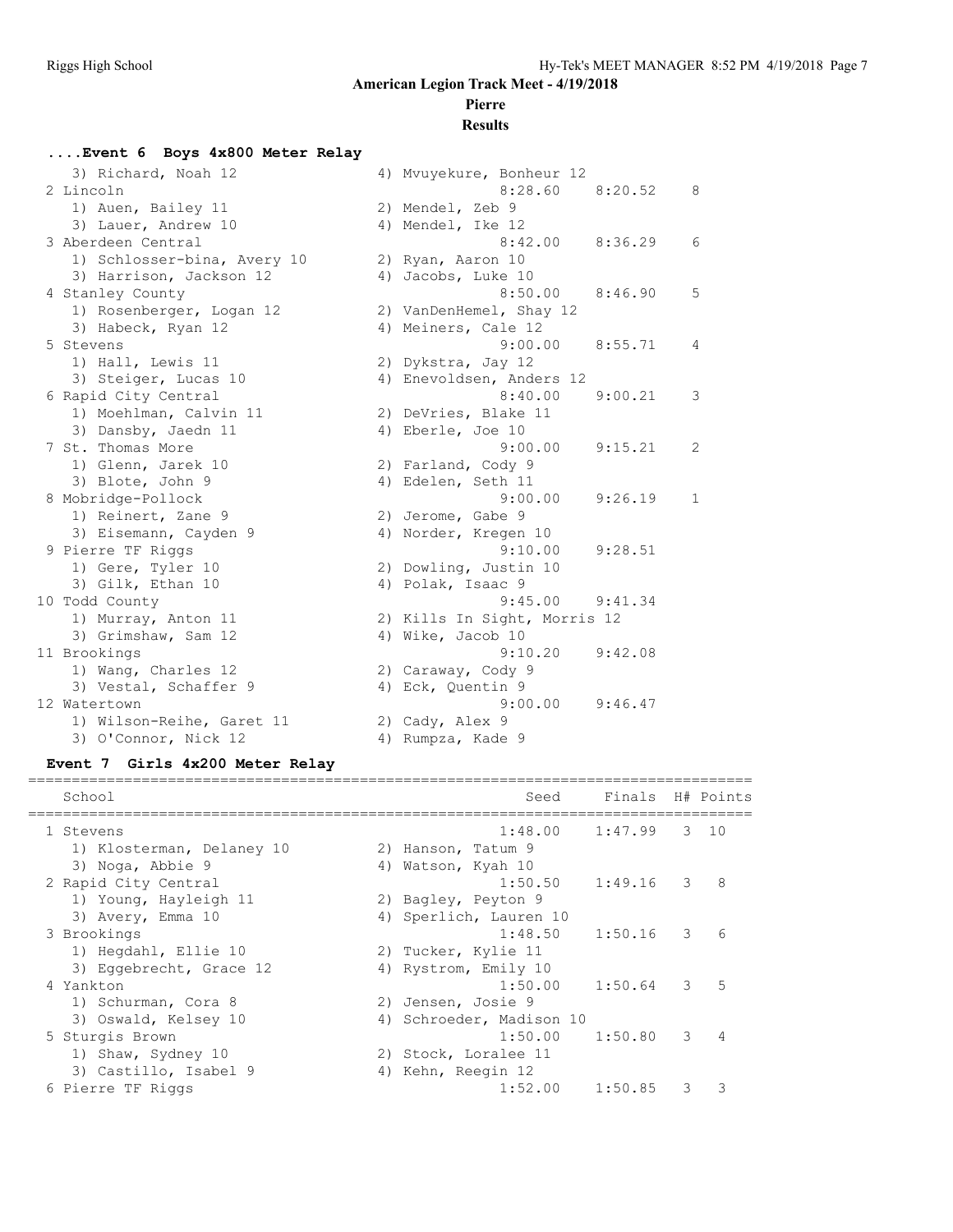#### **Pierre**

#### **Results**

#### **....Event 7 Girls 4x200 Meter Relay** 1) Beck, Kyanne 8 2) Lehmkuhl, Hannah 10 3) Smith, Addy 10 4) Mikkelsen, Emily 11 7 Lincoln 1:50.00 1:52.37 3 2 1) Merkley, Lauren 8 2) Belhaj, Emira 11 3) Jerstad, Elizabeth 9 (4) Bindert, Liz 11 8 Aberdeen Central 1:50.80 1:52.65 3 1 1) Altmaier, Brianna 9 2) Malsom, Brooke 11 3) Kusler, Brooklyn 9 1944 (4) Joerger, Alli 9 Hill City 1:52.31 1:52.79 2 1) Wathen, Hailey 10  $\hskip1cm 2)$  Comer, Kadyn 9 3) Siesmonsma, Abby 4) Raderschadt, Lydia 12 10 Brandon Valley 1:54.00 1:53.86 2 1) Stangohr, Arianna 12 2) Jackmon, Hannah 10 3) Birath, Kylie 9 4) Vermeer, Brooklyn 12 11 Redfield/Doland 1:55.20 1:56.45 2 1) Kuehn, Hannah 10 2) Jandel, Faith 9 3) Turck, Courtney 9 (4) Turck, Autumn 12 12 Watertown 1:55.00 1:56.71 2 1) Fannin, Megan 10 2) Heller, Delaney 10 3) Tietz, Sophie 10 (4) Berg, Tava 12 13 Mitchell 1:56.00 1:57.74 2 1) Ostbye, Caitlin 10 2) Vaughn, Rahni 11 3) Sibson, Hannah 11 4) Hohrman, Cassie 11 14 Mobridge-Pollock 2:00.00 1:58.75 1 1) Feist, Myia 10 2) Wientjes, Emily 9 3) Talley, Jestice 12 (4) Borah, Hayley 11 15 Washington 2:01.00 2:01.11 1 1) Winblade, Kylie 9 2) Keah, Ruth 9 3) Gajmer, Sanju 9 19 4) Johnson, Halle 9 16 Todd County 1:58.00 2:01.88 2 1) Brill, Haesel 10 2) Iron Heart, Gabriella 11 3) Yellow Eagle, Samantha 11 4) Halligan, Lacee 11 17 Huron 1:59.00 2:06.35 2 1) Moore, Mikenna 9 2) Rounds, Libby 9 3) Hoops, Ellie 9 4) Pyle, Leah 9 18 Stanley County 2:07.63 1 1) Sweetman, Jen 12 2) Scott, Cedar 11 3) Sommars, Kennedy 10 4) Waldron, Shantay 9 19 Cheyenne-Eagle Butte 2:15.00 2:31.35 1 1) Bad Warrior, Heavenly 10 2) Holzer, Summer 9 3) Iron Hawk, Claudia 12 (4) Knight, Ahanni 11

#### **Event 8 Boys 4x200 Meter Relay**

=================================================================================== School School Seed Finals H# Points =================================================================================== 1 Lincoln 1:31.00 1:30.63 3 10 1) Schuller, Colin 12 2) Bizimana, David 12 3) Furula, Wilson 11 (4) Brison, Collin 12 2 Rapid City Central 1:32.60 1:31.63 3 8 1) Mott, Triston 12 2) Twomey, Kayleb 11 3) Rogers, Te Jon 11 4) Gary, Ryder 12 3 Stevens 1:35.00 1:33.99 3 6 1) Lushbough, Damon 9 2) Kuehl, Bransen 9 3) Spray, Joe 11 4) Bradley, Tyler 11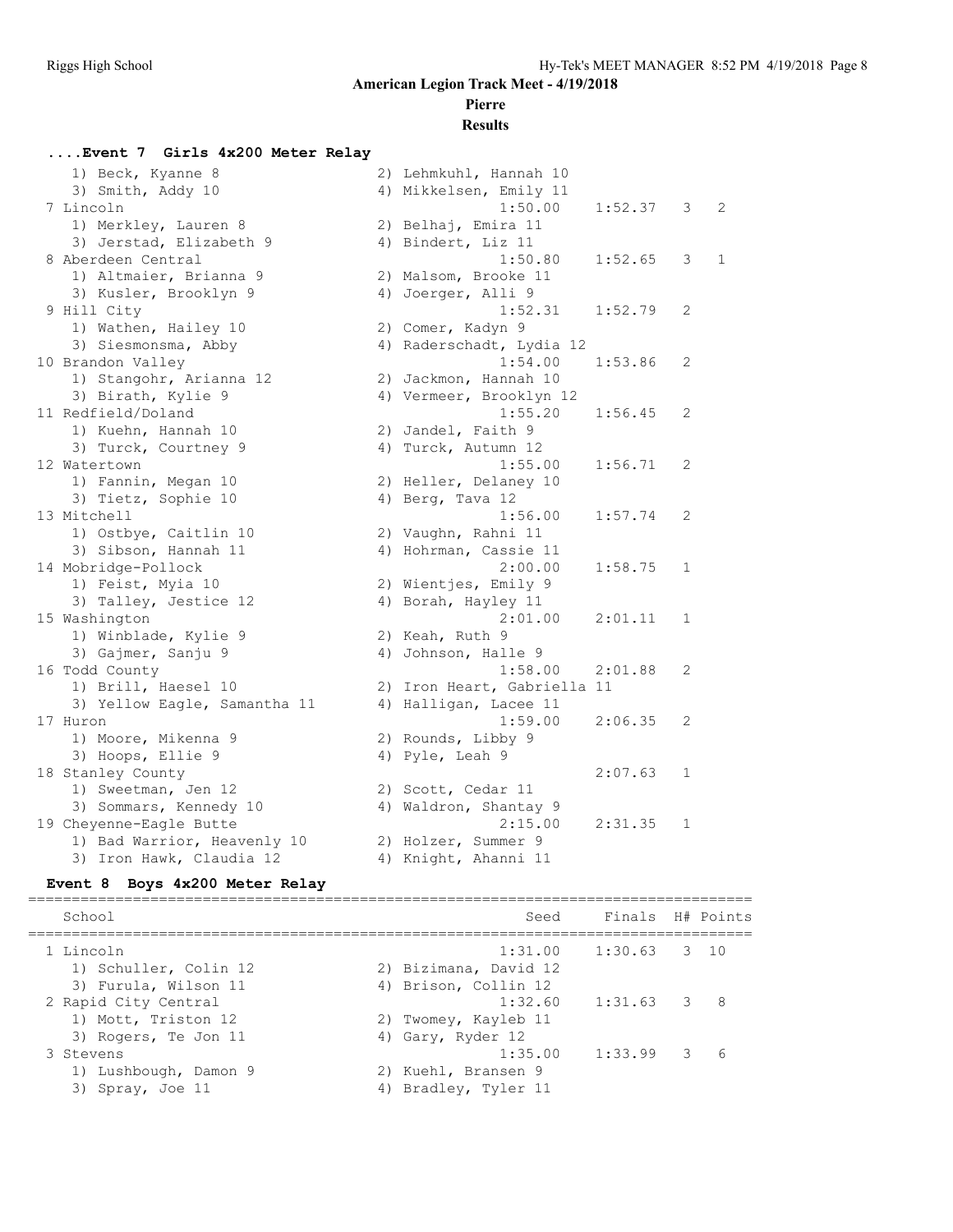## **Pierre**

#### **Results**

#### **....Event 8 Boys 4x200 Meter Relay**

| 4 Aberdeen Central       | 1:34.10                     | 1:35.25 | 3            | 5            |
|--------------------------|-----------------------------|---------|--------------|--------------|
| 1) Barr, Preston 12      | 2) Lundquist, Landon 12     |         |              |              |
| 3) Weber, Chris 10       | 4) Bad Moccasin, Avery 10   |         |              |              |
| 5 Pierre TF Riggs        | 1:35.00                     | 1:35.81 | 2            | 4            |
| 1) Austin, Leander 12    | 2) Adam, Paul 10            |         |              |              |
| 3) McTighe, Kade 12      | 4) Browning, Barry 12       |         |              |              |
| 6 Sturgis Brown          | 1:35.00                     | 1:36.31 | 3            | 3            |
| 1) Brinkman, Cameron 12  | 2) Permann, Austin 12       |         |              |              |
| 3) Sailer, Jared 9       | 4) Wamsher, Noah 12         |         |              |              |
| 7 Washington             | 1:37.00                     | 1:38.29 | 2            | 2            |
| 1) Tran, Anthony 11      | 2) Kpai, Randolph 9         |         |              |              |
| 3) Megosha, Menase 11    | 4) FrancoMarroquin, Keven 9 |         |              |              |
| 8 Mobridge-Pollock       | 1:40.00                     | 1:38.83 | $\mathbf{1}$ | $\mathbf{1}$ |
| 1) Cerney, Reese 10      | 2) Halsey, Caden 10         |         |              |              |
| 3) Freeman, Tucson 11    | 4) Bauer, Nathan 12         |         |              |              |
| 9 Yankton                | 1:38.00                     | 1:39.06 | 2            |              |
| 1) Antrobus, Hunter 11   | 2) Wolfgram, Jack 12        |         |              |              |
| 3) Palmer, Oakley 12     | 4) Wermers, Ray 12          |         |              |              |
| 10 Brookings             | 1:36.50                     | 1:39.21 | 2            |              |
| 1) Helmbolt, Preston 10  | 2) Schafer, Riley 12        |         |              |              |
| 3) Schoon, Jacob 11      | 4) Cody, Carson 12          |         |              |              |
| 11 Redfield/Doland       | 1:39.50                     | 1:39.52 | 2            |              |
| 1) Pudwill, Gannon 10    | 2) Wright, Hunter 12        |         |              |              |
| 3) Suchor, Isaac 9       | 4) Woodring, Joseph 11      |         |              |              |
| 12 Huron                 | 1:43.00                     | 1:42.52 | $\mathbf 1$  |              |
| 1) Siemonsma, Derick 9   | 2) Hegg, Hayden 9           |         |              |              |
| 3) Hegg, Landon 9        | 4) Erickson, Xavier 11      |         |              |              |
| 13 Todd County           | 1:41.00                     | 1:45.21 | 1            |              |
| 1) Redfish, Kane 9       | 2) Wike, Royal 10           |         |              |              |
| 3) Maxey, Bud 10         | 4) Maxey, Ted 11            |         |              |              |
| -- Watertown             | 1:33.00                     | DQ      | 3            |              |
| 1) Morris, Mason 10      | 2) Mees, Trevor 12          |         |              |              |
| 3) Tschetter, Bryce 12   | 4) Rumpza, Cameron 11       |         |              |              |
| -- St. Thomas More       | 1:32.25                     | DO      | 3            |              |
| 1) Hyde, Jacob 10        | 2) Olson, Riley 11          |         |              |              |
| 3) Rafferty, Thomas 12   | 4) Bohnenkamp, Jake 12      |         |              |              |
| -- Brandon Valley        | 1:38.70                     | DQ.     | 2            |              |
| 1) Mutschelknaus, Mark 9 | 2) Rolfson, Mason 9         |         |              |              |
| 3) Oltoff, Carter 11     | 4) Jensen, Cole 12          |         |              |              |

#### **Event 9 Girls 1600 Meter Run**

| Name                 | Year School        | Seed    | Finals  |                | H# Points     |
|----------------------|--------------------|---------|---------|----------------|---------------|
| 1 Abraham, Ellie     | 10 Brookings       | 5:17.30 | 5:09.76 | 2              | 10            |
| 2 Klatt, Courtney    | 12 Lincoln         | 5:19.90 | 5:14.77 | $\mathcal{P}$  | 8             |
| 3 Waterfall, Haylee  | 12 Brandon Valley  | 5:20.00 | 5:20.22 | $\overline{2}$ | 6             |
| 4 Hohn, Marion       | 12 Hill City       | 5:20.50 | 5:21.81 | 2              | 5             |
| 5 Kuhn, Bryanna      | 10 Stevens         | 5:36.99 | 5:26.81 | $\mathcal{L}$  |               |
| 6 Karolevitz, Ellie  | 8 Yankton          | 5:35.00 | 5:27.06 | $\mathcal{L}$  | 3             |
| 7 Wells, Lauren      | 11 Brandon Valley  | 5:40.00 | 5:27.18 | 2              | $\mathcal{P}$ |
| 8 Simmons, Karlee    | 11 Hill City       | 5:20.50 | 5:27.28 | $\overline{2}$ |               |
| 9 Dykstra, Erica     | 12 Stevens         | 5:41.30 | 5:29.42 | 2              |               |
| 10 Miller, Trinity   | 9 Aberdeen Central | 6:07.89 | 5:35.92 | $\mathbf{1}$   |               |
| 11 Levesque, Analise | 11 Lincoln         | 5:25.90 | 5:37.09 | 2              |               |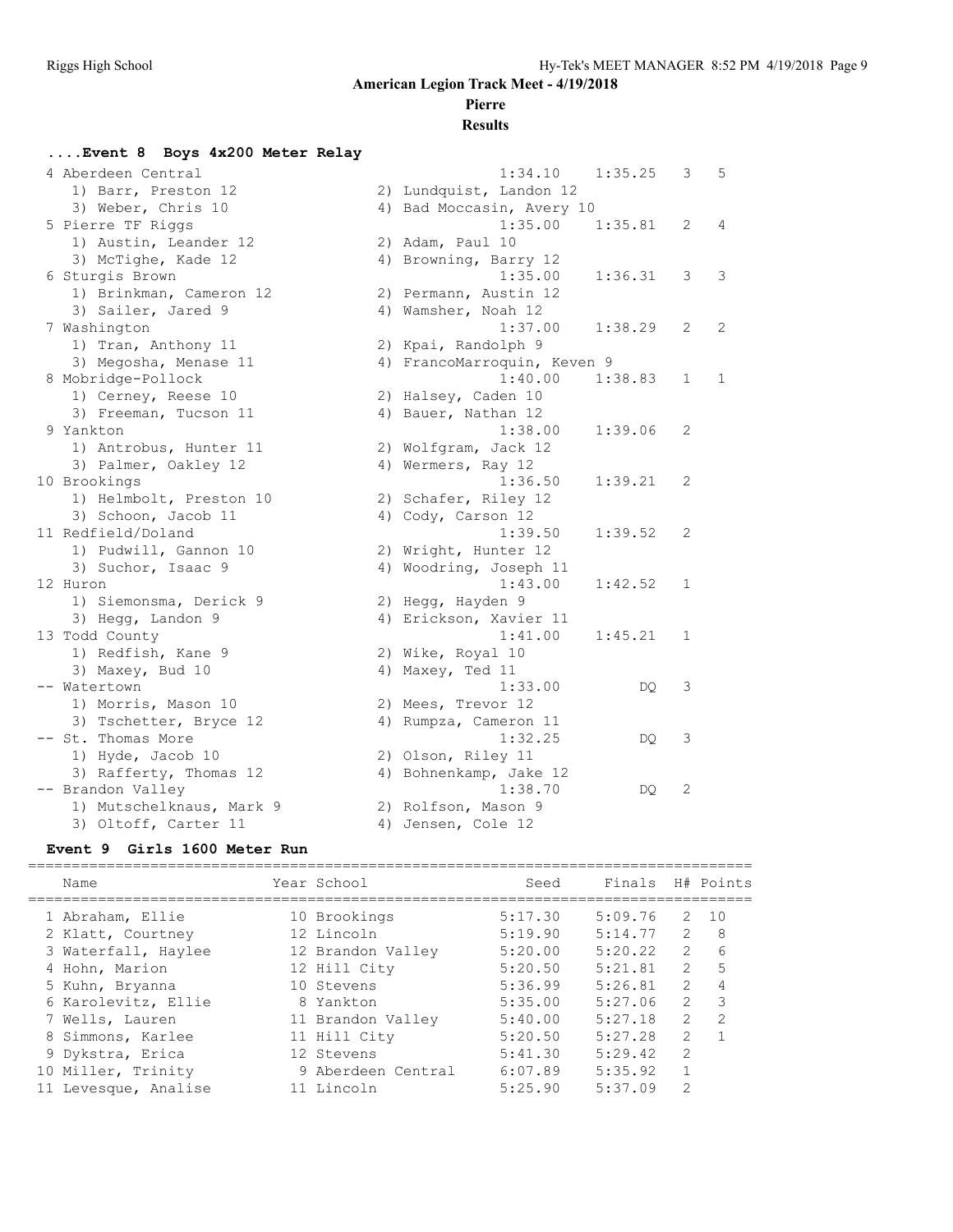**Pierre**

**Results**

#### **....Event 9 Girls 1600 Meter Run**

| 12 Houwman, Emma            | 11 Lincoln           | 5:43.87 | 5:37.52 | 1              |
|-----------------------------|----------------------|---------|---------|----------------|
| 13 Hermansen, Jordan        | 10 Aberdeen Central  | 6:00.33 | 5:41.22 | $\mathbf{1}$   |
| 14 Cooper, Kaci             | 10 St. Thomas More   | 5:25.20 | 5:42.10 | $\overline{2}$ |
| 15 Bietz, Madisyn           | 8 Yankton            | 5:35.00 | 5:42.94 | $\overline{c}$ |
| 16 DeGeest, Makaen          | 8 Rapid City Central | 5:53.01 | 5:43.85 | $\mathbf{1}$   |
| 17 Cassen, Autumn           | 10 Sturgis Brown     | 5:35.00 | 5:44.08 | $\mathbf{2}$   |
| 18 Escalante, Lizzy         | 10 Hill City         | 5:50.00 | 5:44.30 | $\mathbf{1}$   |
| 19 Shoup, Kayla             | 8 Brookings          | 5:52.10 | 5:45.29 | $\mathbf{1}$   |
| 20 Pickering, Megan         | 10 Brandon Valley    | 5:42.00 | 5:45.41 | $\overline{2}$ |
| 21 Kolb, Ella               | 9 Washington         | 5:51.37 | 5:47.29 | $\mathbf{1}$   |
| 22 Herman, Kelsie           | 10 Todd County       | 6:12.00 | 5:48.83 | $\mathbf 1$    |
| 23 Van Zee, Kasey           | 10 Stevens           | 5:52.73 | 5:48.89 | $\mathbf{1}$   |
| 24 Serck, Sydnee            | 7 Yankton            | 5:45.00 | 5:49.42 | $\mathbf{1}$   |
| 25 Severson, Katelyn        | 10 Washington        | 5:53.46 | 5:51.03 | $\mathbf{1}$   |
| 26 Anderson, Jada           | 11 Watertown         | 5:50.00 | 5:51.12 | $\mathbf{1}$   |
| 27 Lather, Sydney           | 10 Washington        | 5:57.45 | 5:58.24 | $\mathbf{1}$   |
| 28 Iverson, Autumn          | 7 Pierre TF Riggs    | 6:00.00 | 5:58.98 | 1              |
| 29 Keyes, Kyla              | 10 Pierre TF Riggs   | 5:59.83 | 6:00.08 | 1              |
| 30 Bachelor, Kaz            | 9 Rapid City Central | 6:10.00 | 6:01.95 | $\mathbf{1}$   |
| 31 Bono, Josie              | 11 Brookings         | 5:52.30 | 6:05.69 | $\mathbf{1}$   |
| 32 Lends His Horse, Daci    | 7 Cheyenne-Eag       | 5:42.00 | 6:06.47 | $\overline{2}$ |
| 33 Lenssen, Abby            | 11 Watertown         | 5:55.00 | 6:08.93 | $\mathbf 1$    |
| 34 Zeeb, Deni               | 10 Pierre TF Riggs   | 6:17.66 | 6:11.31 | $\mathbf{1}$   |
| 35 Miles, Avery             | 7 Redfield/Doland    | 6:29.00 | 6:15.17 | $\mathbf{1}$   |
| 36 Trainer, Kiah            | 10 St. Thomas More   | 6:30.87 | 6:15.19 | $\mathbf{1}$   |
| 37 Vermeulen, Annika        | 11 Mitchell          | 6:20.00 | 6:17.71 | $\mathbf{1}$   |
| 38 Hart, TyAnn              | 11 Mitchell          | 6:10.00 | 6:21.48 | $\mathbf{1}$   |
| 39 Prue, Karli              | 11 Todd County       | 6:24.83 | 6:21.67 | $\mathbf{1}$   |
| 40 Riggs, Ava               | 10 Aberdeen Central  | 5:42.00 | 6:32.43 | $\overline{2}$ |
| 41 Jordan, Kayla            | 7 Redfield/Doland    | 6:30.20 | 6:33.34 | $\mathbf{1}$   |
| 42 Utecht, Kyra             | 8 Redfield/Doland    | 6:36.20 | 6:39.78 | $\mathbf{1}$   |
| 43 Afraid of Hawk, Wakinyan | 9 Dupree             | 6:58.59 | 6:42.76 | $\mathbf{1}$   |
| 43 Gorman, Morgan           | 11 St. Thomas More   | 6:59.80 | 6:42.76 | $\mathbf{1}$   |
| 45 Camacho, Susanna         | 12 Huron             | 6:58.35 | 6:44.55 | $\mathbf{1}$   |
| 46 Meiners, Aryn            | 9 Winner             | 6:35.10 | 6:46.41 | $\mathbf 1$    |
| 47 Adams, Jordan            | 12 Huron             | 7:23.00 | 6:46.75 | $\mathbf 1$    |
| 48 West, Mckenzie           | 8 Cheyenne-Eag       | 7:28.46 | 7:05.15 | $\mathbf{1}$   |
| 49 Lapointe, Sadie          | 10 Todd County       | 7:17.34 | 7:10.24 | $\mathbf{1}$   |
| -- Janis, Valerie           | 9 Dupree             |         | DNF     | $\mathbf 1$    |

#### **Event 10 Boys 1600 Meter Run**

| Name                | Year School         | Seed    | Finals  |                | H# Points |
|---------------------|---------------------|---------|---------|----------------|-----------|
| 1 Elliot, Jack      | 11 Lincoln          | 4:31.00 | 4:25.50 | 2              | 1 O       |
| 2 Elliott, Sam      | 11 Lincoln          | 4:35.00 | 4:31.48 | $\mathcal{L}$  | 8         |
| 3 Trainor, Ty       | 12 St. Thomas More  | 4:40.50 | 4:37.69 | $\overline{2}$ | 6         |
| 4 Brenneman, Ethan  | 11 Sturgis Brown    | 4:34.00 | 4:39.14 | $\mathcal{L}$  | 5         |
| 5 Cheever, Eli      | 10 Brandon Valley   | 4:40.00 | 4:40.37 | 2              | 4         |
| 6 Lusk, Caleb       | 12 Pierre TF Riggs  | 4:40.00 | 4:40.52 | $\mathcal{L}$  | 3         |
| 7 Harrison, Jackson | 12 Aberdeen Central | 4:40.00 | 4:40.79 | 2              | 2         |
| 8 Wilde, Max        | 12 Brandon Valley   | 4:38.00 | 4:41.96 | 2              |           |
| 9 Mahamed, Shodo    | 12 Washington       | 4:37.00 | 4:42.10 | 2              |           |
| 10 Vidas, Liam      | 10 Stevens          | 4:54.00 | 4:47.51 |                |           |
| 11 Schroeder, Jared | 12 Lincoln          | 4:37.00 | 4:47.56 | $\mathcal{L}$  |           |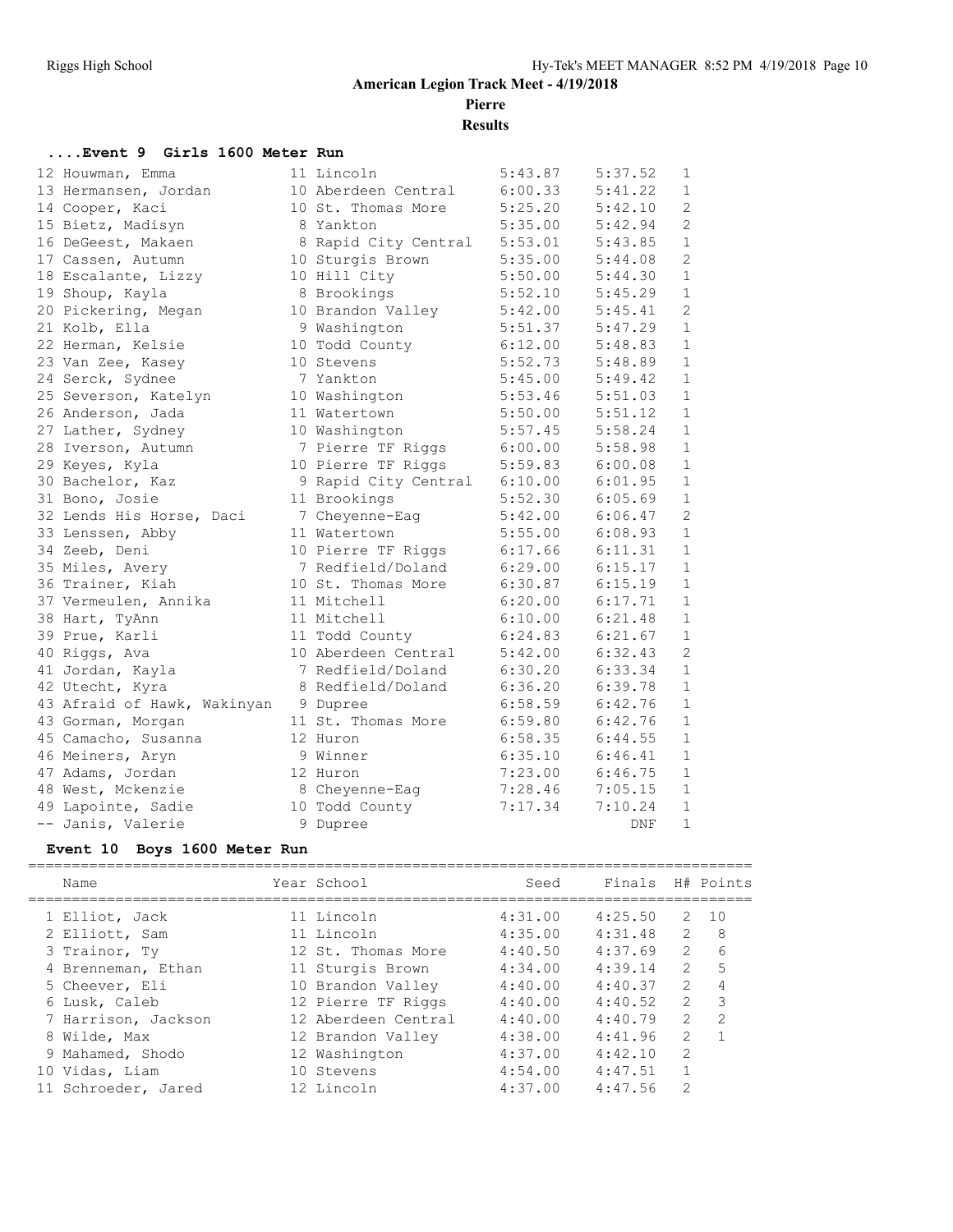**Pierre**

**Results**

#### **....Event 10 Boys 1600 Meter Run**

| 12 Schuelke, Ethan        | 9 Stevens           | 4:58.00 | 4:48.40 | 1            |
|---------------------------|---------------------|---------|---------|--------------|
| 13 Berens, Tucker         | 11 Pierre TF Riggs  | 5:05.00 | 4:53.14 | $\mathbf{1}$ |
| 14 Lather, Chase          | 10 Washington       | 4:51.00 | 4:54.29 | 2            |
| 15 Cap, Justin            | 11 Yankton          | 4:50.00 | 4:55.67 | $\mathbf{2}$ |
| 16 Watson, Kade           | 8 Winner            | 5:03.13 | 4:56.10 | $\mathbf{1}$ |
| 17 Velasquez, Daniel      | 12 Stevens          | 4:52.00 | 4:57.22 | $\mathbf{1}$ |
| 18 Potapenko, Daniyl      | 12 Brookings        | 4:55.30 | 4:57.35 | $\mathbf{1}$ |
| 19 Buchholz, Brady        | 9 Sturgis Brown     | 5:15.00 | 5:01.17 | $\mathbf{1}$ |
| 20 Breidenbach, Alex      | 11 Washington       | 4:46.00 | 5:02.03 | $\mathbf{2}$ |
| 21 Rumsey, Cole           | 10 Yankton          | 4:50.00 | 5:03.49 | 2            |
| 22 Howe, Dalton           | 12 Redfield/Doland  | 5:02.80 | 5:06.48 | $\mathbf{1}$ |
| 23 Johnson, Zachary       | 11 Aberdeen Central | 4:50.00 | 5:06.51 | $\mathbf{2}$ |
| 24 Andersen, Nate         | 10 Sturgis Brown    | 5:10.02 | 5:07.19 | $\mathbf{1}$ |
| 25 Farland, Cody          | 9 St. Thomas More   | 5:11.20 | 5:10.45 | $\mathbf{1}$ |
| 26 Fedde, Zach            | 7 Yankton           | 5:10.00 | 5:14.73 | $\mathbf{1}$ |
| 27 Wind, Quade            | 9 Stanley County    | 5:30.00 | 5:19.91 | $\mathbf{1}$ |
| 28 Gere, Tyler            | 10 Pierre TF Riggs  | 5:23.59 | 5:20.14 | $\mathbf{1}$ |
| 29 Gatzke, Colby          | 9 Redfield/Doland   | 5:20.30 | 5:21.96 | $\mathbf{1}$ |
| 30 Burris, Austin         | 11 Aberdeen Central | 5:10.00 | 5:29.94 | $\mathbf{1}$ |
| 31 Stephens, Dylan        | 10 Redfield/Doland  | 5:36.20 | 5:32.30 | $\mathbf{1}$ |
| 32 Cady, Alex             | 9 Watertown         | 5:25.00 | 5:33.11 | $\mathbf{1}$ |
| 33 Steiger, Jacob         | 10 Mobridge-Pollock |         | 5:34.87 | $\mathbf{1}$ |
| 34 Grimshaw, Sam          | 12 Todd County      | 5:50.00 | 5:35.98 | $\mathbf{1}$ |
| 35 Iron Hawk, Bradley     | 11 Cheyenne-Eag     | 5:50.95 | 5:36.07 | $\mathbf{1}$ |
| 36 Pedersen, Casey        | 12 Brookings        | 5:52.30 | 5:39.30 | $\mathbf{1}$ |
| 37 Brown, Issac           | 10 Dupree           |         | 5:40.29 | $\mathbf{1}$ |
| 38 Blankartz, Tyler       | 10 Mobridge-Pollock |         | 5:54.61 | $\mathbf{1}$ |
| 39 Whipple, Brandon       | 11 Todd County      | 6:01.92 | 5:57.35 | $\mathbf{1}$ |
| 40 Kills In Sight, Morris | 12 Todd County      | 5:48.64 | 6:03.31 | $\mathbf{1}$ |
| 41 Heggelund, Mason       | 9 Watertown         | 5:50.00 | 6:09.06 | $1\,$        |
| 42 May, Daniel            | 9 Brookings         | 6:10.30 | 6:11.06 | $\mathbf{1}$ |
| 43 Vojta, Logan           | 12 Mobridge-Pollock |         | 6:14.27 | $\mathbf{1}$ |
| 44 Ciluaga, John          | 9 Hill City         | 6:45.50 | 6:20.53 | $\mathbf{1}$ |

# **Event 11 Girls 4x100 Meter Relay**

| School                 |    | Seed                        | Finals H# Points |   |              |
|------------------------|----|-----------------------------|------------------|---|--------------|
| 1 Stevens              |    | 51.20                       | 50.16            |   | $3 \quad 10$ |
| 1) Keen, Sarah 12      |    | 2) Hanson, Tatum 9          |                  |   |              |
| 3) Noga, Abbie 9       |    | 4) Watson, Kyah 10          |                  |   |              |
| 2 Rapid City Central   |    | 50.40                       | 50.36            | 3 | 8            |
| 1) Young, Hayleigh 11  |    | 2) Nickel, Emilee 11        |                  |   |              |
| 3) Sperlich, Lauren 10 |    | 4) Young, Hannah 11         |                  |   |              |
| 3 Watertown            |    | 51.00                       | 51.11            | 4 | 6            |
| 1) Brunner, Rachel 11  |    | 2) Lear, Ange-Laurette 11   |                  |   |              |
| 3) Tietz, Sophie 10    |    | 4) Geier, Grace 12          |                  |   |              |
| 4 Washington           |    | 51.28                       | 51.22            | 3 | 5            |
| 1) Johannsen, Jacee 10 |    | 2) Christopherson, Haley 12 |                  |   |              |
| 3) Petterson, Laura 10 |    | 4) Kur, Nyanas 9            |                  |   |              |
| 5 Lincoln              |    | 50.50                       | 51.51            | 3 | 4            |
| 1) Merkley, Lauren 8   |    | 2) Jerstad, Elizabeth 9     |                  |   |              |
| 3) Belhaj, Emira 11    | 4) | Justus, Liberty 12          |                  |   |              |
| 6 St. Thomas More      |    | 51.00                       | 51.87            | 3 | २            |
| 1) Sullivan, Skylar 10 |    | 2) Carlson, Bailey 12       |                  |   |              |
|                        |    |                             |                  |   |              |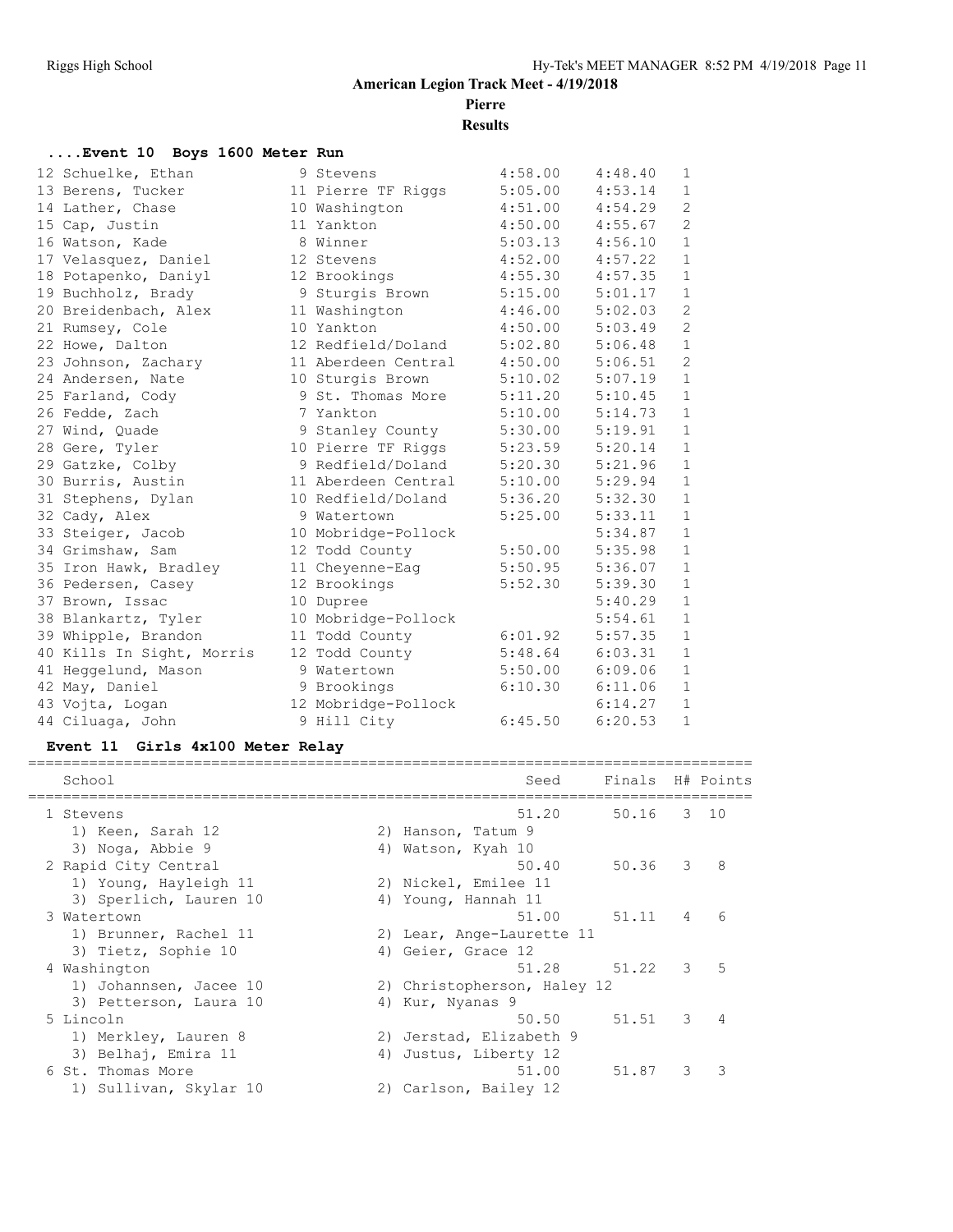# **Pierre**

# **Results**

#### **....Event 11 Girls 4x100 Meter Relay**

| 3) Benson, Ciara 10         |    | 4) Kirsch, Klaire 12       |         |             |   |
|-----------------------------|----|----------------------------|---------|-------------|---|
| 7 Sturgis Brown             |    | 52.00                      | 52.29   | 4           | 2 |
| 1) Castillo, Isabel 9       |    | 2) Steeves, Carlee 12      |         |             |   |
| 3) Stock, Loralee 11        |    | 4) Shaw, Sydney 10         |         |             |   |
| 8 Brookings                 |    | 53.10                      | 52.43   | 2           | 1 |
| 1) Jorgenson, Olivia 9      |    | 2) Bartels, Kailee 11      |         |             |   |
| 3) Weisbeck, Regan 11       |    | 4) Eggebrecht, Grace 12    |         |             |   |
| 9 Aberdeen Central          |    | 53.78                      | 53.13   | 2           |   |
| 1) Altmaier, Brianna 9      |    | 2) Malsom, Brooke 11       |         |             |   |
| 3) Hase, Adrianna 12        |    | 4) Peters, Seyani 11       |         |             |   |
| 10 Brandon Valley           |    | 52.64                      | 53.38   | 2           |   |
| 1) Law, Trinity 11          |    | 2) Thompson, Morgan 11     |         |             |   |
| 3) Klinkhammer, Felicity 12 |    | 4) Bunker, Mya 11          |         |             |   |
| 11 Mitchell                 |    | 54.00                      | 53.97   | 2           |   |
| 1) Ostbye, Caitlin 10       |    | 2) Vaughn, Rahni 11        |         |             |   |
| 3) Sibson, Hannah 11        |    | 4) Hohrman, Cassie 11      |         |             |   |
| 12 Pierre TF Riggs          |    | 55.00                      | 54.21   | 2           |   |
| 1) Hauck, Haylee 11         |    | 2) Larsen, Tayler 12       |         |             |   |
| 3) Zanin, Janaina 10        |    | 4) Moser, Mikah 10         |         |             |   |
| 13 Redfield/Doland          |    | 55.20                      | 54.32   | 2           |   |
| 1) Kuehn, Hannah 10         |    | 2) Jandel, Faith 9         |         |             |   |
| 3) Turck, Courtney 9        |    | 4) Turck, Autumn 12        |         |             |   |
| 14 Winner                   |    | 54.30                      | 55.90   | 2           |   |
| 1) Vrbka, Tedra 11          |    | 2) Jankauskas, Katherine 9 |         |             |   |
| 3) Thieman, Madison 11      |    | 4) Hammerbeck, Morgan 10   |         |             |   |
| 15 Todd County              |    | 56.50                      | 56.34   | 2           |   |
| 1) Iron Heart, Gabriella 11 |    | 2) Spotted Tail, Teciah 11 |         |             |   |
| 3) Halligan, Lacee 11       |    | 4) Brill, Haesel 10        |         |             |   |
| 16 Huron                    |    |                            | 56.90   | $\mathbf 1$ |   |
| 1) Gilbert, Lexie 9         | 2) |                            |         |             |   |
| 3) Urena, Alexis 10         |    | 4) Rozell, Reagan 11       |         |             |   |
| 17 Stanley County           |    | 57.67                      | 59.76   | $\mathbf 1$ |   |
| 1) Sweetman, Jen 12         |    | 2) Sommars, Kennedy 10     |         |             |   |
| 3) Scott, Cedar 11          |    | 4) Waldron, Shantay 9      |         |             |   |
| 18 Cheyenne-Eagle Butte     |    | 1:10.00                    | 1:13.31 | 1           |   |
| 1) One Feather, Angel 11    |    | 2) Knight, Bianca 10       |         |             |   |
| 3) Knight, Ahanni 11        |    | 4) Holzer, Summer 9        |         |             |   |
| -- Mobridge-Pollock         |    | 58.00                      | DQ.     | 1           |   |
| 1) Feist, Myia 10           |    | 2) Zahn, Megan 9           |         |             |   |
| 3) Talley, Jestice 12       |    | 4) Wientjes, Emily 9       |         |             |   |
| -- Yankton                  |    | 51.00                      | DQ.     | 4           |   |
| 1) Schroeder, Madison 10    |    | 2) Schurman, Cora 8        |         |             |   |
| 3) Husman, Nykki 9          |    | 4) Boomsma, Jaiden 10      |         |             |   |
|                             |    |                            |         |             |   |

# **Event 12 Boys 4x100 Meter Relay**

| School                        | Seed                  |       | Finals H# Points |  |
|-------------------------------|-----------------------|-------|------------------|--|
| 1 Lincoln                     | 42.50                 | 42.90 | 3 10             |  |
| 1) Redd, Malik 12             | 2) Schuller, Colin 12 |       |                  |  |
| 3) Bizimana, David 12         | 4) Brison, Collin 12  |       |                  |  |
| 2 Rapid City Central          | 43.92                 | 43.23 | - 8<br>3         |  |
| 1) Hay, Dylan 12              | 2) Gary, Ryder 12     |       |                  |  |
| 3) Walton-Blanden, Kailleb 12 | 4) Hagen, Sage 12     |       |                  |  |
| Watertown                     | 44.00                 | 44.21 |                  |  |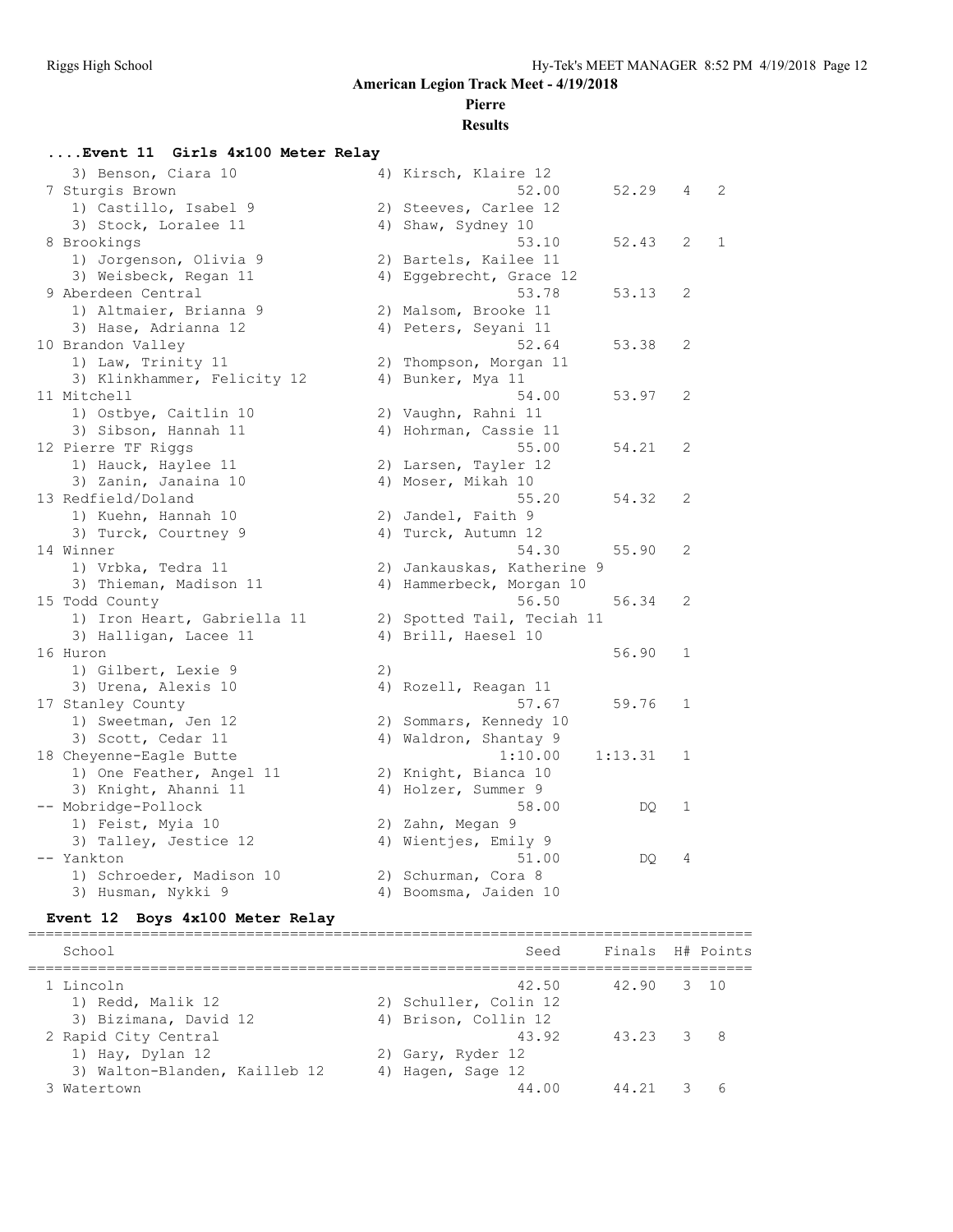### **Pierre**

#### **Results**

#### **....Event 12 Boys 4x100 Meter Relay** 1) Werner, Jake 11 2) DeJong, Adam 11<br>3) Hartman, Jacob 11 4) Determan, Garrett 11 3) Hartman, Jacob 11 4) Determan, Garrett 11 4 Washington 1980 1991 1992 1994 1996 1997 1998 1999 1999 1994 1994 1995 1996 1997 1998 1999 1999 1999 1999 19 1) Freese, Nate 11 2) Walker, Brock 12 3) Thomas, Jamie 10 (4) Ladu, Zaki 11 5 St. Thomas More 44.20 44.82 3 4 1) Olson, Riley 11 2) McGillick, Matthew 11 3) Rafferty, Thomas 12 4) Bohnenkamp, Jake 12 6 Aberdeen Central 44.80 44.88 3 3 1) Barr, Preston 12 2) Lundquist, Landon 12 3) Weber, Chris 10 4) Stoebner, Dillon 10 7 Stevens 45.00 44.99 3 2 1) Bevier, Cody 12 2) Kuehl, Bransen 9 3) Spray, Joe 11 4) Bradley, Tyler 11 8 Winner 45.90 45.02 2 1 1) Calhoon, Riley 12 2) Sachtjen, Nolan 11 3) Bruun, Joren 10 (4) Fritz, Brady 9 9 Brandon Valley 44.65 45.43 3 1) Nemec, Joey 9 2) McCann, Ty 10 3) Steffel, Jesse 10 4) Reindl, Trey 11 10 Sturgis Brown 45.50 45.89 2 1) Eby, Matt 11 2) Permann, Austin 12 3) Gallosa, Manny 11 (4) Wamsher, Noah 12 11 Stanley County 48.00 46.77 1 1) Gabriel, Dylan 10 2) Kroll, Connor 12 and the country of the country of the country of the country of the country of the country of the country of the country of the country of the country of the country of the country of the country of the country of the coun 12 Todd County 47.50 46.91 1 1) Redfish, Kane 9 2) Hammer, Bryce 11 3) Rowland, Josh 11 4) Waln, Brendan 11 13 Huron 45.09 47.14 2 1) Carr, Isaac 10 2) Evers, Teegan 9 3) Hill, Alex 11 4) Small, mason 11 14 Yankton 46.40 47.62 2 1) Antrobus, Hunter 11 2) Wolfgram, Jack 12 3) Palmer, Oakley 12 (4) Jurrens, Ben 12 15 Brookings 47.20 47.88 2 1) Swedlund, Seth 12 2) Eidem, Carter 10 3) Resmen, Walker 11 4) Cody, Carson 12 16 Redfield/Doland 48.28 48.01 1 1) Pudwill, Gannon 10 2) Suchor, Isaac 9 3) Juarez, Paul 8 4) Wright, Hunter 12 17 Pierre TF Riggs 47.00 49.35 2 1) Mayer, JR 11 2) Griese, Spencer 10 3) Miller, Alec 11 4) Snyder, Lee 11 18 Mobridge-Pollock 46.00 50.18 2 1) Cerney, Reese 10 2) Halsey, Caden 10 3) Holzer, Tucker 10 4) Goehring, Bryston 9

#### **Event 13 Girls 400 Meter Dash**

| Name                    | Year School      | Seed    | Finals H# Points |      |
|-------------------------|------------------|---------|------------------|------|
|                         |                  |         |                  |      |
| 1 Valandra-Prue, Caelyn | 10 Todd County   | 58.00   | 58.53            | 7 10 |
| 2 Crago, Kyla           | 12 Mitchell      | 1:00.00 | 1:00.24          | -8   |
| 3 Nuebel, Kennedy       | 9 Brandon Valley | 1:01.00 | 1:00.40          | -6   |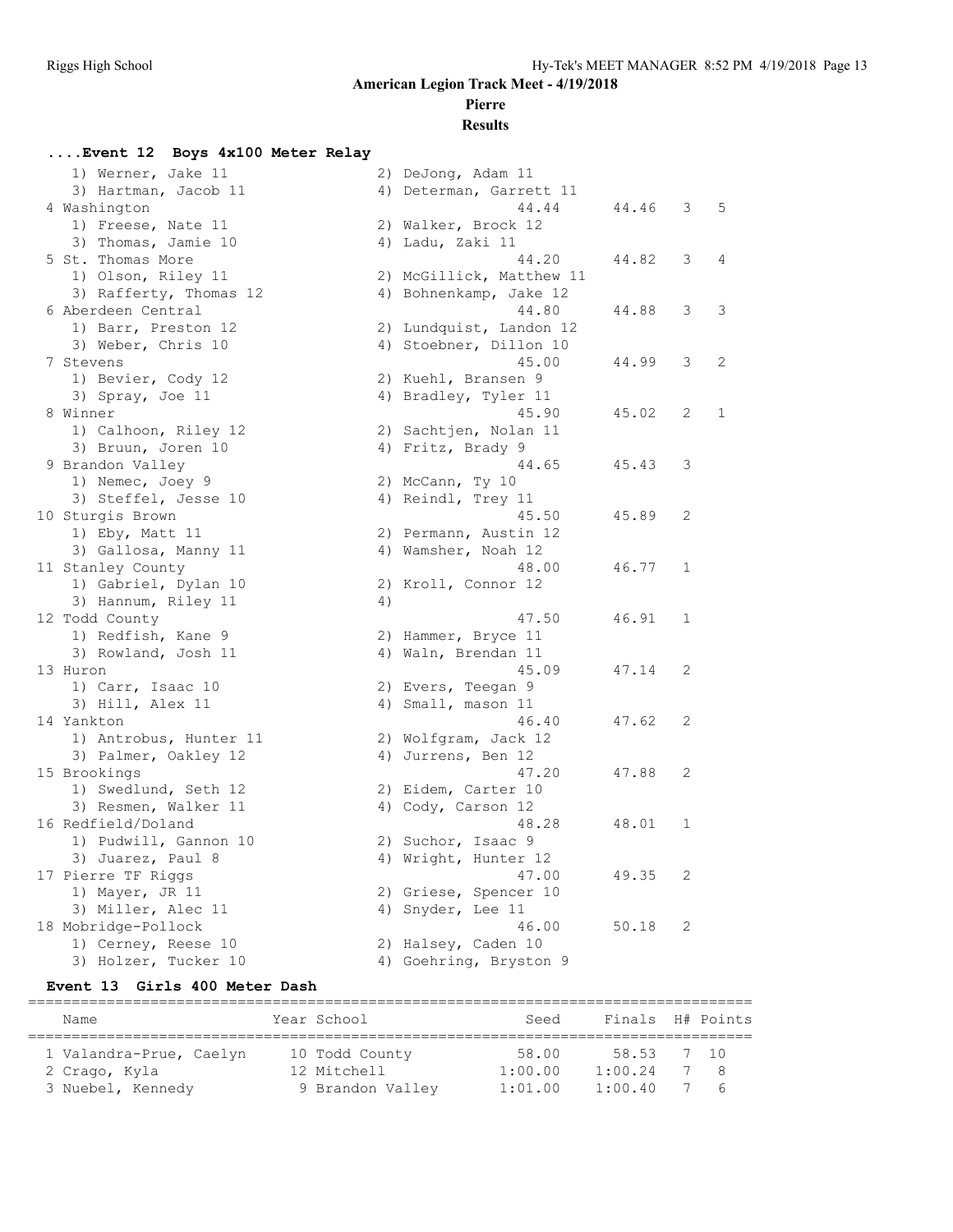**Pierre**

**Results**

#### **....Event 13 Girls 400 Meter Dash**

| 4 Sudbeck, Caroline     | 10 Lincoln            | 1:00.40 | 1:01.31 | 7               | $\mathsf S$    |
|-------------------------|-----------------------|---------|---------|-----------------|----------------|
| 5 Bindert, Liz          | 11 Lincoln            | 1:01.10 | 1:01.70 | 7               | $\overline{4}$ |
| 6 Mikkelsen, Emily      | 11 Pierre TF Riggs    | 1:03.46 | 1:03.29 | 6               | $\mathcal{E}$  |
| 7 Buckley, Alexa        | 11 Watertown          | 1:03.00 | 1:03.65 | 7               | $\overline{2}$ |
| 8 Sedlacek, Clara       | 11 St. Thomas More    | 1:05.40 | 1:03.86 | 5               | $\mathbf{1}$   |
| 9 Wells, Ashley         | 11 Brandon Valley     | 1:02.00 | 1:04.41 | $\overline{7}$  |                |
| 10 Barber, Leah         | 10 Washington         | 1:06.22 | 1:04.75 | 5               |                |
| 11 Hirsch, Jada         | 11 Aberdeen Central   | 1:02.50 | 1:05.09 | $\overline{7}$  |                |
| 12 Wietfeld, Sydni      | 9 Lincoln             | 1:03.90 | 1:05.25 | 6               |                |
| 13 Richey, Alexis       | 11 Winner             | 1:06.00 | 1:05.47 | 5               |                |
| 14 Cammack, Rachel      | 9 Sturgis Brown       | 1:05.14 | 1:05.58 | 6               |                |
| 15 Borah, Hayley        | 11 Mobridge-Pollock   | 1:05.00 | 1:05.67 | 6               |                |
| 16 Keffeler, Makayla    | 9 Sturgis Brown       | 1:06.77 | 1:05.81 | 4               |                |
| 17 Avery, Emma          | 10 Rapid City Central | 1:04.00 | 1:05.97 | 6               |                |
| 18 Schuyler, Saige      | 10 Winner             | 1:06.10 | 1:06.47 | 5               |                |
| 18 Kienholz, Miah       | 9 Pierre TF Riggs     | 1:05.10 | 1:06.47 | 6               |                |
| 20 Fine, Erin           | 12 Stevens            | 1:08.13 | 1:06.56 | 4               |                |
| 21 Tucker, Kylie        | 11 Brookings          | 1:06.50 | 1:06.86 | 4               |                |
| 22 Hauger, Megan        | 10 Watertown          | 1:05.00 | 1:06.89 | 6               |                |
| 23 Lutmer, Jessica      | 9 Pierre TF Riggs     | 1:06.00 | 1:07.29 | 5               |                |
| 24 Konechne, Jocelyn    | 9 Stevens             | 1:08.31 | 1:07.31 | $\overline{4}$  |                |
| 25 Ardry, Jane          | 11 Brookings          | 1:09.20 | 1:07.62 | 3               |                |
| 26 Peltier, Sydney      | 10 Brandon Valley     | 1:03.00 | 1:07.66 | $6\phantom{.}6$ |                |
| 26 Kannas, Kylie        | 9 Watertown           | 1:06.00 | 1:07.66 | 5               |                |
| 28 Veit, Kirsten        | 9 Stevens             | 1:08.80 | 1:08.39 | $\overline{4}$  |                |
| 29 Blare, Meagan        | 9 Winner              | 1:10.20 | 1:08.99 | 3               |                |
| 30 Schoenfelder, Gracie | 11 Huron              | 1:07.80 | 1:09.49 | 4               |                |
| 31 Cochrun, Taysia      | 9 Washington          | 1:07.34 | 1:10.09 | $\overline{4}$  |                |
| 32 Endorf, Grace        | 9 Mitchell            | 1:10.00 | 1:10.53 | 3               |                |
| 33 Cooke, Emily         | 11 Hill City          | 1:10.45 | 1:10.68 | 3               |                |
| 34 Henkel, Taylor       | 10 Mitchell           | 1:11.00 | 1:11.14 | $\overline{2}$  |                |
| 35 Keller, Abby         | 10 Mobridge-Pollock   | 1:13.00 | 1:12.36 | $\overline{c}$  |                |
| 36 Waldron, Shantay     | 9 Stanley County      | 1:13.63 | 1:12.43 | $\overline{2}$  |                |
| 37 Lindsey, Brittany    | 12 Rapid City Central | 1:13.02 | 1:12.99 | $\overline{c}$  |                |
| 38 Knutson, Kally       | 11 Hill City          | 1:10.66 | 1:14.91 | $\overline{2}$  |                |
| 39 Skiles, Macy         | 10 Washington         | 1:09.00 | 1:15.25 | 3               |                |
| 40 Zantow, Jenna        | 11 Aberdeen Central   | 1:09.20 | 1:16.65 | $\mathcal{S}$   |                |
| 41 Eichstadt, Ellie     | 9 Huron               | 1:12.00 | 1:20.64 | $\overline{c}$  |                |
| 42 Hinrichs, Megan      | 9 Dupree              | 1:17.07 | 1:21.97 | $\overline{2}$  |                |
| 43 Mata, Danita         | 10 Cheyenne-Eag       | 1:22.33 | 1:22.81 | $\mathbf{1}$    |                |
| 44 Red Dog, A'Leigh     | 8 Cheyenne-Eag        | 1:22.00 | 1:27.73 | $\mathbf{1}$    |                |
| 45 Parker, Keanna       | 10 Todd County        | 1:20.00 | 1:31.11 | $\overline{2}$  |                |
| 46 Janis, Valerie       | 9 Dupree              |         | 1:34.36 | $\mathbf{1}$    |                |

#### **Event 14 Boys 400 Meter Dash**

| Name                | Year School           | Seed  | Finals |   | H# Points      |
|---------------------|-----------------------|-------|--------|---|----------------|
| 1 Petersen, Braiden | 12 Brandon Valley     | 51.00 | 51.39  | 7 | 10             |
| 2 Martens, Seth     | 11 Aberdeen Central   | 53.00 | 52.92  | 7 | -8             |
| 3 Mott, Triston     | 12 Rapid City Central | 53.53 | 53.07  | 6 | 6              |
| 4 Browning, Barry   | 12 Pierre TF Riggs    | 52.50 | 53.34  | 7 | 5              |
| 5 Becker, Jacob     | 12 Lincoln            | 53.70 | 53.89  | 6 | $\overline{4}$ |
| 6 Person, Gabe      | 11 Washington         | 53.37 | 53.96  |   | 3              |
| 7 Cogan, Dominic    | 10 Rapid City Central | 54.30 | 54.19  | 6 | $\mathcal{D}$  |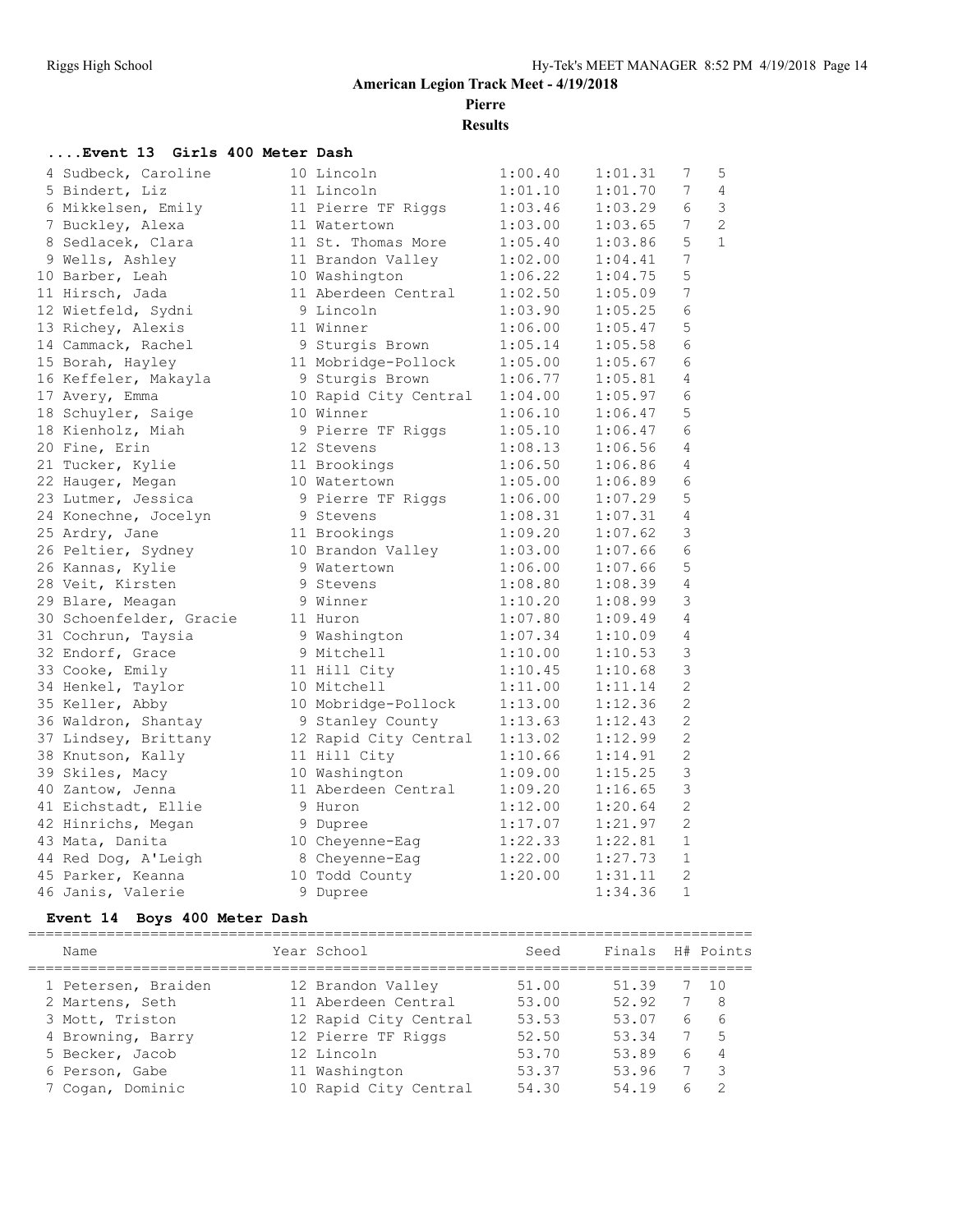**Pierre**

**Results**

#### **....Event 14 Boys 400 Meter Dash**

| 8 Jarding, Jacob      | 12 Mitchell           | 53.00   | 54.77   | 7              | 1 |
|-----------------------|-----------------------|---------|---------|----------------|---|
| 9 Fransen, Jared      | 10 Watertown          | 54.50   | 54.86   | 5              |   |
| 10 Sarbacker, Isaac   | 10 Lincoln            | 54.30   | 54.92   | 6              |   |
| 11 Stillman, Alex     | 10 Aberdeen Central   | 54.50   | 54.99   | 5              |   |
| 12 Uher, Jarod        | 12 Mitchell           | 53.00   | 55.19   | 7              |   |
| 13 Behrens, Luke      | 9 Washington          | 55.20   | 55.80   | 5              |   |
| 14 Bruun, Joren       | 10 Winner             | 54.90   | 55.84   | 5              |   |
| 15 Niewenhuis, Tanner | 11 Brandon Valley     | 54.00   | 55.90   | 6              |   |
| 16 Stabber, Cedrick   | 11 Sturgis Brown      | 56.00   | 55.91   | 4              |   |
| 17 Kearney, Hunter    | 12 Washington         | 53.78   | 56.00   | 6              |   |
| 18 Jensen, Cole       | 12 Brandon Valley     | 54.00   | 56.07   | 6              |   |
| 19 Hassan, Ayanleh    | 12 Lincoln            | 53.10   | 56.25   | 7              |   |
| 20 Pullins, Jacob     | 12 Rapid City Central | 55.67   | 56.31   | 5              |   |
| 21 Mueller, Carsten   | 12 Pierre TF Riggs    | 57.26   | 56.49   | 4              |   |
| 22 Marchiando, Sam    | 10 Stevens            | 1:00.00 | 56.92   | 2              |   |
| 23 Smith, Tanner      | 10 Stevens            | 59.27   | 56.93   | 3              |   |
| 24 Wallace, Anson     | 9 St. Thomas More     |         | 57.60   | $\mathbf{1}$   |   |
| 25 Nesland, Carter    | 12 Stevens            | 59.31   | 57.79   | 3              |   |
| 26 Martin, Khalen     | 11 Dupree             |         | 58.02   | $\mathbf{1}$   |   |
| 27 Mound, Dylan       | 11 Cheyenne-Eag       | 1:00.00 | 58.04   | 2              |   |
| 28 Reinert, Gavin     | 9 Mobridge-Pollock    | 57.00   | 58.13   | 4              |   |
| 29 Frick, Austin      | 9 Yankton             | 54.50   | 58.25   | 5              |   |
| 30 Goehring, Bryston  | 9 Mobridge-Pollock    | 58.00   | 58.34   | $\overline{4}$ |   |
| 31 Phillips, Kaden    | 9 Sturgis Brown       | 58.52   | 58.38   | 4              |   |
| 32 Herrbolt, Sam      | 10 Yankton            | 57.00   | 58.71   | 4              |   |
| 33 Graham, Sanden     | 9 Sturgis Brown       | 58.00   | 59.28   | 4              |   |
| 34 Eichacker, Ryan    | 10 Yankton            | 55.00   | 59.31   | 5              |   |
| 35 Maag, Matt         | 10 Aberdeen Central   | 55.90   | 59.38   | 5              |   |
| 36 High Bear, DJ      | 12 Cheyenne-Eag       | 59.24   | 59.40   | 3              |   |
| 37 Hott, Carter       | 9 Huron               | 57.00   | 59.66   | 4              |   |
| 38 Green, Jack        | 9 St. Thomas More     | 1:00.72 | 59.67   | 2              |   |
| 39 Caraway, Cody      | 9 Brookings           | 59.70   | 59.73   | 3              |   |
| 40 Mees, Trevor       | 12 Watertown          | 54.00   | 59.75   | 6              |   |
| 41 Hae, Kler          | 9 Huron               | 59.00   | 1:00.35 | 3              |   |
| 42 Schlomer, Keene    | 10 Mobridge-Pollock   | 1:00.00 | 1:00.46 | $\mathbf{2}$   |   |
| 43 Thompson, Nate     | 12 Pierre TF Riggs    | 1:00.26 | 1:00.47 | 2              |   |
| 44 Cuautle, Alexis    | 9 Hill City           | 1:00.85 | 1:00.73 | 2              |   |
| 45 Vann, Dakota       | 9 Hill City           | 1:03.75 | 1:01.39 | $\overline{2}$ |   |
| 46 Anderson, Jacob    | 10 Dupree             | 1:03.53 | 1:01.48 | $\mathbf{2}$   |   |
| 47 Cavanaugh, Kane    | 12 St. Thomas More    | 58.90   | 1:01.65 | 3              |   |
| 48 Johnson, Jaxon     | 9 Hill City           |         | 1:02.76 | $\mathbf{1}$   |   |
| 49 Pedersen, Casey    | 12 Brookings          | 59.80   | 1:03.41 | 3              |   |
| 50 May, Daniel        | 9 Brookings           | 1:05.30 | 1:04.09 | $\mathbf{1}$   |   |
| 51 Frost, Trey        | 9 Stanley County      | 1:07.92 | 1:06.61 | $\mathbf{1}$   |   |
| 52 Stambach, Hunter   | 9 Dupree              |         | 1:08.52 | $\mathbf{1}$   |   |
| 53 Janssen, Kevin     | 10 Todd County        | 1:12.37 | 1:08.67 | $\mathbf 1$    |   |
| 54 One Feather, Ethan | 10 Todd County        | 1:12.00 | 1:10.58 | $\mathbf{1}$   |   |

#### **Event 15 Girls 300 Meter Hurdles**

| Name                  | Year School | Seed  | Finals H# Points |     |
|-----------------------|-------------|-------|------------------|-----|
|                       |             |       |                  |     |
| 1 Schaefer, Elizabeth | 11 Stevens  | 47.06 | 46.75 6 10       |     |
| 2 Dadah, Jersi        | 9 Stevens   | 47.96 | 47.36            | 6 8 |
| 3 Dal, Josephine      | 11 Lincoln  | 48.50 | 47 73            | 6 6 |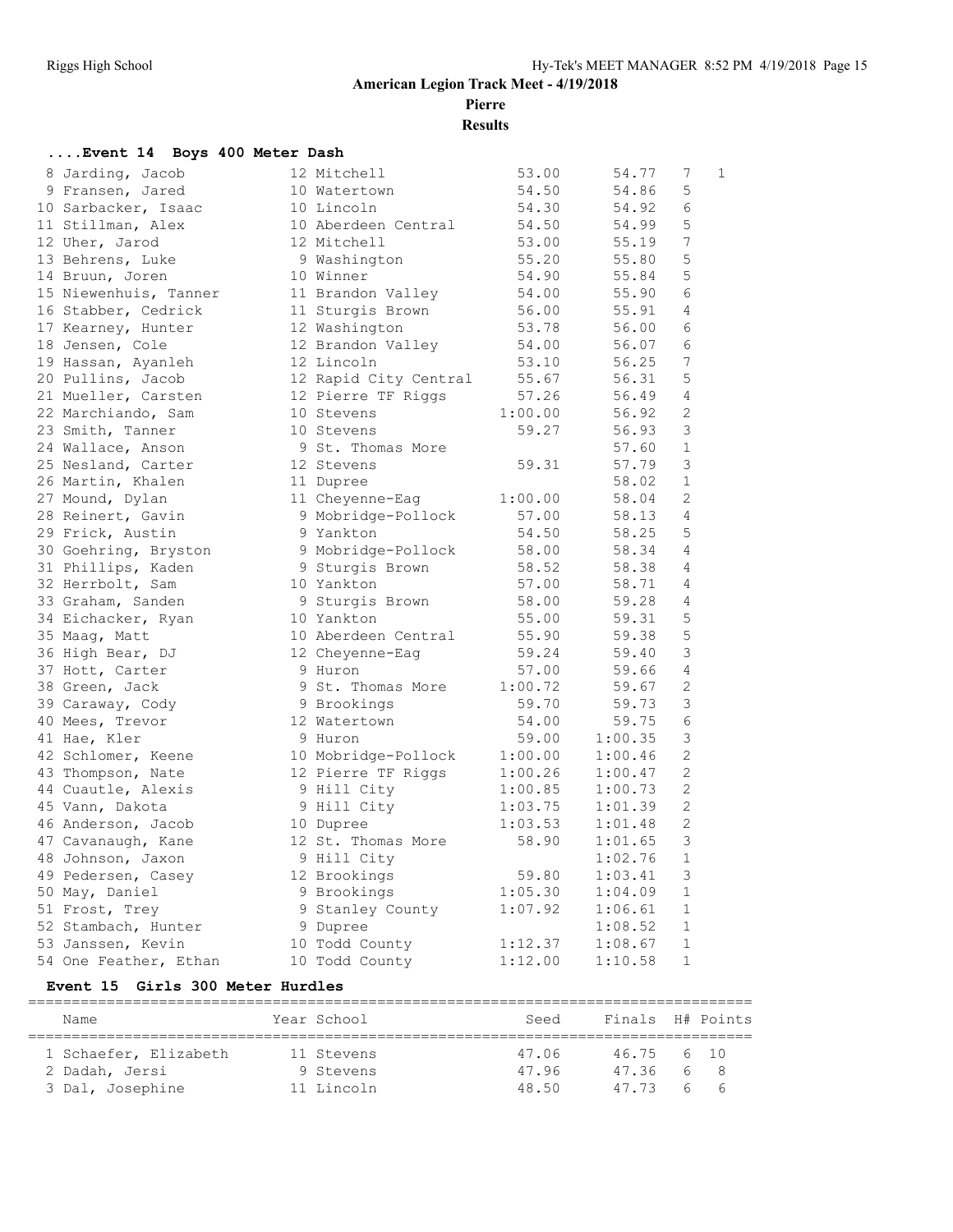**Pierre**

**Results**

| Event 15 Girls 300 Meter Hurdles |                     |         |         |                |                |
|----------------------------------|---------------------|---------|---------|----------------|----------------|
| 4 Rude, Taia                     | 9 Brandon Valley    | 48.00   | 48.51   | 6              | 5              |
| 5 Heier, Ryley                   | 12 Lincoln          | 48.50   | 49.15   | 6              | 4              |
| 6 Hegdahl, Ellie                 | 10 Brookings        | 49.50   | 49.56   | 6              | 3              |
| 7 Oswald, Kelsey                 | 10 Yankton          | 49.00   | 49.60   | 6              | $\overline{c}$ |
| 8 Birath, Kylie                  | 9 Brandon Valley    | 49.90   | 49.70   | 5              | $\mathbf{1}$   |
| 9 Langseth, Anna                 | 10 Lincoln          | 49.50   | 50.60   | 5              |                |
| 10 Dixon, Brielle                | 9 Brandon Valley    | 49.50   | 51.29   | 5              |                |
| 11 Gannon, Rachel                | Brookings           | 51.10   | 51.75   | $\overline{4}$ |                |
| 12 Sullivan, Skylar              | 10 St. Thomas More  | 50.45   | 52.10   | 5              |                |
| 13 Gall, Rylie                   | 12 Redfield/Doland  | 49.90   | 52.56   | 5              |                |
| 14 Kopecky, Abby                 | 9 Aberdeen Central  | 52.06   | 52.57   | $\overline{4}$ |                |
| 15 Kusler, Brooklyn              | 9 Aberdeen Central  | 53.70   | 53.04   | 3              |                |
| 16 Gronlund, Kenzie              | 9 Pierre TF Riggs   | 51.76   | 53.18   | $\overline{4}$ |                |
| 17 Hansen, Skyler                | 8 Winner            | 52.30   | 53.22   | 4              |                |
| 18 Welu, Jessica                 | 11 Hill City        | 51.93   | 53.40   | 4              |                |
| 19 Martin, Claire                | 12 Stevens          | 54.36   | 53.49   | 3              |                |
| 20 Reck, Gabby                   | 10 Washington       | 53.17   | 53.51   | $\mathfrak{Z}$ |                |
| 21 Dyke, Mary                    | 10 St. Thomas More  | 56.60   | 53.60   | $\overline{c}$ |                |
| 22 Weisbeck, Riley               | Brookings           | 50.50   | 54.18   | 5              |                |
| 22 Herrman, Allycen              | 10 Pierre TF Riggs  | 52.30   | 54.18   | $\overline{4}$ |                |
| 24 Struble, Hannah               | 10 Aberdeen Central | 54.93   | 54.74   | 3              |                |
| 25 Stanton, Sierra               | 9 Watertown         | 52.00   | 54.96   | $\overline{4}$ |                |
| 26 Jankauskas, Katherine         | 9 Winner            | 52.92   | 55.11   | 3              |                |
| 27 Kroqman, Camryn               | 9 Mitchell          | 55.30   | 55.77   | $\mathbf{2}$   |                |
| 28 Blote, Grace                  | 9 St. Thomas More   | 57.81   | 57.02   | $\overline{2}$ |                |
| 29 Jones, Morgan                 | 10 Pierre TF Riggs  | 57.42   | 57.38   | $\overline{c}$ |                |
| 30 Henderson, Reagan             | 12 Washington       | 1:00.23 | 57.99   | $\overline{2}$ |                |
| 31 Wood, Keile                   | 9 Washington        | 1:00.56 | 58.07   | $\overline{c}$ |                |
| 32 Duffy, Elisabeth              | 12 Winner           | 54.55   | 58.42   | $\mathfrak{Z}$ |                |
| 33 Hedderman, Payton             | 9 Sturgis Brown     | 58.05   | 58.54   | $\mathbf{2}$   |                |
| 34 Salvatori, Carissa            | 10 Yankton          | 55.00   | 58.65   | 3              |                |
| 35 Schmidt, Mandy                | 11 Mitchell         | 57.80   | 1:00.17 | 2              |                |
| 36 Whirlwind Soldier, Katly      | 10 Todd County      | 1:05.00 | 1:00.51 | $\mathbf{1}$   |                |
| 37 Warriner, Grace               | 9 Yankton           | 55.00   | 1:00.78 | 3              |                |
| 38 Wientjes, Channing            | 9 Mobridge-Pollock  |         | 1:02.29 | $\mathbf{1}$   |                |
| 39 Valandra, Dennisa             | 11 Todd County      | 1:08.00 | 1:03.55 | $\mathbf{1}$   |                |
| 40 Steidl, Erikka                | 9 Mitchell          | 1:05.00 | 1:05.39 | $\mathbf{1}$   |                |
| 41 Baker, Callista               | 11 Todd County      | 1:05.00 | 1:06.22 | $\mathbf{1}$   |                |

### **Event 16 Boys 300 Meter Hurdles**

| Name                  | Year School           | Seed  | Finals |    | H# Points |
|-----------------------|-----------------------|-------|--------|----|-----------|
|                       |                       |       |        |    |           |
| 1 Lear, Pierre        | 11 Watertown          | 41.20 | 40.24  | 6  | 1 O       |
| 2 Twomey, Kayleb      | 11 Rapid City Central | 41.53 | 40.55  | 6  | 8         |
| 3 Donahoe, Josh       | 12 Brandon Valley     | 40.20 | 41.55  | 6  | 6         |
| 4 Schumacher, Joshua  | 12 Stevens            | 42.08 | 42.02  | 6  | 5         |
| 5 Dobesh, Corten      | 11 St. Thomas More    | 44.03 | 42.38  | 5. | 4         |
| 6 St. Pierre, Stephan | 11 Lincoln            | 42.90 | 42.96  | 6  | 3         |
| 7 Huber, Grant        | 10 St. Thomas More    | 44.15 | 43.01  | 5  | 2         |
| 8 Krull, Noah         | 11 Hill City          | 41.58 | 43.08  | 6  |           |
| 9 Freese, Nate        | 11 Washington         | 42.67 | 43.39  | 6  |           |
| 10 Kandolo, Junior    | 10 Washington         | 44.97 | 44.59  | 5  |           |
| 10 Keohane, Erik      | 10 Rapid City Central | 45.21 | 44.59  | 4  |           |
| 12 Southwick, Sam     | 9 Lincoln             | 43.30 | 44.70  | 5  |           |
|                       |                       |       |        |    |           |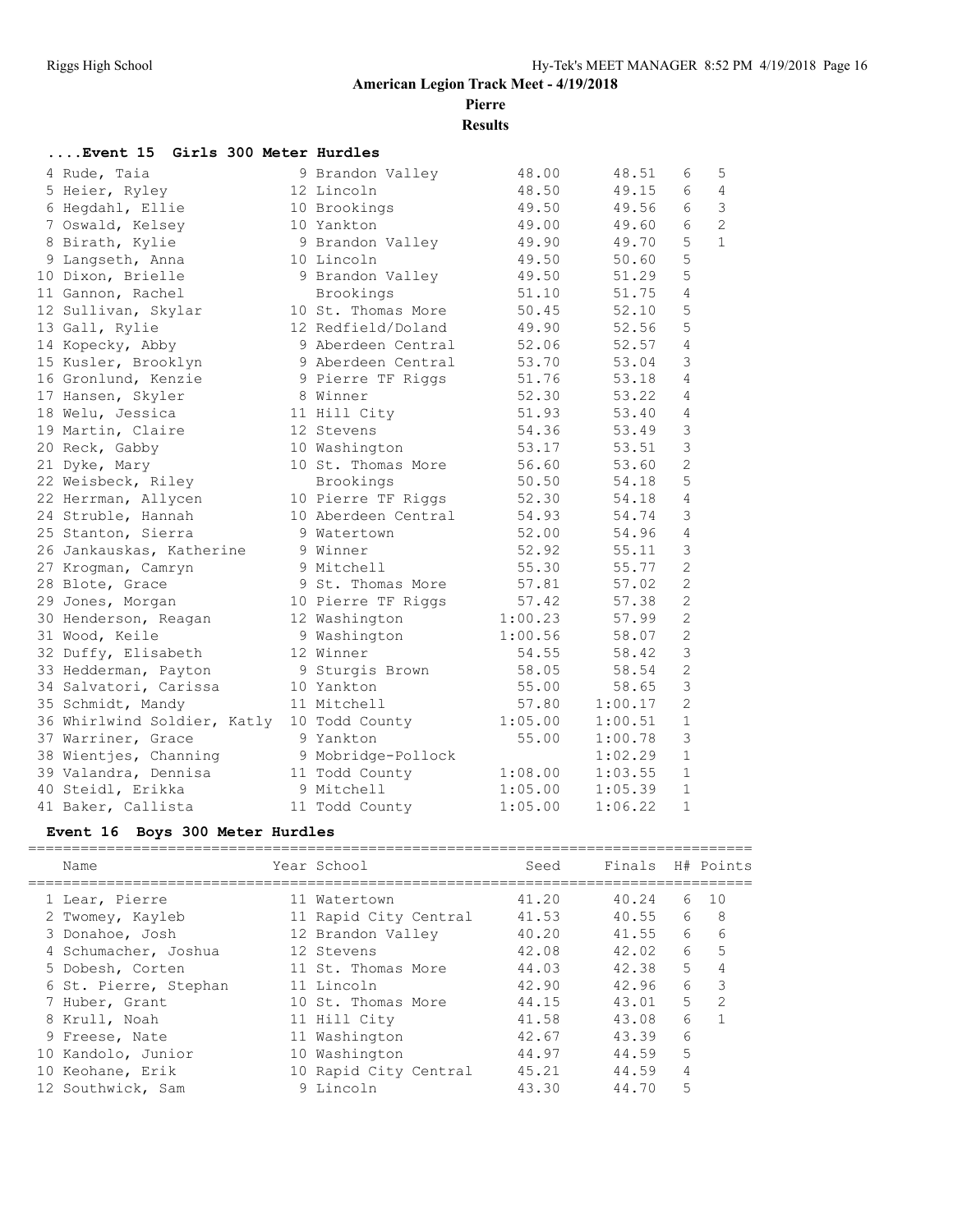### **Pierre**

**Results**

#### **....Event 16 Boys 300 Meter Hurdles**

| 13 Maquire, Thomas     | 10 St. Thomas More  | 44.83 | 44.90 | 5              |
|------------------------|---------------------|-------|-------|----------------|
| 14 Seamons, Norman     | 11 Stevens          | 45.60 | 45.45 | $\overline{4}$ |
| 15 Kitchens, Isaac     | 10 Mitchell         | 46.00 | 45.52 | 4              |
| 16 Homan, Cody         | 11 Hill City        | 45.09 | 45.92 | 4              |
| 17 Van Hemert, Jesse   | 10 Brandon Valley   | 42.10 | 46.00 | 6              |
| 18 Lear, Nate          | 9 Watertown         | 45.50 | 46.15 | 4              |
| 19 Allen, Brenden      | 9 Watertown         | 46.90 | 46.22 | 3              |
| 20 Larson, Tate        | 12 Mitchell         | 45.00 | 46.34 | 4              |
| 21 Opstedahl, Tayler   | 11 Sturgis Brown    | 47.52 | 46.49 | 3              |
| 22 Carda, Will         | 10 Washington       | 47.57 | 46.70 | 3              |
| 23 Bad Moccasin, Avery | 10 Aberdeen Central | 44.11 | 46.87 | 5              |
| 24 Adamson, Trever     | 10 Pierre TF Riggs  | 47.66 | 46.94 | 3              |
| 25 Meza, Javier        | 10 Hill City        | 47.19 | 46.98 | 3              |
| 26 Savory, Josiah      | 11 Huron            | 48.71 | 47.09 | 2              |
| 27 Brink, Brody        | 9 Sturgis Brown     | 46.69 | 47.24 | 3              |
| 28 Fliehe, Dillon      | 11 Redfield/Doland  | 44.30 | 47.49 | 5              |
| 29 Rounds, Josh        | 11 Pierre TF Riggs  | 49.30 | 47.85 | $\overline{c}$ |
| 30 Eisenbraun, Brodie  | 9 Sturgis Brown     | 46.24 | 47.91 | 4              |
| 31 Steiner, Jackson    | 11 Stevens          | 47.10 | 48.25 | 3              |
| 32 Wermers, Ray        | 12 Yankton          | 46.50 | 48.41 | 4              |
| 33 Heth, Paul          | 9 Pierre TF Riggs   | 50.34 | 48.99 | $\mathbf{1}$   |
| 34 Person, Hayden      | 10 Brookings        | 48.70 | 49.11 | $\overline{2}$ |
| 35 Fixsen, Caleb       | 10 Brookings        | 47.60 | 49.34 | 3              |
| 36 McCann, Ty          | 10 Brandon Valley   | 43.00 | 49.43 | 5              |
| 37 White, Hayden       | 9 Huron             | 49.75 | 50.28 | $\overline{2}$ |
| 38 Lillie, Kyler       | 10 Yankton          | 50.00 | 50.34 | $\mathbf{1}$   |
| 39 Yaggie, Dylan       | 11 Yankton          | 51.00 | 54.13 | $\mathbf{1}$   |

#### **Event 17 Girls 1600 Sprint Medley**

School Seed Finals H# Points =================================================================================== 1 St. Thomas More 6 1 27.59 3 10 1) Benson, Ciara 10 2) Carlson, Bailey 12 3) Kirsch, Klaire 12 (4) Cooper, Kaci 10 2 Hill City 4:25.75 4:30.11 3 8 1) Wathen, Hailey 10 2) Comer, Kadyn 9 3) Raderschadt, Lydia 12 4) Simmons, Karlee 11 3 Winner 4:32.70 4:36.09 3 6 1) Hammerbeck, Morgan 10 2) Sachtjen, Kelsey 8 3) Brozik, Ellie 8 4) Schuyler, Sidda 8 4 Yankton 4:40.00 4:38.38 3 5 1) Jensen, Josie 9 2) Husman, Nykki 9 3) Wolfgram, Payton 10 (4) Fanta, Mary 10 5 Huron 4:40.00 4:40.43 3 4 1) Gilbert, Lexie 9 2) 3) Buddenhagen, Tenley 9 4) Shoultz, Samantha 10 6 Lincoln 4:10.50 4:40.45 3 3 1) Myers, Kulyle 12 2) Raak, Taylor 10 3) Mohr, Michaela 12 (4) Jenkins, Patti 12 7 Brandon Valley 4:48.00 4:43.46 2 2 1) Stangohr, Arianna 12 2) Jackmon, Hannah 10 3) Birath, Kylie 9 4) Wells, Lauren 11 8 Stevens 4:40.00 4:45.77 2 1 1) Enders-Erwin, Sawyer 10 2) Hanson, Tatum 9

===================================================================================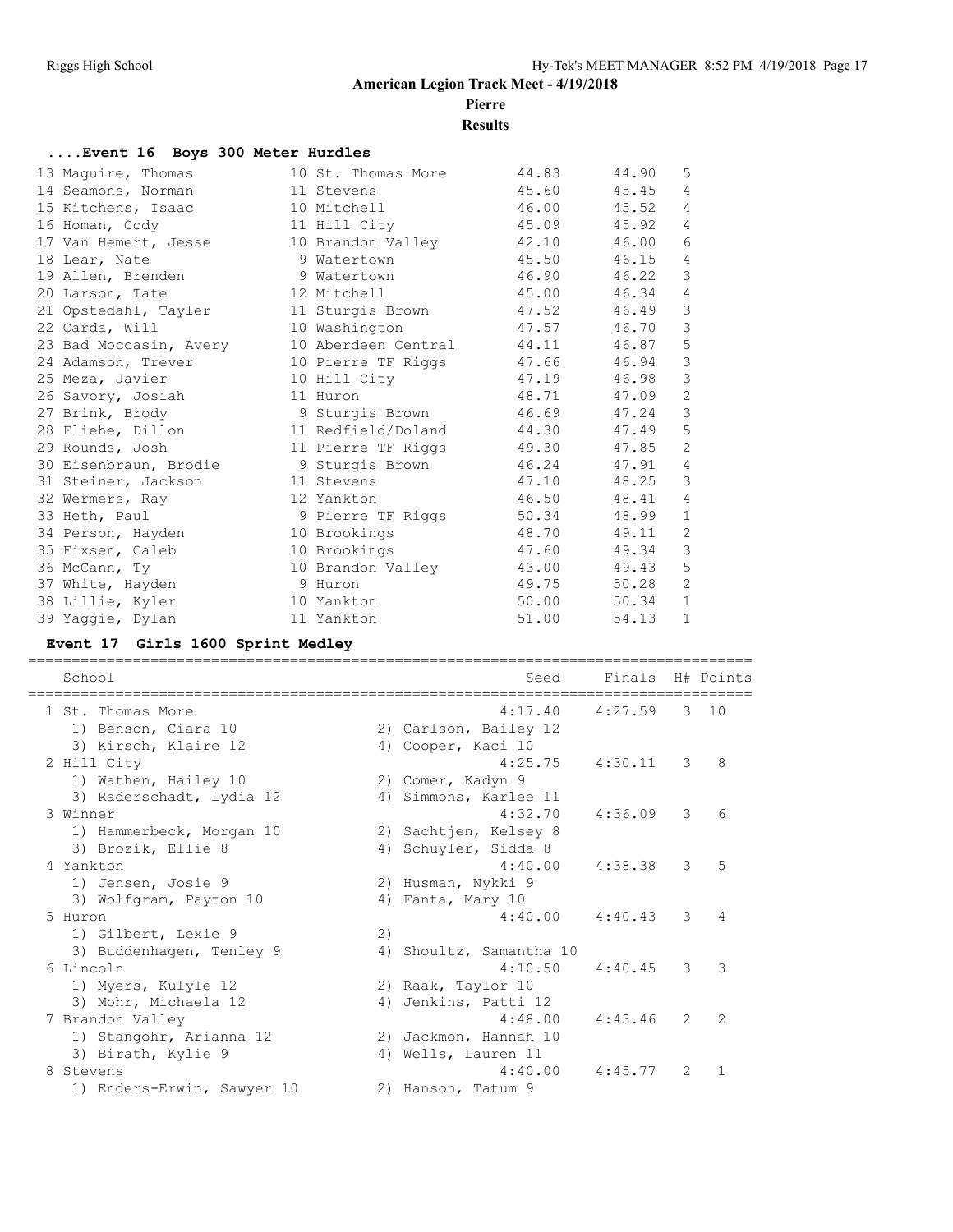# **Pierre**

#### **Results**

**....Event 17 Girls 1600 Sprint Medley**

| 3) Chikos, Kaili 8           | 4) Matkins, Jaden 8           |         |                |
|------------------------------|-------------------------------|---------|----------------|
| 9 Aberdeen Central           | 4:32.20                       | 4:46.57 | 3              |
| 1) Martens, Maria 10         | 2) Malchow, Myah 12           |         |                |
| 3) Lang, Abby 10             | 4) Hermansen, Jordan 10       |         |                |
| 10 Sturgis Brown             | 4:38.00                       | 4:49.50 | 3              |
| 1) Wild, Micah Fr            | 2) Keffeler, Makayla 9        |         |                |
| 3) Cammack, Rachel 9         | 4) Breidenbach, Jade 9        |         |                |
| 11 Watertown                 | 4:44.00                       | 4:54.96 | 2              |
| 1) Lear, Ange-Laurette 11    | 2) Heller, Delaney 10         |         |                |
| 3) Fox, Olivia 9             | 4) Anderson, Morgan 9         |         |                |
| 11 Washington                | 4:42.00                       | 4:54.96 | 2              |
| 1) Snelling, Sarah 11        | 2) Rymerson, Peyton 11        |         |                |
| 3) Johnson, Halle 9          | 4) Johnson, Emma 10           |         |                |
| 13 Brookings                 | 4:52.20                       | 4:55.82 | 2              |
| 1) Ysbrand, Miranda 11       | 2) Ardry, Jane 11             |         |                |
| 3) Wika, Brooke 11           | 4) Bono, Josie 11             |         |                |
| 14 Rapid City Central        | 4:43.00                       | 5:06.36 | 2              |
| 1) Deming, Ramsey 9          | 2) Saleem, Makahla 11         |         |                |
| 3) Bachelor, Kaz 9           | 4) Fine, Cherady 12           |         |                |
| 15 Cheyenne-Eagle Butte      | 5:03.00                       | 5:08.00 | 2              |
| 1) Vines, Miranda 10         | 2) Vines, Raelynn 7           |         |                |
| 3) Eagleman, Hailee 11       | 4) Lends His Horse, Daci 7    |         |                |
| 16 Todd County               | 5:10.00                       | 5:13.76 | $\overline{c}$ |
| 1) Brill, Haesel 10          | 2) Roach-Valandra, Amia 9     |         |                |
| 3) Yellow Eagle, Samantha 11 | 4) Prue, Karli 11             |         |                |
| 17 Mitchell                  | 5:12.00                       | 5:25.06 | $\mathbf{1}$   |
| 1) English, Delaney 11       | 2) Henkel, Taylor 10          |         |                |
| 3) Endorf, Grace 9           | 4) Uher, Amy 10               |         |                |
| 18 Mobridge-Pollock          |                               | 5:27.35 | $\mathbf{1}$   |
| 1) Feist, Myia 10            | 2) Mousseau, Latisha 10       |         |                |
| 3) Keller, Abby 10           | 4) Richling, Ella 11          |         |                |
| 19 Dupree                    |                               | 5:37.66 | 1              |
| 1) Bridwell, Amiya 9         | 2) Matonis, Kateri 9          |         |                |
| 3) Mexican, Marion 9         | 4) Afraid of Hawk, Wakinyan 9 |         |                |
| -- Redfield/Doland           | 5:24.20                       | DQ.     | $\mathbf{1}$   |
| 1) Rohlfs, Camryn 7          | 2) Turck, Courtney 9          |         |                |
| 3) Jandel, Teryn 7           | 4) Clausen, Ashlyn 7          |         |                |
|                              |                               |         |                |

#### **Event 18 Boys 1600 Sprint Medley**

| School                  | Seed                    | Finals H# Points |      |
|-------------------------|-------------------------|------------------|------|
| 1 Todd County           | $3:50.00$ $3:51.29$     |                  | 3 10 |
| 1) Rowland, Josh 11     | 2) Waln, Brendan 11     |                  |      |
| 3) Hammer, Bryce 11     | 4) Wike, Jacob 10       |                  |      |
| 2 Aberdeen Central      | 3:52.00                 | 3:54.24 3        | 8    |
| 1) Barr, Preston 12     | 2) Lundquist, Landon 12 |                  |      |
| 3) Rohlfs, Jackson 11   | 4) Ryan, Aaron 10       |                  |      |
| 3 Lincoln               | 3:44.90                 | $3:55.97$ 3      | 6    |
| 1) Salava, Tiegen 12    | 2) Nave, Jymell 12      |                  |      |
| 3) Christians, Tyson 11 | 4) Schroeder, Jared 12  |                  |      |
| 4 Sturgis Brown         | 3:59.00                 | $3:56.11$ 2      | 5    |
| 1) $Eby$ , Matt 11      | 2) Gallosa, Manny 11    |                  |      |
| 3) Christman, Trevor 9  | 4) Sailer, Jared 9      |                  |      |
| 5 Rapid City Central    | 3:56.00                 | 3:56.46          |      |
|                         |                         |                  |      |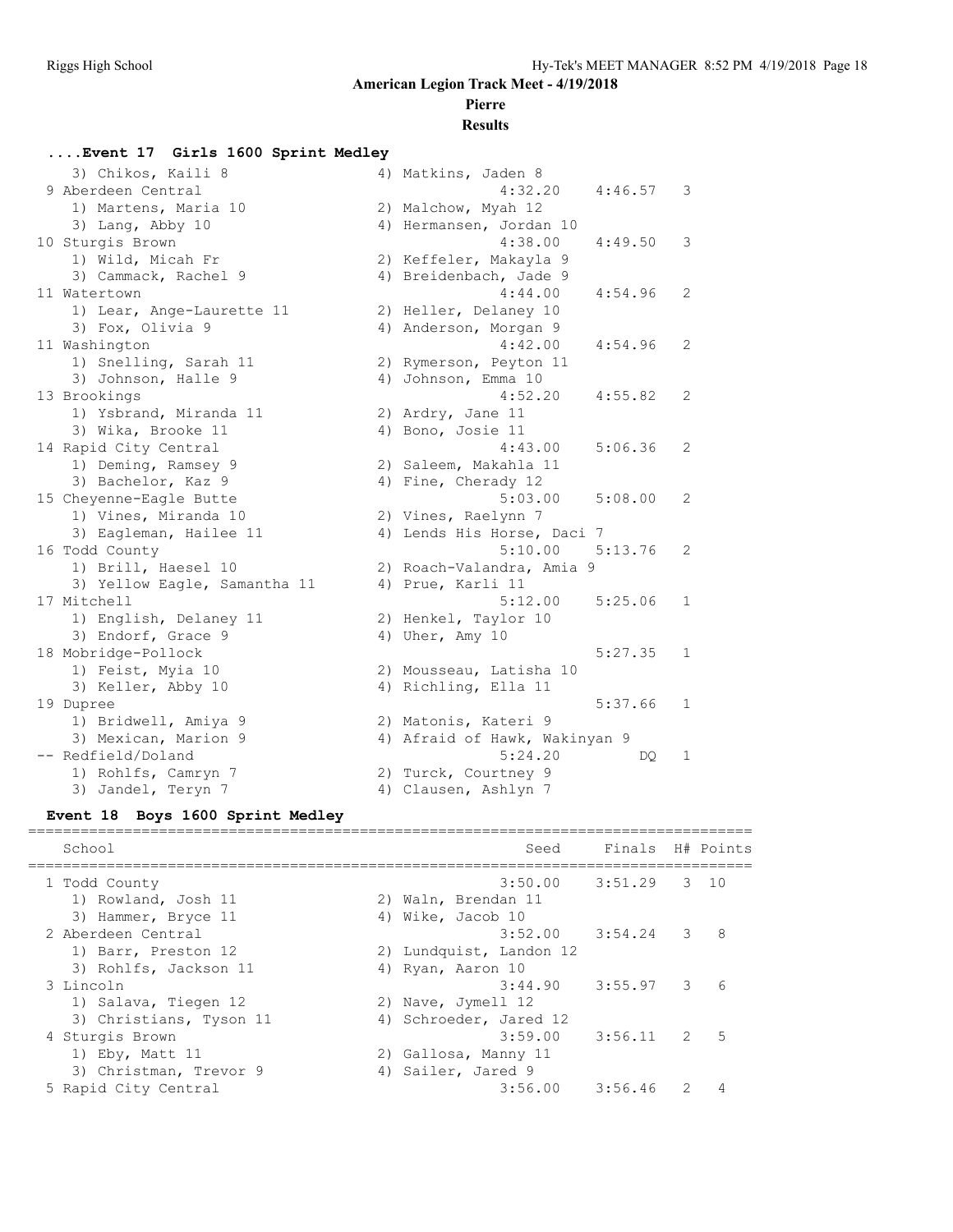# **Pierre**

### **Results**

#### **....Event 18 Boys 1600 Sprint Medley**

| 1) Ladson, Jordan 12     | 2) Cogan, Dominic 10      |             |              |                |
|--------------------------|---------------------------|-------------|--------------|----------------|
| 3) Eberle, Joe 10        | 4) Dansby, Jaedn 11       |             |              |                |
| 6 Brandon Valley         | 3:46.00                   | $3:56.91$ 3 |              | 3              |
| 1) Rolfson, Mason 9      | 2) Mutschelknaus, Mark 9  |             |              |                |
| 3) Wilde, Max 12         | 4) Cheever, Eli 10        |             |              |                |
| 7 Stevens                | 3:50.00                   | 3:57.52     | 3            | $\overline{2}$ |
| 1) Hafner, Jacob 9       | 2) DiBoni, Stone 10       |             |              |                |
| 3) Simons, Brytan 10     | 4) Dykstra, Jay 12        |             |              |                |
| 8 Hill City              | 3:45.67                   | 4:00.27     | 3            | $\mathbf{1}$   |
| 1) Hanson, Drew 11       | 2) Worischeck, Kalel 12   |             |              |                |
| 3) Krull, Noah 11        | 4) Cutler, Jac 12         |             |              |                |
| 9 Brookings              | 3:58.90                   | 4:02.67     | 2            |                |
| 1) Eidem, Carter 10      | 2) Schoon, Jacob 11       |             |              |                |
| 3) Petersen, Jaden 11    | 4) Potapenko, Daniyl 12   |             |              |                |
| 10 Yankton               | 4:00.00                   | 4:03.47     | 2            |                |
| 1) Fitzgerald, Trevor 9  | 2) LaFave, Thomas 10      |             |              |                |
| 3) Rumsey, Cole 10       | 4) Cap, Justin 11         |             |              |                |
| 11 Stanley County        | 4:10.00                   | 4:04.05     | 2            |                |
| 1) Gabriel, Dylan 10     | 2) Kroll, Connor 12       |             |              |                |
| 3) Habeck, Trevor 10     | 4) Wieczorek, Reid 10     |             |              |                |
| 12 Watertown             | 3:55.00                   | 4:07.39     | 2            |                |
| 1) Tschetter, Bryce 12   | 2) Schulz, Riley 12       |             |              |                |
| 3) Rumpza, Cameron 11    | 4) Wilson-Reihe, Garet 11 |             |              |                |
| 13 Washington            | $3:51.00$ $4:08.13$       |             | 3            |                |
| 1) Ruesch, Matt 11       | 2) Stahl, Matt 9          |             |              |                |
| 3) Huitt, Bryce 10       | 4) Baneta, Abdisa 11      |             |              |                |
| 14 St. Thomas More       | 3:50.00                   | 4:13.83     | 3            |                |
| 1) McGillick, Matthew 11 | 2) Olson, Riley 11        |             |              |                |
| 3) Green, Jack 9         | 4) Farland, Cody 9        |             |              |                |
| 15 Mobridge-Pollock      |                           | 4:19.08     | 1            |                |
| 1) Freeman, Tucson 11    | 2) Holzer, Tucker 10      |             |              |                |
| 3) Eisemann, Cayden 9    | 4) Norder, Kregen 10      |             |              |                |
| 16 Redfield/Doland       | 4:26.80                   | 4:20.02     | 2            |                |
| 1) Suchor, Isaac 9       | 2) Juarez, Paul 8         |             |              |                |
| 3) Schwartz, Corbin 8    | 4) Becker, Tobie 10       |             |              |                |
| 17 Dupree                |                           | 4:25.55     | $\mathbf{1}$ |                |
| 1) Martin, Khalen 11     | 2) Pederson, CL 11        |             |              |                |
| 3) Anderson, Jacob 10    | 4) Birkeland, Clifton 10  |             |              |                |
| 18 Cheyenne-Eagle Butte  | 4:33.00                   | 4:35.73     | 1            |                |
| 1) High Bear, DJ 12      | 2) Mound, Dylan 11        |             |              |                |
| 3) Halfred, Gabe 10      | 4) Iron Hawk, Bradley 11  |             |              |                |
| -- Huron                 | 4:05.00                   | DQ.         | 2            |                |
| 1) Erickson, Xavier 11   | 2) Lien, Tyson 9          |             |              |                |
| 3) Janes, Ryan 9         | 4) Schley, Jaren 9        |             |              |                |

#### **Event 19 Girls 800 Meter Run**

| Name                | Year School       | Seed    | Finals H# Points |    |                |
|---------------------|-------------------|---------|------------------|----|----------------|
| 1 Klatt, Courtney   | 12 Lincoln        | 2:21.50 | 2:21.66          | 3. | 10             |
| 2 Abraham, Ellie    | 10 Brookings      | 2:23.20 | 2:23.02          |    | - 8            |
| 3 Hohn, Marion      | 12 Hill City      | 2:22.25 | 2:24.40          | 3  | 6              |
| 4 Karolevitz, Ellie | 8 Yankton         | 2:27.00 | 2:25.18          | 3  | 5              |
| 5 Bennett, Kylee    | 9 Sturgis Brown   | 2:26.75 | 2:25.66          | 3. | $\overline{4}$ |
| 6 Waterfall, Haylee | 12 Brandon Valley | 2:22.00 | 2:26.12          |    | 3              |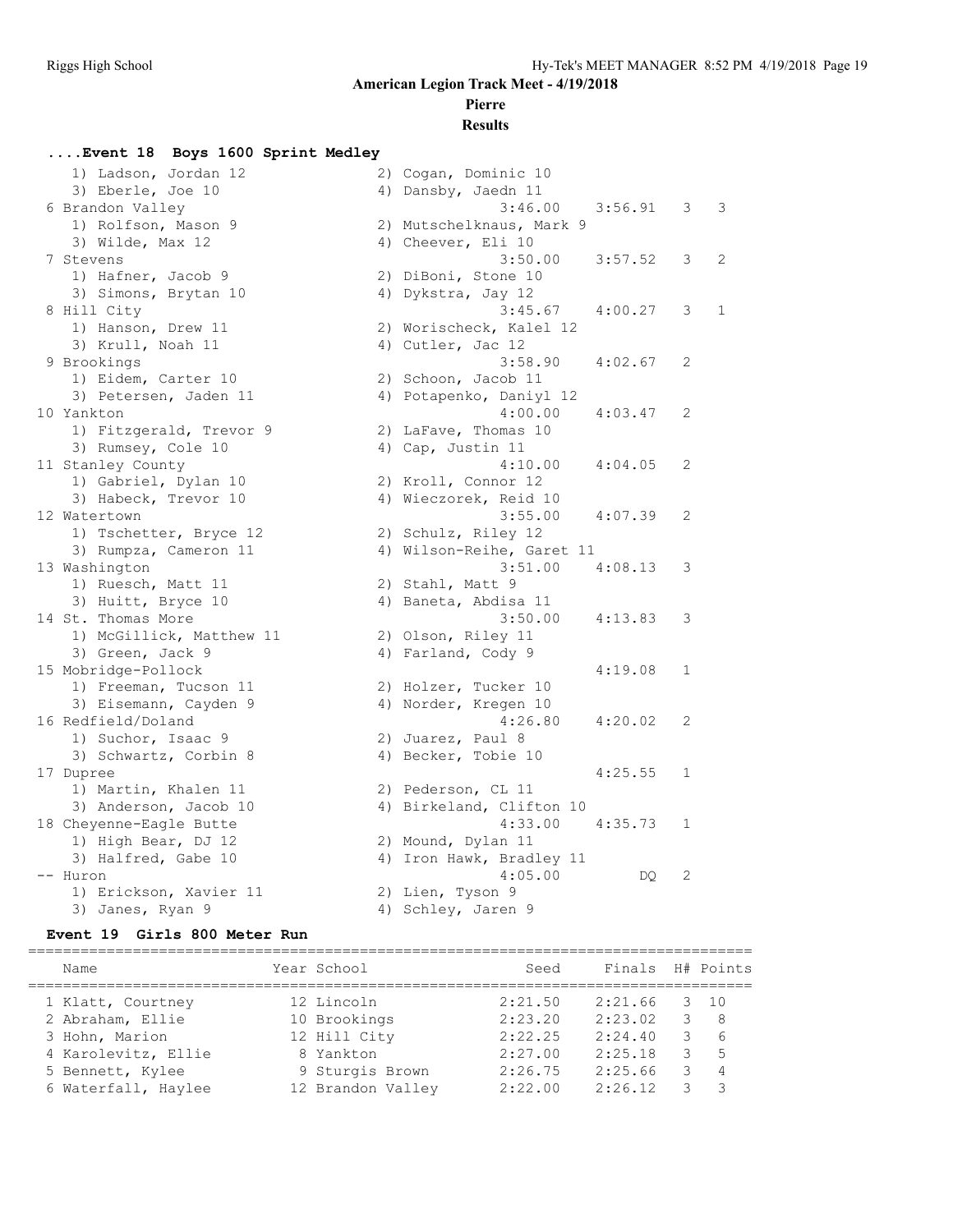**Pierre**

**Results**

#### **....Event 19 Girls 800 Meter Run**

| 7 Blote, Brigit                           | 12 St. Thomas More    | 2:26.00 | 2:27.00               | 3              | $\overline{2}$ |
|-------------------------------------------|-----------------------|---------|-----------------------|----------------|----------------|
| 8 Dykstra, Erica                          | 12 Stevens            | 2:28.81 | 2:31.53               | 3              | $\mathbf{1}$   |
| 9 Kuhn, Bryanna                           | 10 Stevens            | 2:33.84 | 2:33.41               | $\mathbf{2}$   |                |
| 10 Adrian, Taleigh                        | 11 Hill City          | 2:28.15 | 2:33.85               | 3              |                |
| 11 Batcheller, Lila                       | 8 Lincoln             | 2:29.30 | 2:34.07               | $\mathfrak{Z}$ |                |
| 12 Kocer, Danica                          | 11 Brandon Valley     | 2:28.00 | 2:34.90               | 3              |                |
| 13 Bietz, Madisyn                         | 8 Yankton             | 2:27.00 | 2:34.99               | $\mathfrak{Z}$ |                |
| 14 Cournoyer, Raven                       | 11 Todd County        | 2:28.00 | 2:36.28               | $\mathfrak{Z}$ |                |
| 15 Serck, Sydnee                          | 7 Yankton             | 2:30.00 | 2:36.83               | $\mathfrak{Z}$ |                |
| 16 Van Zee, Kasey                         | 10 Stevens            | 2:35.60 | 2:37.71               | 2              |                |
| 17 Foss, Kylie                            | 8 Brandon Valley      | 2:30.00 | 2:40.14               | 2              |                |
| 18 DeGeest, Makaen                        | 8 Rapid City Central  | 2:40.69 | 2:40.20               | 2              |                |
| 19 Escalante, Lizzy                       | 10 Hill City          | 2:40.20 | 2:41.51               | 2              |                |
| 20 Lusk, Emma                             | 9 Pierre TF Riggs     | 2:44.40 | 2:43.07               | 2              |                |
| 21 Debeer, Kayla                          | 9 Washington          | 2:30.57 | 2:43.68               | $\mathbf{2}$   |                |
| 22 Erlandson, Lizzy                       | 12 St. Thomas More    | 2:28.50 | 2:43.74               | $\mathfrak{Z}$ |                |
| 23 Shoup, Kayla                           | 8 Brookings           | 2:40.70 | 2:45.71               | 2              |                |
| 24 Juac, Khot                             | 10 Washington         | 2:34.00 | 2:46.01               | 2              |                |
| 25 Thomas, Braylee                        | 10 Huron              | 2:41.60 | 2:46.33               | $\mathbf{2}$   |                |
| 26 Kolb, Ella                             | 9 Washington          | 2:37.00 | 2:46.41               | $\overline{c}$ |                |
| 27 Miller, Trinity                        | 9 Aberdeen Central    | 2:35.81 | 2:47.27               | $\mathbf{2}$   |                |
| 28 Johnson, Katie                         | 10 Rapid City Central | 2:40.00 | 2:48.03               | 2              |                |
| 29 Erickson, Katherine                    | 12 Aberdeen Central   | 2:36.70 | 2:48.99               | 2              |                |
| 30 Pickrel, Emma                          | 9 Watertown           | 2:45.00 | 2:50.40               | 2              |                |
| 31 Dobrenski, Marah                       | 12 Brookings          | 2:40.30 | 2:50.58               | 2              |                |
| 32 Baker, Abbigail                        | 12 Rapid City Central | 2:56.08 |                       | $\mathbf{1}$   |                |
| 33 Zeeb, Deni                             | 10 Pierre TF Riggs    | 2:55.41 | $2:51.2$<br>$2:52.17$ | $\mathbf{1}$   |                |
| 34 Blare, Meagan                          | 9 Winner              | 2:55.00 | 2:52.60               | $\mathbf{1}$   |                |
| 35 Schimke, Kayla                         | 11 Huron              | 2:53.59 | 2:52.85               | $\mathbf{1}$   |                |
| 36 Tennis, Sierra                         | 11 Watertown          | 2:45.00 | 2:52.92               | 2              |                |
| 37 Shaffer, Hattie                        | 10 Pierre TF Riggs    | 2:54.96 | 2:54.20               | $\mathbf{1}$   |                |
| 38 Riggs, Ava                             | 10 Aberdeen Central   | 2:32.60 | 2:54.33               | 2              |                |
| 39 Perkins, Calli                         | 10 Watertown          | 2:43.00 | 2:55.88               | $\overline{2}$ |                |
| 40 Siedschlaw, Bailey                     | 8 Stanley County      | 3:00.00 | 2:57.09               | $\mathbf{1}$   |                |
| 41 Hebb, Elena                            | 8 Stanley County      | 3:00.00 | 2:57.84               | $\mathbf{1}$   |                |
| 42 Tegstrom, Sara                         | 11 Mitchell           | 3:10.00 | 2:58.77               | $\mathbf{1}$   |                |
| 43 Endres, Kori                           | 7 Stanley County      | 3:00.00 | 2:58.93               | $\mathbf{1}$   |                |
| 44 Adams, Jordan                          | 12 Huron              | 3:00.95 | 3:00.47               | $\mathbf{1}$   |                |
| 45 Thill, Bridget                         | 11 Mitchell           | 2:55.00 | 3:01.01               | $\mathbf{1}$   |                |
| 46 Bathke, Kiersten                       | 9 Mitchell            | 3:00.00 | 3:02.00               | $\mathbf{1}$   |                |
| 47 Medicine Eagle, Brailei 10 Todd County |                       | 2:50.00 | 3:03.25               | $\overline{2}$ |                |
| 48 Shopene, Charlotte                     | 10 Winner             | 3:01.57 | 3:06.00               | 1              |                |
| 49 LeBeau, Alana                          | 8 Cheyenne-Eag        | 3:10.39 | 3:07.09               | 1              |                |
| 50 Martin, Macy                           | Dupree                |         | 3:08.51               | $\mathbf{1}$   |                |
| 51 West, Mckenzie                         | 8 Cheyenne-Eag        | 3:17.52 | 3:12.19               | $\mathbf 1$    |                |
| 52 Lapointe, Sadie                        | 10 Todd County        | 3:21.27 | 3:12.93               | 1              |                |
| 53 Edwards, Maddy                         | 9 St. Thomas More     |         | 3:17.28               | 1              |                |
| 54 DuBray, Madison                        |                       | 3:18.00 | 3:20.20               | 1              |                |
| 55 Hinrichs, Megan                        | 8 Cheyenne-Eag        |         | 3:23.71               | 1              |                |
|                                           | 9 Dupree              |         |                       |                |                |
| 56 Dupris, Payge                          | 9 Dupree              |         | 4:01.00               | 1              |                |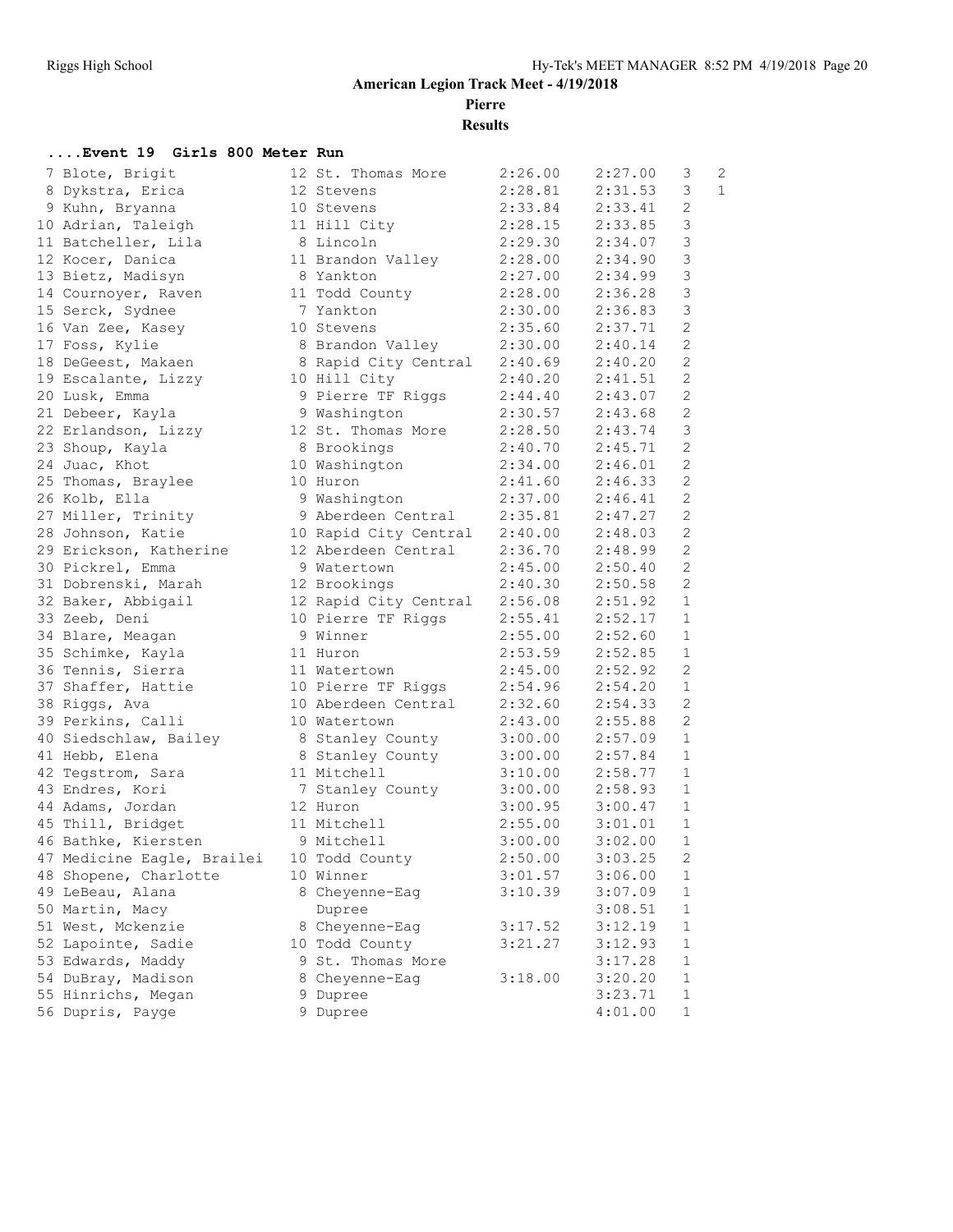**Pierre**

**Results**

#### **Event 20 Boys 800 Meter Run**

| 12 St. Thomas More<br>2:02.40<br>2:02.12<br>3<br>10<br>1 Trainor, Ty<br>3<br>8<br>11 Sturgis Brown<br>1:59.63<br>2:03.01<br>2 Brenneman, Ethan<br>3<br>3 Mvuyekure, Bonheur<br>2:03.33<br>6<br>12 Washington<br>2:00.00<br>3<br>5<br>4 Syhre, Gabe<br>12 Watertown<br>2:01.00<br>2:03.45<br>$\mathfrak{Z}$<br>$\overline{4}$<br>5 Conrad, Isaac<br>2:03.20<br>2:04.86<br>11 Brookings<br>$\mathsf 3$<br>3<br>11 Lincoln<br>2:02.10<br>6 Elliott, Sam<br>2:06.07<br>$\overline{c}$<br>$\mathfrak{Z}$<br>7 Lusk, Caleb<br>12 Pierre TF Riggs<br>2:04.00<br>2:06.67<br>3<br>$\mathbf{1}$<br>8 Elliot, Jack<br>2:04.40<br>2:06.98<br>11 Lincoln<br>3<br>2:04.00<br>2:07.18<br>9 Vigants, Austin<br>9 Brandon Valley<br>3<br>10 Richard, Noah<br>2:06.00<br>2:07.43<br>12 Washington<br>2<br>11 Vidas, Liam<br>2:10.00<br>2:09.76<br>10 Stevens<br>$\mathbf{2}$<br>2:09.98<br>12 Mashlan, Carson<br>9 Brandon Valley<br>2:08.00<br>3<br>13 Meiners, Cale<br>2:05.00<br>2:10.03<br>12 Stanley County<br>$\overline{c}$<br>14 Siemonsma, Derick<br>2:09.00<br>2:10.16<br>9 Huron<br>$\mathbf{2}$<br>2:08.30<br>15 Woodring, Joseph<br>11 Redfield/Doland<br>2:11.21<br>$\overline{2}$<br>16 Sylliaasen, Cole<br>10 Brandon Valley<br>2:09.00<br>2:11.49<br>3<br>17 DeVries, Blake<br>11 Rapid City Central<br>2:07.00<br>2:12.29<br>$\mathcal{S}$<br>12 Mitchell<br>2:12.32<br>18 Jarding, Jacob<br>2:07.00<br>3<br>19 Uher, Jarod<br>12 Mitchell<br>2:07.00<br>2:12.35<br>$\overline{c}$<br>2:10.00<br>2:12.93<br>20 Kuchta, Cooper<br>12 Yankton<br>3<br>2:04.00<br>2:13.06<br>21 Zahn, Topher<br>12 Washington<br>$\mathbf{2}$<br>22 Hall, Lewis<br>11 Stevens<br>2:12.00<br>2:13.63<br>2<br>2:10.00<br>2:14.09<br>23 Rafferty, Trevor<br>12 Yankton<br>$\mathbf{2}$<br>2:10.70<br>2:14.64<br>24 Halaweish, Hossam<br>12 Brookings<br>$\overline{2}$<br>25 Schlosser-bina, Avery<br>10 Aberdeen Central<br>2:09.40<br>2:14.90<br>$\overline{c}$<br>26 Buchholz, Brady<br>2:12.00<br>2:15.13<br>9 Sturgis Brown<br>$\overline{2}$<br>2:10.50<br>2:16.42<br>27 Velasquez, Daniel<br>12 Stevens<br>$\overline{2}$<br>28 Rosenberger, Logan<br>2:12.00<br>2:16.80<br>12 Stanley County<br>2<br>29 Hassan, Ayanleh<br>2:08.60<br>12 Lincoln<br>2:16.86<br>$\mathbf{1}$<br>2:19.28<br>30 Edelen, Seth<br>11 St. Thomas More<br>2:19.50<br>$\mathbf{2}$<br>31 Habeck, Ryan<br>2:15.00<br>2:20.01<br>12 Stanley County<br>2<br>2:14.00<br>2:20.51<br>32 Rumpza, Kade<br>9 Watertown<br>$\mathbf{1}$<br>2:20.00<br>2:22.28<br>33 Eisenbraun, Brodie<br>9 Sturgis Brown<br>2:15.06<br>$\overline{c}$<br>34 Berens, Tucker<br>11 Pierre TF Riggs<br>2:22.41<br>$\mathbf{1}$<br>9 Pierre TF Riggs<br>2:19.26<br>2:23.70<br>35 Polak, Isaac<br>$\mathbf{2}$<br>11 Aberdeen Central<br>2:12.00<br>2:24.43<br>36 Johnson, Zachary<br>$\mathbf{1}$<br>2:26.00<br>2:24.65<br>37 Jerome, Gabe<br>9 Mobridge-Pollock<br>$\mathbf{1}$<br>38 Mauer, Jared<br>12 Mitchell<br>2:25.00<br>2:25.66<br>39 Pullins, Jacob<br>12 Rapid City Central<br>2:26.51<br>2:20.00<br>1<br>12 Todd County<br>40 Grimshaw, Sam<br>2:25.00<br>2:26.90<br>$\mathbf 1$<br>41 Schlomer, Keene<br>10 Mobridge-Pollock<br>2:27.94<br>$\mathbf 1$<br>42 Fedde, Zach<br>7 Yankton<br>2:18.00<br>2:28.80<br>$\mathbf 1$<br>43 Burris, Austin<br>11 Aberdeen Central<br>2:17.40<br>2:29.37<br>$\mathbf 1$<br>$\mathbf{1}$<br>44 Birkeland, Clifton<br>2:29.52<br>2:32.93<br>10 Dupree<br>11 Todd County<br>$\mathbf{1}$<br>45 Murray, Anton<br>2:32.57<br>2:34.74<br>46 Stephens, Dylan<br>10 Redfield/Doland<br>2:34.80<br>2:35.19<br>$\mathbf{1}$<br>47 Brown, Issac<br>2:36.14<br>$\mathbf{1}$<br>10 Dupree<br>2:30.34<br>10 Mobridge-Pollock<br>$\mathbf{1}$<br>48 Blankartz, Tyler<br>2:30.00<br>2:38.67<br>49 Kowalski, Alex<br>2:20.00<br>$\mathbf{1}$<br>9 Watertown<br>2:53.74<br>50 Ciluaga, John<br>9 Hill City<br>2:59.95<br>3:00.56<br>$\mathbf{1}$ | Name | Year School | Seed | Finals | H# Points |
|--------------------------------------------------------------------------------------------------------------------------------------------------------------------------------------------------------------------------------------------------------------------------------------------------------------------------------------------------------------------------------------------------------------------------------------------------------------------------------------------------------------------------------------------------------------------------------------------------------------------------------------------------------------------------------------------------------------------------------------------------------------------------------------------------------------------------------------------------------------------------------------------------------------------------------------------------------------------------------------------------------------------------------------------------------------------------------------------------------------------------------------------------------------------------------------------------------------------------------------------------------------------------------------------------------------------------------------------------------------------------------------------------------------------------------------------------------------------------------------------------------------------------------------------------------------------------------------------------------------------------------------------------------------------------------------------------------------------------------------------------------------------------------------------------------------------------------------------------------------------------------------------------------------------------------------------------------------------------------------------------------------------------------------------------------------------------------------------------------------------------------------------------------------------------------------------------------------------------------------------------------------------------------------------------------------------------------------------------------------------------------------------------------------------------------------------------------------------------------------------------------------------------------------------------------------------------------------------------------------------------------------------------------------------------------------------------------------------------------------------------------------------------------------------------------------------------------------------------------------------------------------------------------------------------------------------------------------------------------------------------------------------------------------------------------------------------------------------------------------------------------------------------------------------------------------------------------------------------------------------------------------------------------------------------------------------------------------------------------------------------------------------------------------------------------------------------------------------------------------------------------------------------------------------------------------------------------------------------------------------------------------------------------------------------------------------------------------------------------------------------------------------------------------------------------------------------------------------------------------------------------------------------------------|------|-------------|------|--------|-----------|
|                                                                                                                                                                                                                                                                                                                                                                                                                                                                                                                                                                                                                                                                                                                                                                                                                                                                                                                                                                                                                                                                                                                                                                                                                                                                                                                                                                                                                                                                                                                                                                                                                                                                                                                                                                                                                                                                                                                                                                                                                                                                                                                                                                                                                                                                                                                                                                                                                                                                                                                                                                                                                                                                                                                                                                                                                                                                                                                                                                                                                                                                                                                                                                                                                                                                                                                                                                                                                                                                                                                                                                                                                                                                                                                                                                                                                                                                                                              |      |             |      |        |           |
|                                                                                                                                                                                                                                                                                                                                                                                                                                                                                                                                                                                                                                                                                                                                                                                                                                                                                                                                                                                                                                                                                                                                                                                                                                                                                                                                                                                                                                                                                                                                                                                                                                                                                                                                                                                                                                                                                                                                                                                                                                                                                                                                                                                                                                                                                                                                                                                                                                                                                                                                                                                                                                                                                                                                                                                                                                                                                                                                                                                                                                                                                                                                                                                                                                                                                                                                                                                                                                                                                                                                                                                                                                                                                                                                                                                                                                                                                                              |      |             |      |        |           |
|                                                                                                                                                                                                                                                                                                                                                                                                                                                                                                                                                                                                                                                                                                                                                                                                                                                                                                                                                                                                                                                                                                                                                                                                                                                                                                                                                                                                                                                                                                                                                                                                                                                                                                                                                                                                                                                                                                                                                                                                                                                                                                                                                                                                                                                                                                                                                                                                                                                                                                                                                                                                                                                                                                                                                                                                                                                                                                                                                                                                                                                                                                                                                                                                                                                                                                                                                                                                                                                                                                                                                                                                                                                                                                                                                                                                                                                                                                              |      |             |      |        |           |
|                                                                                                                                                                                                                                                                                                                                                                                                                                                                                                                                                                                                                                                                                                                                                                                                                                                                                                                                                                                                                                                                                                                                                                                                                                                                                                                                                                                                                                                                                                                                                                                                                                                                                                                                                                                                                                                                                                                                                                                                                                                                                                                                                                                                                                                                                                                                                                                                                                                                                                                                                                                                                                                                                                                                                                                                                                                                                                                                                                                                                                                                                                                                                                                                                                                                                                                                                                                                                                                                                                                                                                                                                                                                                                                                                                                                                                                                                                              |      |             |      |        |           |
|                                                                                                                                                                                                                                                                                                                                                                                                                                                                                                                                                                                                                                                                                                                                                                                                                                                                                                                                                                                                                                                                                                                                                                                                                                                                                                                                                                                                                                                                                                                                                                                                                                                                                                                                                                                                                                                                                                                                                                                                                                                                                                                                                                                                                                                                                                                                                                                                                                                                                                                                                                                                                                                                                                                                                                                                                                                                                                                                                                                                                                                                                                                                                                                                                                                                                                                                                                                                                                                                                                                                                                                                                                                                                                                                                                                                                                                                                                              |      |             |      |        |           |
|                                                                                                                                                                                                                                                                                                                                                                                                                                                                                                                                                                                                                                                                                                                                                                                                                                                                                                                                                                                                                                                                                                                                                                                                                                                                                                                                                                                                                                                                                                                                                                                                                                                                                                                                                                                                                                                                                                                                                                                                                                                                                                                                                                                                                                                                                                                                                                                                                                                                                                                                                                                                                                                                                                                                                                                                                                                                                                                                                                                                                                                                                                                                                                                                                                                                                                                                                                                                                                                                                                                                                                                                                                                                                                                                                                                                                                                                                                              |      |             |      |        |           |
|                                                                                                                                                                                                                                                                                                                                                                                                                                                                                                                                                                                                                                                                                                                                                                                                                                                                                                                                                                                                                                                                                                                                                                                                                                                                                                                                                                                                                                                                                                                                                                                                                                                                                                                                                                                                                                                                                                                                                                                                                                                                                                                                                                                                                                                                                                                                                                                                                                                                                                                                                                                                                                                                                                                                                                                                                                                                                                                                                                                                                                                                                                                                                                                                                                                                                                                                                                                                                                                                                                                                                                                                                                                                                                                                                                                                                                                                                                              |      |             |      |        |           |
|                                                                                                                                                                                                                                                                                                                                                                                                                                                                                                                                                                                                                                                                                                                                                                                                                                                                                                                                                                                                                                                                                                                                                                                                                                                                                                                                                                                                                                                                                                                                                                                                                                                                                                                                                                                                                                                                                                                                                                                                                                                                                                                                                                                                                                                                                                                                                                                                                                                                                                                                                                                                                                                                                                                                                                                                                                                                                                                                                                                                                                                                                                                                                                                                                                                                                                                                                                                                                                                                                                                                                                                                                                                                                                                                                                                                                                                                                                              |      |             |      |        |           |
|                                                                                                                                                                                                                                                                                                                                                                                                                                                                                                                                                                                                                                                                                                                                                                                                                                                                                                                                                                                                                                                                                                                                                                                                                                                                                                                                                                                                                                                                                                                                                                                                                                                                                                                                                                                                                                                                                                                                                                                                                                                                                                                                                                                                                                                                                                                                                                                                                                                                                                                                                                                                                                                                                                                                                                                                                                                                                                                                                                                                                                                                                                                                                                                                                                                                                                                                                                                                                                                                                                                                                                                                                                                                                                                                                                                                                                                                                                              |      |             |      |        |           |
|                                                                                                                                                                                                                                                                                                                                                                                                                                                                                                                                                                                                                                                                                                                                                                                                                                                                                                                                                                                                                                                                                                                                                                                                                                                                                                                                                                                                                                                                                                                                                                                                                                                                                                                                                                                                                                                                                                                                                                                                                                                                                                                                                                                                                                                                                                                                                                                                                                                                                                                                                                                                                                                                                                                                                                                                                                                                                                                                                                                                                                                                                                                                                                                                                                                                                                                                                                                                                                                                                                                                                                                                                                                                                                                                                                                                                                                                                                              |      |             |      |        |           |
|                                                                                                                                                                                                                                                                                                                                                                                                                                                                                                                                                                                                                                                                                                                                                                                                                                                                                                                                                                                                                                                                                                                                                                                                                                                                                                                                                                                                                                                                                                                                                                                                                                                                                                                                                                                                                                                                                                                                                                                                                                                                                                                                                                                                                                                                                                                                                                                                                                                                                                                                                                                                                                                                                                                                                                                                                                                                                                                                                                                                                                                                                                                                                                                                                                                                                                                                                                                                                                                                                                                                                                                                                                                                                                                                                                                                                                                                                                              |      |             |      |        |           |
|                                                                                                                                                                                                                                                                                                                                                                                                                                                                                                                                                                                                                                                                                                                                                                                                                                                                                                                                                                                                                                                                                                                                                                                                                                                                                                                                                                                                                                                                                                                                                                                                                                                                                                                                                                                                                                                                                                                                                                                                                                                                                                                                                                                                                                                                                                                                                                                                                                                                                                                                                                                                                                                                                                                                                                                                                                                                                                                                                                                                                                                                                                                                                                                                                                                                                                                                                                                                                                                                                                                                                                                                                                                                                                                                                                                                                                                                                                              |      |             |      |        |           |
|                                                                                                                                                                                                                                                                                                                                                                                                                                                                                                                                                                                                                                                                                                                                                                                                                                                                                                                                                                                                                                                                                                                                                                                                                                                                                                                                                                                                                                                                                                                                                                                                                                                                                                                                                                                                                                                                                                                                                                                                                                                                                                                                                                                                                                                                                                                                                                                                                                                                                                                                                                                                                                                                                                                                                                                                                                                                                                                                                                                                                                                                                                                                                                                                                                                                                                                                                                                                                                                                                                                                                                                                                                                                                                                                                                                                                                                                                                              |      |             |      |        |           |
|                                                                                                                                                                                                                                                                                                                                                                                                                                                                                                                                                                                                                                                                                                                                                                                                                                                                                                                                                                                                                                                                                                                                                                                                                                                                                                                                                                                                                                                                                                                                                                                                                                                                                                                                                                                                                                                                                                                                                                                                                                                                                                                                                                                                                                                                                                                                                                                                                                                                                                                                                                                                                                                                                                                                                                                                                                                                                                                                                                                                                                                                                                                                                                                                                                                                                                                                                                                                                                                                                                                                                                                                                                                                                                                                                                                                                                                                                                              |      |             |      |        |           |
|                                                                                                                                                                                                                                                                                                                                                                                                                                                                                                                                                                                                                                                                                                                                                                                                                                                                                                                                                                                                                                                                                                                                                                                                                                                                                                                                                                                                                                                                                                                                                                                                                                                                                                                                                                                                                                                                                                                                                                                                                                                                                                                                                                                                                                                                                                                                                                                                                                                                                                                                                                                                                                                                                                                                                                                                                                                                                                                                                                                                                                                                                                                                                                                                                                                                                                                                                                                                                                                                                                                                                                                                                                                                                                                                                                                                                                                                                                              |      |             |      |        |           |
|                                                                                                                                                                                                                                                                                                                                                                                                                                                                                                                                                                                                                                                                                                                                                                                                                                                                                                                                                                                                                                                                                                                                                                                                                                                                                                                                                                                                                                                                                                                                                                                                                                                                                                                                                                                                                                                                                                                                                                                                                                                                                                                                                                                                                                                                                                                                                                                                                                                                                                                                                                                                                                                                                                                                                                                                                                                                                                                                                                                                                                                                                                                                                                                                                                                                                                                                                                                                                                                                                                                                                                                                                                                                                                                                                                                                                                                                                                              |      |             |      |        |           |
|                                                                                                                                                                                                                                                                                                                                                                                                                                                                                                                                                                                                                                                                                                                                                                                                                                                                                                                                                                                                                                                                                                                                                                                                                                                                                                                                                                                                                                                                                                                                                                                                                                                                                                                                                                                                                                                                                                                                                                                                                                                                                                                                                                                                                                                                                                                                                                                                                                                                                                                                                                                                                                                                                                                                                                                                                                                                                                                                                                                                                                                                                                                                                                                                                                                                                                                                                                                                                                                                                                                                                                                                                                                                                                                                                                                                                                                                                                              |      |             |      |        |           |
|                                                                                                                                                                                                                                                                                                                                                                                                                                                                                                                                                                                                                                                                                                                                                                                                                                                                                                                                                                                                                                                                                                                                                                                                                                                                                                                                                                                                                                                                                                                                                                                                                                                                                                                                                                                                                                                                                                                                                                                                                                                                                                                                                                                                                                                                                                                                                                                                                                                                                                                                                                                                                                                                                                                                                                                                                                                                                                                                                                                                                                                                                                                                                                                                                                                                                                                                                                                                                                                                                                                                                                                                                                                                                                                                                                                                                                                                                                              |      |             |      |        |           |
|                                                                                                                                                                                                                                                                                                                                                                                                                                                                                                                                                                                                                                                                                                                                                                                                                                                                                                                                                                                                                                                                                                                                                                                                                                                                                                                                                                                                                                                                                                                                                                                                                                                                                                                                                                                                                                                                                                                                                                                                                                                                                                                                                                                                                                                                                                                                                                                                                                                                                                                                                                                                                                                                                                                                                                                                                                                                                                                                                                                                                                                                                                                                                                                                                                                                                                                                                                                                                                                                                                                                                                                                                                                                                                                                                                                                                                                                                                              |      |             |      |        |           |
|                                                                                                                                                                                                                                                                                                                                                                                                                                                                                                                                                                                                                                                                                                                                                                                                                                                                                                                                                                                                                                                                                                                                                                                                                                                                                                                                                                                                                                                                                                                                                                                                                                                                                                                                                                                                                                                                                                                                                                                                                                                                                                                                                                                                                                                                                                                                                                                                                                                                                                                                                                                                                                                                                                                                                                                                                                                                                                                                                                                                                                                                                                                                                                                                                                                                                                                                                                                                                                                                                                                                                                                                                                                                                                                                                                                                                                                                                                              |      |             |      |        |           |
|                                                                                                                                                                                                                                                                                                                                                                                                                                                                                                                                                                                                                                                                                                                                                                                                                                                                                                                                                                                                                                                                                                                                                                                                                                                                                                                                                                                                                                                                                                                                                                                                                                                                                                                                                                                                                                                                                                                                                                                                                                                                                                                                                                                                                                                                                                                                                                                                                                                                                                                                                                                                                                                                                                                                                                                                                                                                                                                                                                                                                                                                                                                                                                                                                                                                                                                                                                                                                                                                                                                                                                                                                                                                                                                                                                                                                                                                                                              |      |             |      |        |           |
|                                                                                                                                                                                                                                                                                                                                                                                                                                                                                                                                                                                                                                                                                                                                                                                                                                                                                                                                                                                                                                                                                                                                                                                                                                                                                                                                                                                                                                                                                                                                                                                                                                                                                                                                                                                                                                                                                                                                                                                                                                                                                                                                                                                                                                                                                                                                                                                                                                                                                                                                                                                                                                                                                                                                                                                                                                                                                                                                                                                                                                                                                                                                                                                                                                                                                                                                                                                                                                                                                                                                                                                                                                                                                                                                                                                                                                                                                                              |      |             |      |        |           |
|                                                                                                                                                                                                                                                                                                                                                                                                                                                                                                                                                                                                                                                                                                                                                                                                                                                                                                                                                                                                                                                                                                                                                                                                                                                                                                                                                                                                                                                                                                                                                                                                                                                                                                                                                                                                                                                                                                                                                                                                                                                                                                                                                                                                                                                                                                                                                                                                                                                                                                                                                                                                                                                                                                                                                                                                                                                                                                                                                                                                                                                                                                                                                                                                                                                                                                                                                                                                                                                                                                                                                                                                                                                                                                                                                                                                                                                                                                              |      |             |      |        |           |
|                                                                                                                                                                                                                                                                                                                                                                                                                                                                                                                                                                                                                                                                                                                                                                                                                                                                                                                                                                                                                                                                                                                                                                                                                                                                                                                                                                                                                                                                                                                                                                                                                                                                                                                                                                                                                                                                                                                                                                                                                                                                                                                                                                                                                                                                                                                                                                                                                                                                                                                                                                                                                                                                                                                                                                                                                                                                                                                                                                                                                                                                                                                                                                                                                                                                                                                                                                                                                                                                                                                                                                                                                                                                                                                                                                                                                                                                                                              |      |             |      |        |           |
|                                                                                                                                                                                                                                                                                                                                                                                                                                                                                                                                                                                                                                                                                                                                                                                                                                                                                                                                                                                                                                                                                                                                                                                                                                                                                                                                                                                                                                                                                                                                                                                                                                                                                                                                                                                                                                                                                                                                                                                                                                                                                                                                                                                                                                                                                                                                                                                                                                                                                                                                                                                                                                                                                                                                                                                                                                                                                                                                                                                                                                                                                                                                                                                                                                                                                                                                                                                                                                                                                                                                                                                                                                                                                                                                                                                                                                                                                                              |      |             |      |        |           |
|                                                                                                                                                                                                                                                                                                                                                                                                                                                                                                                                                                                                                                                                                                                                                                                                                                                                                                                                                                                                                                                                                                                                                                                                                                                                                                                                                                                                                                                                                                                                                                                                                                                                                                                                                                                                                                                                                                                                                                                                                                                                                                                                                                                                                                                                                                                                                                                                                                                                                                                                                                                                                                                                                                                                                                                                                                                                                                                                                                                                                                                                                                                                                                                                                                                                                                                                                                                                                                                                                                                                                                                                                                                                                                                                                                                                                                                                                                              |      |             |      |        |           |
|                                                                                                                                                                                                                                                                                                                                                                                                                                                                                                                                                                                                                                                                                                                                                                                                                                                                                                                                                                                                                                                                                                                                                                                                                                                                                                                                                                                                                                                                                                                                                                                                                                                                                                                                                                                                                                                                                                                                                                                                                                                                                                                                                                                                                                                                                                                                                                                                                                                                                                                                                                                                                                                                                                                                                                                                                                                                                                                                                                                                                                                                                                                                                                                                                                                                                                                                                                                                                                                                                                                                                                                                                                                                                                                                                                                                                                                                                                              |      |             |      |        |           |
|                                                                                                                                                                                                                                                                                                                                                                                                                                                                                                                                                                                                                                                                                                                                                                                                                                                                                                                                                                                                                                                                                                                                                                                                                                                                                                                                                                                                                                                                                                                                                                                                                                                                                                                                                                                                                                                                                                                                                                                                                                                                                                                                                                                                                                                                                                                                                                                                                                                                                                                                                                                                                                                                                                                                                                                                                                                                                                                                                                                                                                                                                                                                                                                                                                                                                                                                                                                                                                                                                                                                                                                                                                                                                                                                                                                                                                                                                                              |      |             |      |        |           |
|                                                                                                                                                                                                                                                                                                                                                                                                                                                                                                                                                                                                                                                                                                                                                                                                                                                                                                                                                                                                                                                                                                                                                                                                                                                                                                                                                                                                                                                                                                                                                                                                                                                                                                                                                                                                                                                                                                                                                                                                                                                                                                                                                                                                                                                                                                                                                                                                                                                                                                                                                                                                                                                                                                                                                                                                                                                                                                                                                                                                                                                                                                                                                                                                                                                                                                                                                                                                                                                                                                                                                                                                                                                                                                                                                                                                                                                                                                              |      |             |      |        |           |
|                                                                                                                                                                                                                                                                                                                                                                                                                                                                                                                                                                                                                                                                                                                                                                                                                                                                                                                                                                                                                                                                                                                                                                                                                                                                                                                                                                                                                                                                                                                                                                                                                                                                                                                                                                                                                                                                                                                                                                                                                                                                                                                                                                                                                                                                                                                                                                                                                                                                                                                                                                                                                                                                                                                                                                                                                                                                                                                                                                                                                                                                                                                                                                                                                                                                                                                                                                                                                                                                                                                                                                                                                                                                                                                                                                                                                                                                                                              |      |             |      |        |           |
|                                                                                                                                                                                                                                                                                                                                                                                                                                                                                                                                                                                                                                                                                                                                                                                                                                                                                                                                                                                                                                                                                                                                                                                                                                                                                                                                                                                                                                                                                                                                                                                                                                                                                                                                                                                                                                                                                                                                                                                                                                                                                                                                                                                                                                                                                                                                                                                                                                                                                                                                                                                                                                                                                                                                                                                                                                                                                                                                                                                                                                                                                                                                                                                                                                                                                                                                                                                                                                                                                                                                                                                                                                                                                                                                                                                                                                                                                                              |      |             |      |        |           |
|                                                                                                                                                                                                                                                                                                                                                                                                                                                                                                                                                                                                                                                                                                                                                                                                                                                                                                                                                                                                                                                                                                                                                                                                                                                                                                                                                                                                                                                                                                                                                                                                                                                                                                                                                                                                                                                                                                                                                                                                                                                                                                                                                                                                                                                                                                                                                                                                                                                                                                                                                                                                                                                                                                                                                                                                                                                                                                                                                                                                                                                                                                                                                                                                                                                                                                                                                                                                                                                                                                                                                                                                                                                                                                                                                                                                                                                                                                              |      |             |      |        |           |
|                                                                                                                                                                                                                                                                                                                                                                                                                                                                                                                                                                                                                                                                                                                                                                                                                                                                                                                                                                                                                                                                                                                                                                                                                                                                                                                                                                                                                                                                                                                                                                                                                                                                                                                                                                                                                                                                                                                                                                                                                                                                                                                                                                                                                                                                                                                                                                                                                                                                                                                                                                                                                                                                                                                                                                                                                                                                                                                                                                                                                                                                                                                                                                                                                                                                                                                                                                                                                                                                                                                                                                                                                                                                                                                                                                                                                                                                                                              |      |             |      |        |           |
|                                                                                                                                                                                                                                                                                                                                                                                                                                                                                                                                                                                                                                                                                                                                                                                                                                                                                                                                                                                                                                                                                                                                                                                                                                                                                                                                                                                                                                                                                                                                                                                                                                                                                                                                                                                                                                                                                                                                                                                                                                                                                                                                                                                                                                                                                                                                                                                                                                                                                                                                                                                                                                                                                                                                                                                                                                                                                                                                                                                                                                                                                                                                                                                                                                                                                                                                                                                                                                                                                                                                                                                                                                                                                                                                                                                                                                                                                                              |      |             |      |        |           |
|                                                                                                                                                                                                                                                                                                                                                                                                                                                                                                                                                                                                                                                                                                                                                                                                                                                                                                                                                                                                                                                                                                                                                                                                                                                                                                                                                                                                                                                                                                                                                                                                                                                                                                                                                                                                                                                                                                                                                                                                                                                                                                                                                                                                                                                                                                                                                                                                                                                                                                                                                                                                                                                                                                                                                                                                                                                                                                                                                                                                                                                                                                                                                                                                                                                                                                                                                                                                                                                                                                                                                                                                                                                                                                                                                                                                                                                                                                              |      |             |      |        |           |
|                                                                                                                                                                                                                                                                                                                                                                                                                                                                                                                                                                                                                                                                                                                                                                                                                                                                                                                                                                                                                                                                                                                                                                                                                                                                                                                                                                                                                                                                                                                                                                                                                                                                                                                                                                                                                                                                                                                                                                                                                                                                                                                                                                                                                                                                                                                                                                                                                                                                                                                                                                                                                                                                                                                                                                                                                                                                                                                                                                                                                                                                                                                                                                                                                                                                                                                                                                                                                                                                                                                                                                                                                                                                                                                                                                                                                                                                                                              |      |             |      |        |           |
|                                                                                                                                                                                                                                                                                                                                                                                                                                                                                                                                                                                                                                                                                                                                                                                                                                                                                                                                                                                                                                                                                                                                                                                                                                                                                                                                                                                                                                                                                                                                                                                                                                                                                                                                                                                                                                                                                                                                                                                                                                                                                                                                                                                                                                                                                                                                                                                                                                                                                                                                                                                                                                                                                                                                                                                                                                                                                                                                                                                                                                                                                                                                                                                                                                                                                                                                                                                                                                                                                                                                                                                                                                                                                                                                                                                                                                                                                                              |      |             |      |        |           |
|                                                                                                                                                                                                                                                                                                                                                                                                                                                                                                                                                                                                                                                                                                                                                                                                                                                                                                                                                                                                                                                                                                                                                                                                                                                                                                                                                                                                                                                                                                                                                                                                                                                                                                                                                                                                                                                                                                                                                                                                                                                                                                                                                                                                                                                                                                                                                                                                                                                                                                                                                                                                                                                                                                                                                                                                                                                                                                                                                                                                                                                                                                                                                                                                                                                                                                                                                                                                                                                                                                                                                                                                                                                                                                                                                                                                                                                                                                              |      |             |      |        |           |
|                                                                                                                                                                                                                                                                                                                                                                                                                                                                                                                                                                                                                                                                                                                                                                                                                                                                                                                                                                                                                                                                                                                                                                                                                                                                                                                                                                                                                                                                                                                                                                                                                                                                                                                                                                                                                                                                                                                                                                                                                                                                                                                                                                                                                                                                                                                                                                                                                                                                                                                                                                                                                                                                                                                                                                                                                                                                                                                                                                                                                                                                                                                                                                                                                                                                                                                                                                                                                                                                                                                                                                                                                                                                                                                                                                                                                                                                                                              |      |             |      |        |           |
|                                                                                                                                                                                                                                                                                                                                                                                                                                                                                                                                                                                                                                                                                                                                                                                                                                                                                                                                                                                                                                                                                                                                                                                                                                                                                                                                                                                                                                                                                                                                                                                                                                                                                                                                                                                                                                                                                                                                                                                                                                                                                                                                                                                                                                                                                                                                                                                                                                                                                                                                                                                                                                                                                                                                                                                                                                                                                                                                                                                                                                                                                                                                                                                                                                                                                                                                                                                                                                                                                                                                                                                                                                                                                                                                                                                                                                                                                                              |      |             |      |        |           |
|                                                                                                                                                                                                                                                                                                                                                                                                                                                                                                                                                                                                                                                                                                                                                                                                                                                                                                                                                                                                                                                                                                                                                                                                                                                                                                                                                                                                                                                                                                                                                                                                                                                                                                                                                                                                                                                                                                                                                                                                                                                                                                                                                                                                                                                                                                                                                                                                                                                                                                                                                                                                                                                                                                                                                                                                                                                                                                                                                                                                                                                                                                                                                                                                                                                                                                                                                                                                                                                                                                                                                                                                                                                                                                                                                                                                                                                                                                              |      |             |      |        |           |
|                                                                                                                                                                                                                                                                                                                                                                                                                                                                                                                                                                                                                                                                                                                                                                                                                                                                                                                                                                                                                                                                                                                                                                                                                                                                                                                                                                                                                                                                                                                                                                                                                                                                                                                                                                                                                                                                                                                                                                                                                                                                                                                                                                                                                                                                                                                                                                                                                                                                                                                                                                                                                                                                                                                                                                                                                                                                                                                                                                                                                                                                                                                                                                                                                                                                                                                                                                                                                                                                                                                                                                                                                                                                                                                                                                                                                                                                                                              |      |             |      |        |           |
|                                                                                                                                                                                                                                                                                                                                                                                                                                                                                                                                                                                                                                                                                                                                                                                                                                                                                                                                                                                                                                                                                                                                                                                                                                                                                                                                                                                                                                                                                                                                                                                                                                                                                                                                                                                                                                                                                                                                                                                                                                                                                                                                                                                                                                                                                                                                                                                                                                                                                                                                                                                                                                                                                                                                                                                                                                                                                                                                                                                                                                                                                                                                                                                                                                                                                                                                                                                                                                                                                                                                                                                                                                                                                                                                                                                                                                                                                                              |      |             |      |        |           |
|                                                                                                                                                                                                                                                                                                                                                                                                                                                                                                                                                                                                                                                                                                                                                                                                                                                                                                                                                                                                                                                                                                                                                                                                                                                                                                                                                                                                                                                                                                                                                                                                                                                                                                                                                                                                                                                                                                                                                                                                                                                                                                                                                                                                                                                                                                                                                                                                                                                                                                                                                                                                                                                                                                                                                                                                                                                                                                                                                                                                                                                                                                                                                                                                                                                                                                                                                                                                                                                                                                                                                                                                                                                                                                                                                                                                                                                                                                              |      |             |      |        |           |
|                                                                                                                                                                                                                                                                                                                                                                                                                                                                                                                                                                                                                                                                                                                                                                                                                                                                                                                                                                                                                                                                                                                                                                                                                                                                                                                                                                                                                                                                                                                                                                                                                                                                                                                                                                                                                                                                                                                                                                                                                                                                                                                                                                                                                                                                                                                                                                                                                                                                                                                                                                                                                                                                                                                                                                                                                                                                                                                                                                                                                                                                                                                                                                                                                                                                                                                                                                                                                                                                                                                                                                                                                                                                                                                                                                                                                                                                                                              |      |             |      |        |           |
|                                                                                                                                                                                                                                                                                                                                                                                                                                                                                                                                                                                                                                                                                                                                                                                                                                                                                                                                                                                                                                                                                                                                                                                                                                                                                                                                                                                                                                                                                                                                                                                                                                                                                                                                                                                                                                                                                                                                                                                                                                                                                                                                                                                                                                                                                                                                                                                                                                                                                                                                                                                                                                                                                                                                                                                                                                                                                                                                                                                                                                                                                                                                                                                                                                                                                                                                                                                                                                                                                                                                                                                                                                                                                                                                                                                                                                                                                                              |      |             |      |        |           |
|                                                                                                                                                                                                                                                                                                                                                                                                                                                                                                                                                                                                                                                                                                                                                                                                                                                                                                                                                                                                                                                                                                                                                                                                                                                                                                                                                                                                                                                                                                                                                                                                                                                                                                                                                                                                                                                                                                                                                                                                                                                                                                                                                                                                                                                                                                                                                                                                                                                                                                                                                                                                                                                                                                                                                                                                                                                                                                                                                                                                                                                                                                                                                                                                                                                                                                                                                                                                                                                                                                                                                                                                                                                                                                                                                                                                                                                                                                              |      |             |      |        |           |
|                                                                                                                                                                                                                                                                                                                                                                                                                                                                                                                                                                                                                                                                                                                                                                                                                                                                                                                                                                                                                                                                                                                                                                                                                                                                                                                                                                                                                                                                                                                                                                                                                                                                                                                                                                                                                                                                                                                                                                                                                                                                                                                                                                                                                                                                                                                                                                                                                                                                                                                                                                                                                                                                                                                                                                                                                                                                                                                                                                                                                                                                                                                                                                                                                                                                                                                                                                                                                                                                                                                                                                                                                                                                                                                                                                                                                                                                                                              |      |             |      |        |           |
|                                                                                                                                                                                                                                                                                                                                                                                                                                                                                                                                                                                                                                                                                                                                                                                                                                                                                                                                                                                                                                                                                                                                                                                                                                                                                                                                                                                                                                                                                                                                                                                                                                                                                                                                                                                                                                                                                                                                                                                                                                                                                                                                                                                                                                                                                                                                                                                                                                                                                                                                                                                                                                                                                                                                                                                                                                                                                                                                                                                                                                                                                                                                                                                                                                                                                                                                                                                                                                                                                                                                                                                                                                                                                                                                                                                                                                                                                                              |      |             |      |        |           |
|                                                                                                                                                                                                                                                                                                                                                                                                                                                                                                                                                                                                                                                                                                                                                                                                                                                                                                                                                                                                                                                                                                                                                                                                                                                                                                                                                                                                                                                                                                                                                                                                                                                                                                                                                                                                                                                                                                                                                                                                                                                                                                                                                                                                                                                                                                                                                                                                                                                                                                                                                                                                                                                                                                                                                                                                                                                                                                                                                                                                                                                                                                                                                                                                                                                                                                                                                                                                                                                                                                                                                                                                                                                                                                                                                                                                                                                                                                              |      |             |      |        |           |
|                                                                                                                                                                                                                                                                                                                                                                                                                                                                                                                                                                                                                                                                                                                                                                                                                                                                                                                                                                                                                                                                                                                                                                                                                                                                                                                                                                                                                                                                                                                                                                                                                                                                                                                                                                                                                                                                                                                                                                                                                                                                                                                                                                                                                                                                                                                                                                                                                                                                                                                                                                                                                                                                                                                                                                                                                                                                                                                                                                                                                                                                                                                                                                                                                                                                                                                                                                                                                                                                                                                                                                                                                                                                                                                                                                                                                                                                                                              |      |             |      |        |           |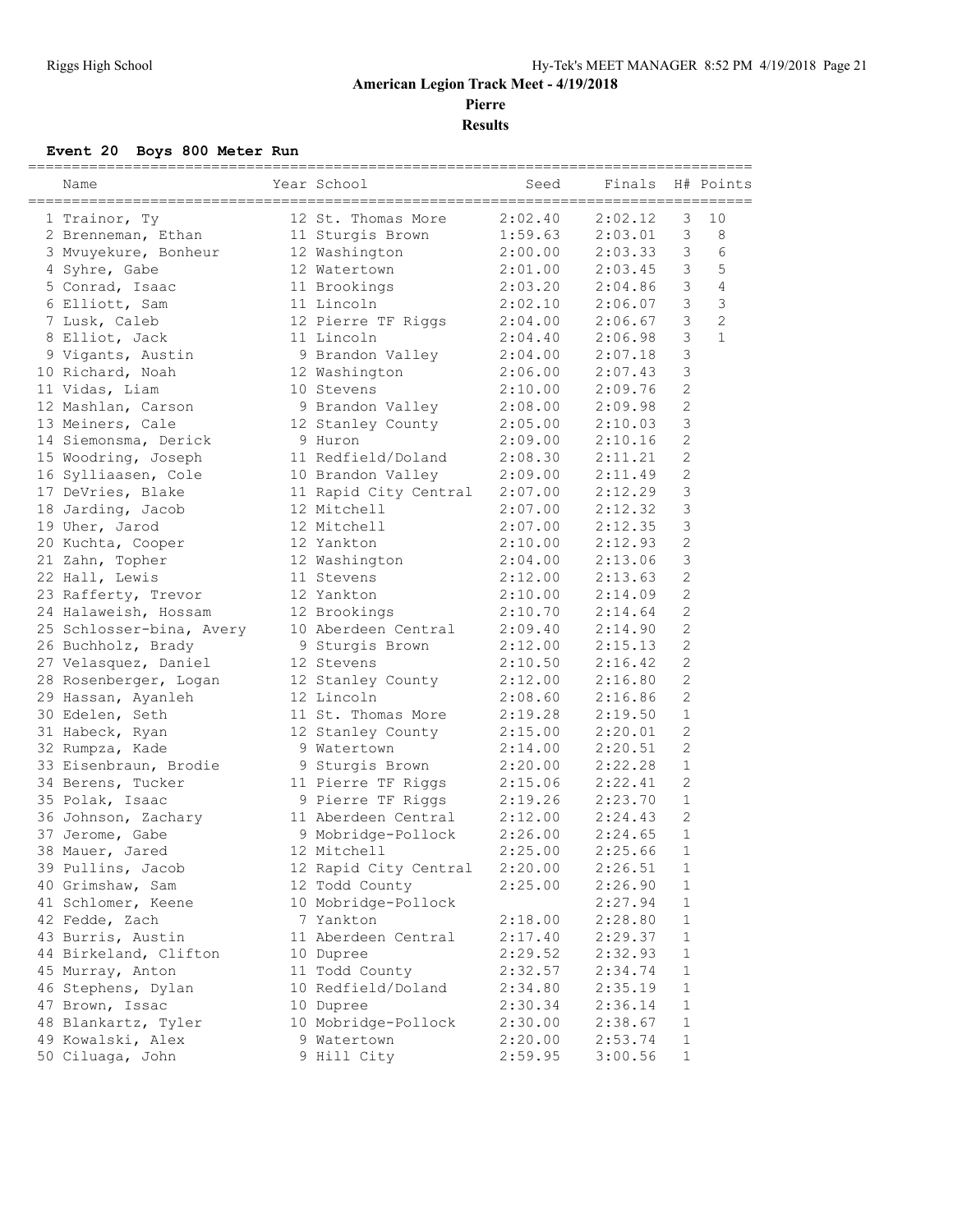**Pierre**

**Results**

#### **Event 21 Girls 200 Meter Dash**

| Name                     | Year School           | Seed  | Finals         |                 | H# Points      |
|--------------------------|-----------------------|-------|----------------|-----------------|----------------|
| 1 Young, Hannah          | 11 Rapid City Central | 25.21 | 26.15          | 8               | 10             |
| 2 Watson, Kyah           | 10 Stevens            | 26.31 | 26.77          | 8               | 8              |
| 3 Valandra-Prue, Caelyn  | 10 Todd County        | 25.93 | 26.89          | 8               | 6              |
| 4 Rystrom, Emily         | 10 Brookings          | 26.70 | 27.76          | 8               | 5              |
| 5 Merkley, Lauren        | 8 Lincoln             | 27.30 | 28.09          | $7\overline{ }$ | 4              |
| 6 Crago, Kyla            | 12 Mitchell           | 26.90 | 28.41          | 7               | 3              |
| 7 Rude, Taia             | 9 Brandon Valley      | 26.90 | 28.53          | 8               | $\overline{c}$ |
| 8 Schroeder, Madison     | 10 Yankton            | 28.50 | 28.57          | 6               | $\mathbf{1}$   |
| 9 Carlson, Bailey        | 12 St. Thomas More    | 27.89 | 28.87          | 7               |                |
| 10 Thompson, Morgan      | 11 Brandon Valley     | 26.90 | 28.89          | 7               |                |
| 11 Schurman, Cora        | 8 Yankton             | 26.40 | 28.99          | 8               |                |
| 12 Johannsen, Jacee      | 10 Washington         | 28.10 | 29.11          | 6               |                |
| 13 Haiar, Elizabeth      | 9 Stevens             | 29.17 | 29.18          | 5               |                |
| 14 Ostbye, Caitlin       | 10 Mitchell           | 28.70 | 29.40          | 6               |                |
| 15 Siegal, Sophie        | 7 Lincoln             | 27.90 | 29.45          | 7               |                |
| 16 Enders-Erwin, Sawyer  | 10 Stevens            | 29.27 | 29.54          | 4               |                |
| 17 Berg, Tava            | 12 Watertown          | 27.50 | 29.66          | 7               |                |
| 17 Deitrich, Madi        | 10 St. Thomas More    | 29.50 | 29.66          | 4               |                |
| 19 Kehn, Reegin          | 12 Sturgis Brown      | 29.19 | 29.72          | 4               |                |
| 20 Dixon, Brielle        | 9 Brandon Valley      | 26.90 | 29.83          | 8               |                |
| 21 Welu, Jessica         | 11 Hill City          | 28.51 | 29.85          | 6               |                |
| 22 Hodorff, Tierney      | 9 Watertown           | 28.50 | 30.23          | 6               |                |
| 22 Beck, Kyanne          | 8 Pierre TF Riggs     | 27.70 | 30.23          | 7               |                |
| 24 Gellhaus, Jianna      | 11 Aberdeen Central   | 29.40 | 30.41          | 4               |                |
| 25 Steeves, Carlee       | 12 Sturgis Brown      | 29.15 | 30.46          | 5               |                |
| 26 Croghan, Sara         | 9 Lincoln             | 28.10 | 30.53          | 7               |                |
| 27 Peters, Seyani        | 11 Aberdeen Central   | 29.01 | 30.57          | 5               |                |
| 28 Fannin, Megan         | 10 Watertown          | 28.50 | 30.62          | 6               |                |
| 29 Collins, Alexis       | 11 St. Thomas More    | 29.75 | 30.65          | 3               |                |
|                          |                       | 28.90 |                | 5               |                |
| 30 Jorgenson, Olivia     | 9 Brookings           |       | 30.87          | 6               |                |
| 31 Winblade, Kylie       | 9 Washington          | 28.60 | 30.93<br>31.11 | 4               |                |
| 32 Moser, Mikah          | 10 Pierre TF Riggs    | 29.37 |                |                 |                |
| 33 Saleem, Makahla       | 11 Rapid City Central | 29.51 | 31.13          | 3               |                |
| 34 Wild, Micah           | Fr Sturgis Brown      | 28.90 | 31.20          | 5               |                |
| 34 Spotted Tail, Teciah  | 11 Todd County        | 32.00 | 31.20          | 2               |                |
| 36 Hansen, Skyler        | 8 Winner              | 29.20 | 31.24          | 4               |                |
| 37 Jandel, Teryn         | 7 Redfield/Doland     | 29.80 | 31.26          | 3               |                |
| 38 Jankauskas, Katherine | 9 Winner              | 29.30 | 31.27          | 4               |                |
| 39 Sheridan, Tatum       | 10 Brookings          | 29.70 | 31.30          | 3               |                |
| 40 Mousseau, Latisha     | 10 Mobridge-Pollock   | 30.00 | 31.50          | 3               |                |
| 41 Talley, Jestice       | 12 Mobridge-Pollock   | 31.20 | 31.74          | 2               |                |
| 42 Knutson, Kally        | 11 Hill City          | 30.76 | 32.03          | 2               |                |
| 43 Vaughn, Rahni         | 11 Mitchell           | 28.90 | 32.07          | 5               |                |
| 44 Eagleman, Hailee      | 11 Cheyenne-Eag       | 31.00 | 32.13          | $\sqrt{2}$      |                |
| 45 Thieman, Madison      | 11 Winner             | 30.10 | 32.17          | 3               |                |
| 46 Sahli, Hannah         | 11 Aberdeen Central   | 29.40 | 32.19          | 4               |                |
| 47 Sweetman, Jen         | 12 Stanley County     | 29.50 | 32.40          | 3               |                |
| 48 Cap, Megan            | 10 Yankton            | 29.50 | 32.47          | 3               |                |
| 49 Vines, Miranda        | 10 Cheyenne-Eag       | 30.60 | 32.60          | $\mathbf{2}$    |                |
| 50 Sommars, Kennedy      | 10 Stanley County     | 32.37 | 32.96          | $\sqrt{2}$      |                |
| 51 Vines, Raelynn        | 7 Cheyenne-Eag        | 33.60 | 33.03          | $\mathbf 1$     |                |
| 52 Iron Heart, Gabriella | 11 Todd County        | 32.50 | 33.12          | $\sqrt{2}$      |                |
| 53 Bridwell, Amiya       | 9 Dupree              |       | 33.64          | $\mathbf 1$     |                |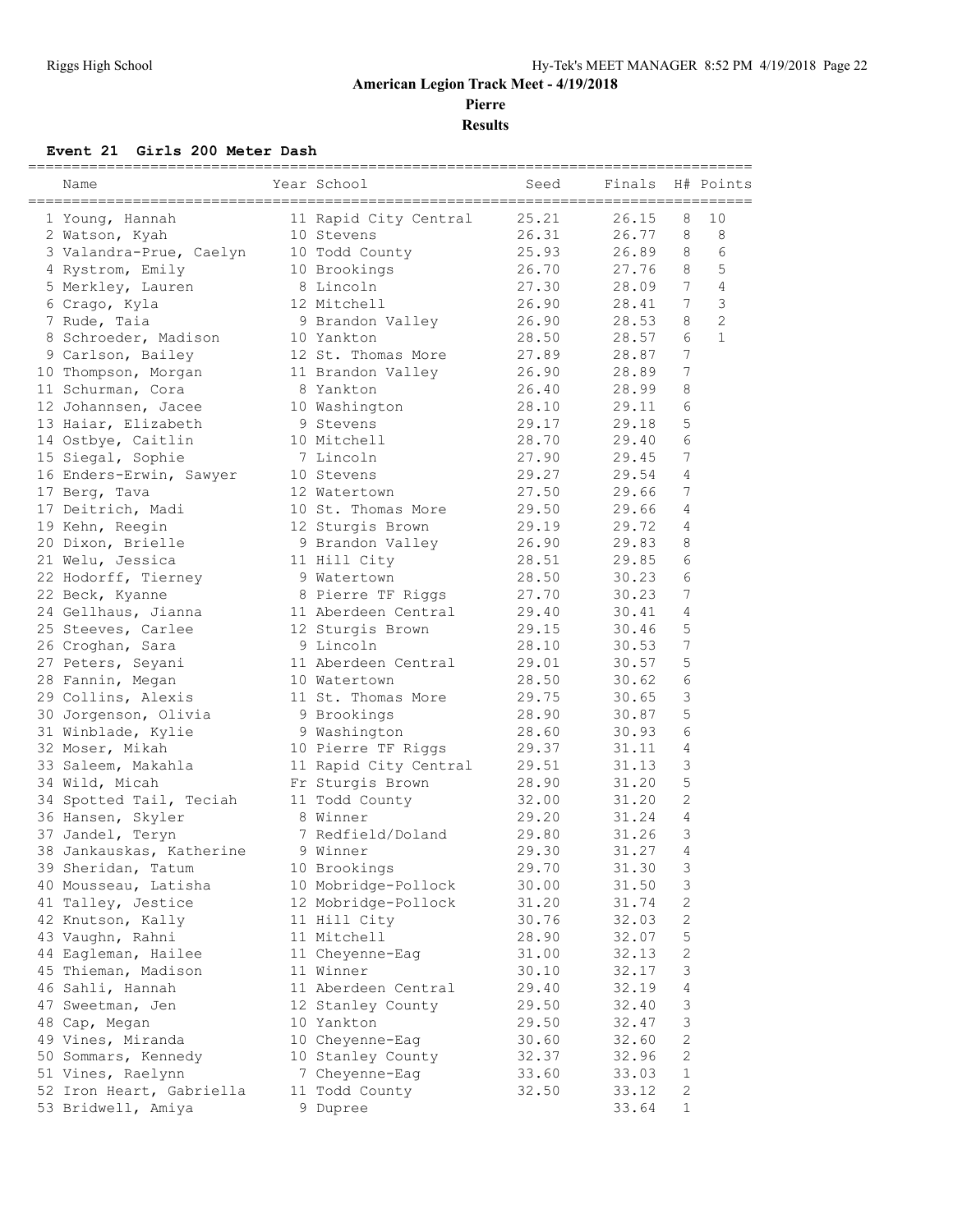**Pierre**

**Results**

# **....Event 21 Girls 200 Meter Dash**

| 54 Mexican, Marion    | 9 Dupree           | 33.33 | 34.28   | $\overline{1}$ |
|-----------------------|--------------------|-------|---------|----------------|
| 55 Serborsek, Madison | 9 Stanley County   |       | 37.32   | $\overline{1}$ |
| 56 Wientjes, Channing | 9 Mobridge-Pollock | 32.00 | 37.51 2 |                |
| 57 Matonis, Kateri    | 9 Dupree           |       | 38.35 1 |                |

#### **Event 22 Boys 200 Meter Dash**

=================================================================================== Name Year School Seed Finals H# Points

|  | Name                   | rear scnooi                  | seea  | rinais<br>======== |                | H# POINTS      |
|--|------------------------|------------------------------|-------|--------------------|----------------|----------------|
|  | 1 Brison, Collin       | 12 Lincoln                   | 22.23 | 22.67              | 8              | 10             |
|  | 2 Gary, Ryder          | 12 Rapid City Central        | 22.51 | 23.49              | 8              | 8              |
|  | 3 Hyde, Jacob          | 10 St. Thomas More           | 23.22 | 23.74              | 7              | 6              |
|  | 4 Redd, Malik          | 12 Lincoln                   | 22.70 | 23.83              | 8              | 5              |
|  | 5 DeJong, Adam         | 11 Watertown                 | 22.80 | J23.83             | 8              | 4              |
|  | 6 Rafferty, Thomas     | 12 St. Thomas More           | 23.23 | 23.98              | 7              | 3              |
|  | 7 Reindl, Trey         | 12 July<br>11 Brandon Valley | 23.00 | 24.19              | 8              | $\overline{c}$ |
|  | 8 Bradley, Tyler       | 11 Stevens                   | 22.99 | J24.19             | 8              | $\mathbf{1}$   |
|  | 9 Rogers, Te Jon       | 11 Rapid City Central        | 23.43 | 24.35              | 7              |                |
|  | 10 Ladu, Zaki          | 11 Washington                | 23.74 | 24.55              | 6              |                |
|  | 11 Martens, Seth       | 11 Aberdeen Central          | 23.20 | 24.59              | 7              |                |
|  | 12 Fritz, Brady        | 9 Winner                     | 23.57 | 24.61              | 7              |                |
|  | 13 Homan, Cody         | 11 Hill City                 | 24.54 | 24.69              | 5              |                |
|  | 14 Thomas, Jamie       | 10 Washington                | 23.64 | 24.82              | 7              |                |
|  | 15 Bauer, Nathan       | 12 Mobridge-Pollock          | 23.08 | 24.83              | 8              |                |
|  | 16 Austin, Leander     | 12 Pierre TF Riggs           |       | 24.84              | $\mathbf{1}$   |                |
|  | 17 Carter, JD          | 11 Stanley County            | 23.88 | 25.04              | 6              |                |
|  | 17 Meyers, Jack        | 12 Lincoln                   | 23.20 | 25.04              | 7              |                |
|  | 19 Christman, Trevor   | 9 Sturgis Brown              | 25.64 | 25.16              | 3              |                |
|  | 20 Rolle, Miles        | 12 Mitchell                  | 25.20 | 25.17              | 4              |                |
|  | 21 Wamsher, Noah       | 12 Sturgis Brown             | 23.78 | 25.22              | 6              |                |
|  | 22 McTighe, Kade       | 12 Pierre TF Riggs           |       | 25.23              | $\mathbf{1}$   |                |
|  | 23 Calhoon, Riley      | 12 Winner                    | 24.09 | 25.24              | 5              |                |
|  | 24 Wurtz, Jamin        | 12 Stevens                   | 24.87 | 25.38              | 4              |                |
|  | 25 Edwards, Sam        | 12 Mitchell                  | 25.00 | 25.39              | 4              |                |
|  | 26 Reiman, Tip         | 10 St. Thomas More           |       | 25.42              | 1              |                |
|  | 27 Nemec, Joey         | 9 Brandon Valley             | 23.50 | 25.45              | 7              |                |
|  | 28 Mound, Dylan        | 11 Cheyenne-Eag              | 26.71 | 25.55              | 2              |                |
|  | 29 Rowland, Josh       | 11 Todd County               | 26.00 | 25.56              | 3              |                |
|  | 30 Cerney, Reese       | 10 Mobridge-Pollock          | 25.00 | 25.58              | $\overline{4}$ |                |
|  | 31 Rohlfs, Jackson     | 11 Aberdeen Central          | 24.00 | 25.68              | 6              |                |
|  | 32 Brinkman, Cameron   | 12 Sturgis Brown             | 25.37 | 25.79              | 3              |                |
|  | 33 Erickson, Xavier    | 11 Huron                     | 24.81 | 25.81              | 4              |                |
|  | 33 Helmbolt, Preston   | 10 Brookings                 | 24.30 | 25.81              | 5              |                |
|  | 35 Bad Moccasin, Avery | 10 Aberdeen Central          | 24.10 | 25.88              | 5              |                |
|  | 36 Rolfson, Mason      | 9 Brandon Valley             | 24.00 | 25.91              | 6              |                |
|  | 37 Larson, Jack        | 11 Stevens                   | 25.09 | 26.10              | 4              |                |
|  | 38 Fossum, Brett       | 10 Watertown                 | 24.00 | 26.33              | 6              |                |
|  | 39 Hegg, Landon        | 9 Huron                      |       | 26.41              | 1              |                |
|  | 39 Strom, Carson       | 9 Washington                 | 24.10 | 26.41              | 5              |                |
|  | 41 Martin, Khalen      | 11 Dupree                    |       | 26.61              | $\mathbf{1}$   |                |
|  | 42 Eichacker, Ryan     | 10 Yankton                   | 24.80 | 26.65              | 5              |                |
|  | 43 Adam, Paul          | 10 Pierre TF Riggs           | 24.94 | 26.66              | 4              |                |
|  | 44 Johnson, Jaxon      | 9 Hill City                  | 25.76 | 26.73              | 3              |                |
|  | 45 Petersen, Jaden     | 11 Brookings                 | 25.60 | 26.80              | 3              |                |
|  | 46 LaFave, Thomas      | 10 Yankton                   | 25.90 | 26.99              | 3              |                |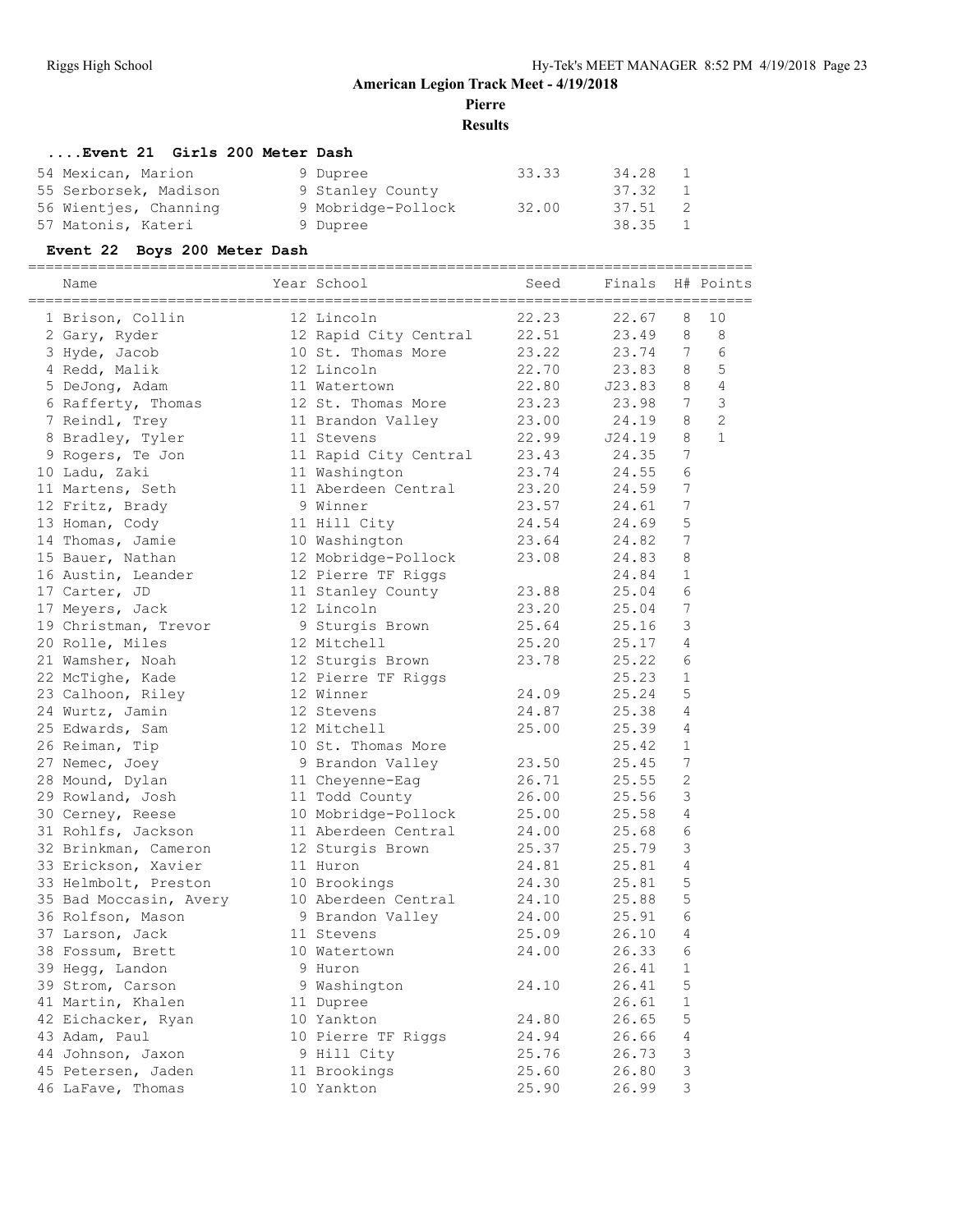**Pierre**

**Results**

#### **....Event 22 Boys 200 Meter Dash**

| 47 High Bear, DJ     | 12 Cheyenne-Eag     | 25.64 | 27.09 |               |
|----------------------|---------------------|-------|-------|---------------|
| 48 Blackwell, Xavier | 10 Mitchell         | 26.50 | 27.16 | 2             |
| 49 Hegg, Hayden      | 9 Huron             | 24.60 | 27.34 | 5             |
| 50 Herrbolt, Sam     | 10 Yankton          | 25.20 | 27.50 | 4             |
| 51 Redfish, Kane     | 9 Todd County       | 27.72 | 27.70 | -2            |
| 52 Loiseau, Kadin    | 9 Brookings         | 26.90 | 27.97 | 2             |
| 53 Schwartz, Corbin  | 8 Redfield/Doland   | 26.20 | 28.05 | 2             |
| 54 Fried, Noah       | 11 Mobridge-Pollock | 30.00 | 28.07 |               |
| 55 Anderson, Jacob   | 10 Dupree           | 27.43 | 28.47 | $\mathcal{L}$ |
| 56 Pederson, CL      | 11 Dupree           | 28.31 | 28.80 | 2             |
| 57 Halfred, Gabe     | 10 Chevenne-Eag     | 30.99 | 30.67 |               |

#### **Event 23 Girls 3200 Meter Run**

================================================================================ Seed Finals Points

| Name                    | Year School           | seed     | Fına⊥s   | Points         |
|-------------------------|-----------------------|----------|----------|----------------|
| 1 Kost, Delaney         | 9 Rapid City Central  |          | 11:42.62 | 10             |
| 2 Jacobs, Melanie       | 9 Aberdeen Central    | 12:02.18 | 11:43.71 | 8              |
| 3 Rief, Allison         | 11 Brandon Valley     |          | 11:51.46 | 6              |
| 4 Dumansky, Hannah      | 8 Lincoln             | 11:45.00 | 11:52.72 | 5              |
| 5 Lends His Horse, Daci | 7 Cheyenne-Eag        | 12:26.00 | 11:54.90 | $\overline{4}$ |
| 6 Schuyler, Sidda       | 8 Winner              | 12:35.90 | 12:05.52 | $\overline{3}$ |
| 7 Wentzy, Katie         | 8 Brandon Valley      | 12:11.00 | 12:09.19 | $\overline{c}$ |
| 8 Douglas, Zoe          | 9 Aberdeen Central    | 12:10.10 | 12:09.28 | $\mathbf{1}$   |
| 9 Powers, Ainsley       | 10 Brookings          | 12:14.10 | 12:15.47 |                |
| 10 Chance, Thea         | 7 Yankton             | 12:20.00 | 12:28.87 |                |
| 11 Moose, Natalie       | 9 Brandon Valley      | 12:35.00 | 12:31.58 |                |
| 12 Anderson, Jada       | 11 Watertown          | 12:35.00 | 12:31.78 |                |
| 13 Herman, Kelsie       | 10 Todd County        | 12:55.00 | 12:33.02 |                |
| 14 Bunkers, Maria       | 12 Rapid City Central | 12:12.12 | 12:34.84 |                |
| 15 Eidsness, Lauren     | 10 Yankton            | 12:20.00 | 12:35.34 |                |
| 16 Severson, Katelyn    | 10 Washington         | 12:54.56 | 12:36.94 |                |
| 17 Uhre, Hailey         | 8 Stevens             | 12:20.00 | 12:47.53 |                |
| 18 Kashi, Adaga         | 9 Washington          | 12:34.00 | 12:48.79 |                |
| 19 Blote, Teresa        | 11 St. Thomas More    |          | 12:56.85 |                |
| 20 Ferguson, Haley      | 9 Sturgis Brown       | 13:33.93 | 13:11.29 |                |
| 21 Kaufman, Josie       | 9 Sturgis Brown       | 13:20.00 | 13:12.77 |                |
| 22 Waltman, Madi        | 8 Washington          | 13:15.00 | 13:16.29 |                |
| 23 Factor, Tayler       | 11 Mitchell           | 12:30.00 | 13:23.12 |                |
| 24 Hanka, Janean        | 11 Hill City          | 12:43.58 | 13:25.51 |                |
| 24 Cutler, Rebecca      | 9 Hill City           | 12:45.50 | 13:25.51 |                |
| 26 Siemonsma, Emily     | 10 Hill City          |          | 13:28.50 |                |
| 27 Jordan, Kayla        | 7 Redfield/Doland     | 14:20.00 | 13:38.48 |                |
| 28 Drewes, Halli        | 10 Pierre TF Riggs    |          | 13:39.04 |                |
| 29 Oedekoven, Morgan    | 10 Pierre TF Riggs    |          | 14:01.82 |                |
| 30 Leonard, Hannah      | 11 Aberdeen Central   | 12:45.20 | 14:22.49 |                |
| 31 Martin, Macy         | Dupree                |          | 14:25.78 |                |
| 32 Miles, Avery         | 7 Redfield/Doland     | 14:34.00 | 14:37.02 |                |
| 33 Meiners, Aryn        | 9 Winner              | 14:36.00 | 14:39.34 |                |
| 34 Iron Hawk, Tiana     | Dupree                |          | 15:10.62 |                |
| 35 Gorman, Morgan       | 11 St. Thomas More    |          | 15:15.69 |                |
| 36 Buchholz, Molly      | 12 Sturgis Brown      | 14:01.57 | 15:23.17 |                |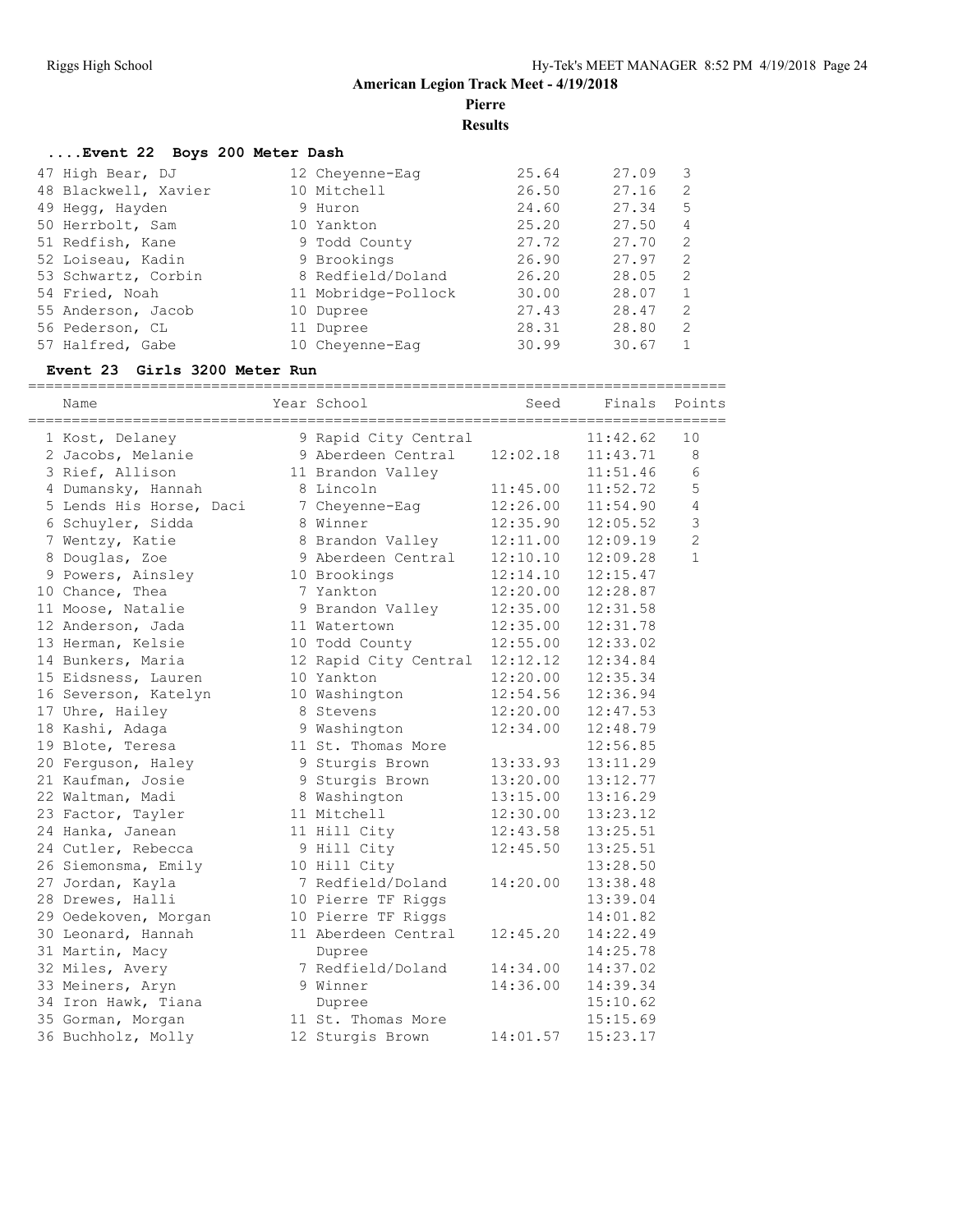**Results**

#### **Event 24 Boys 3200 Meter Run**

| Name                 | Year School         | Seed              |                       | Finals Points  |
|----------------------|---------------------|-------------------|-----------------------|----------------|
| 1 Mendel, Ike        | 12 Lincoln          |                   | $10:00.86$ 9:51.23    | 10             |
| 2 Lauer, Andrew      | 10 Lincoln          |                   | $10:05.00$ $9:57.02$  | - 8            |
| 3 VanDenHemel, Shay  | 12 Stanley County   | 10:26.04          | 10:06.46              | 6              |
| 4 Elkin, Britton     | 9 Brandon Valley    |                   | $10:22.00$ $10:09.48$ | 5              |
| 5 Meyer, Luke        | 11 Stevens          |                   | $10:20.00$ $10:10.09$ | $\sqrt{4}$     |
| 6 Mendel, Zeb        | 9 Lincoln           | 10:12.30          | 10:10.46              | 3              |
| 7 Mahamed, Shodo     | 12 Washington       | 10:10.00          | 10:14.37              | $\overline{c}$ |
| 8 Glenn, Jarek       | 10 St. Thomas More  | 10:50.50          | 10:23.87              | $\mathbf{1}$   |
| 9 Enevoldsen, Anders | 12 Stevens          | 10:42.88          | 10:27.57              |                |
| 10 Mohamud, Ayub     | 11 Washington       | 10:31.00          | 10:29.86              |                |
| 11 Steiger, Lucas    | 10 Stevens          | 10:37.55          | 10:38.18              |                |
| 12 Bita, Merci       | 10 Washington       | 10:10.00          | 10:39.17              |                |
| 13 Watson, Kade      | 8 Winner            | 10:53.05          | 10:45.82              |                |
| 14 Jacobs, Luke      | 10 Aberdeen Central | 11:05.00 10:55.88 |                       |                |
| 15 Andersen, Nate    | 10 Sturgis Brown    | 11:10.00          | 10:58.36              |                |
| 16 Mehlhoff, Josh    | 9 Aberdeen Central  | 11:14.24          | 11:02.35              |                |
| 17 Howe, Dalton      | 12 Redfield/Doland  | 11:15.80          | 11:14.13              |                |
| 18 Eck, Quentin      | 9 Brookings         | 12:16.50          | 11:15.21              |                |
| 19 Dennis, Kale      | 9 Sturgis Brown     |                   | 11:20.66              |                |
| 20 Aung, Soe         | 10 Aberdeen Central | 11:09.93          | 11:26.82              |                |
| 21 Hentschel, Zach   | 10 Brandon Valley   | 11:17.00          | 11:31.18              |                |
| 22 Tobias, Taylor    | 9 Sturgis Brown     | 11:38.01          | 11:34.71              |                |
| 23 Thompson, Blaise  | 9 Mobridge-Pollock  |                   | 11:51.89              |                |
| 24 Vestal, Schaffer  | 9 Brookings         | 12:10.30          | 12:04.26              |                |
| 25 Sevier, Max       | 10 Pierre TF Riggs  |                   | 12:55.04              |                |
| 26 Nickels, Dakota   | 12 Mobridge-Pollock |                   | 13:12.52              |                |
| 27 Whipple, Brandon  | 11 Todd County      | 13:54.64          | 13:34.07              |                |
| -- Norder, Joshua    | 10 Mobridge-Pollock |                   | NΤ                    |                |

# **Event 25 Girls 4x400 Meter Relay**

| School                    | Seed                      | Finals H# Points |               |               |
|---------------------------|---------------------------|------------------|---------------|---------------|
| 1 Brandon Valley          | 4:12.00                   | 4:12.85          |               | $3 \quad 10$  |
| 1) Hendrick, Hannah 12    | 2) Nuebel, Kennedy 9      |                  |               |               |
| 3) Wells, Ashley 11       | 4) Waterfall, Haylee 12   |                  |               |               |
| 2 St. Thomas More         | $4:06.00$ $4:13.21$       |                  | 3             | 8             |
| 1) Kirsch, Klaire 12      | 2) Blote, Brigit 12       |                  |               |               |
| 3) Erlandson, Lizzy 12    | 4) Cooper, Kaci 10        |                  |               |               |
| 3 Lincoln                 | 4:09.90                   | 4:13.26          | 3             | 6             |
| 1) Sudbeck, Caroline 10   | 2) Bindert, Liz 11        |                  |               |               |
| 3) Dal, Josephine 11      | 4) Wietfeld, Sydni 9      |                  |               |               |
| 4 Stevens                 | $4:20.00$ $4:13.39$       |                  | $\mathcal{L}$ | 5             |
| 1) Schaefer, Elizabeth 11 | 2) Klosterman, Delaney 10 |                  |               |               |
| 3) Noga, Abbie 9          | 4) Dadah, Jersi 9         |                  |               |               |
| 5 Sturgis Brown           | 4:12.00                   | 4:14.96          | 3             | 4             |
| 1) Cassen, Autumn 10      | 2) Shaw, Sydney 10        |                  |               |               |
| 3) Bennett, Kylee 9       | 4) Stock, Loralee 11      |                  |               |               |
| 6 Rapid City Central      | 4:15.00                   | 4:16.19          | $\mathcal{E}$ | 3             |
| 1) Young, Hayleigh 11     | 2) Young, Hannah 11       |                  |               |               |
| 3) Sperlich, Lauren 10    | 4) Glass, Bella 9         |                  |               |               |
| 7 Yankton                 | 4:17.00                   | 4:18.45          | 3             | $\mathcal{L}$ |
| 1) Oswald, Kelsey 10      | 2) Karolevitz, Ellie 8    |                  |               |               |
|                           |                           |                  |               |               |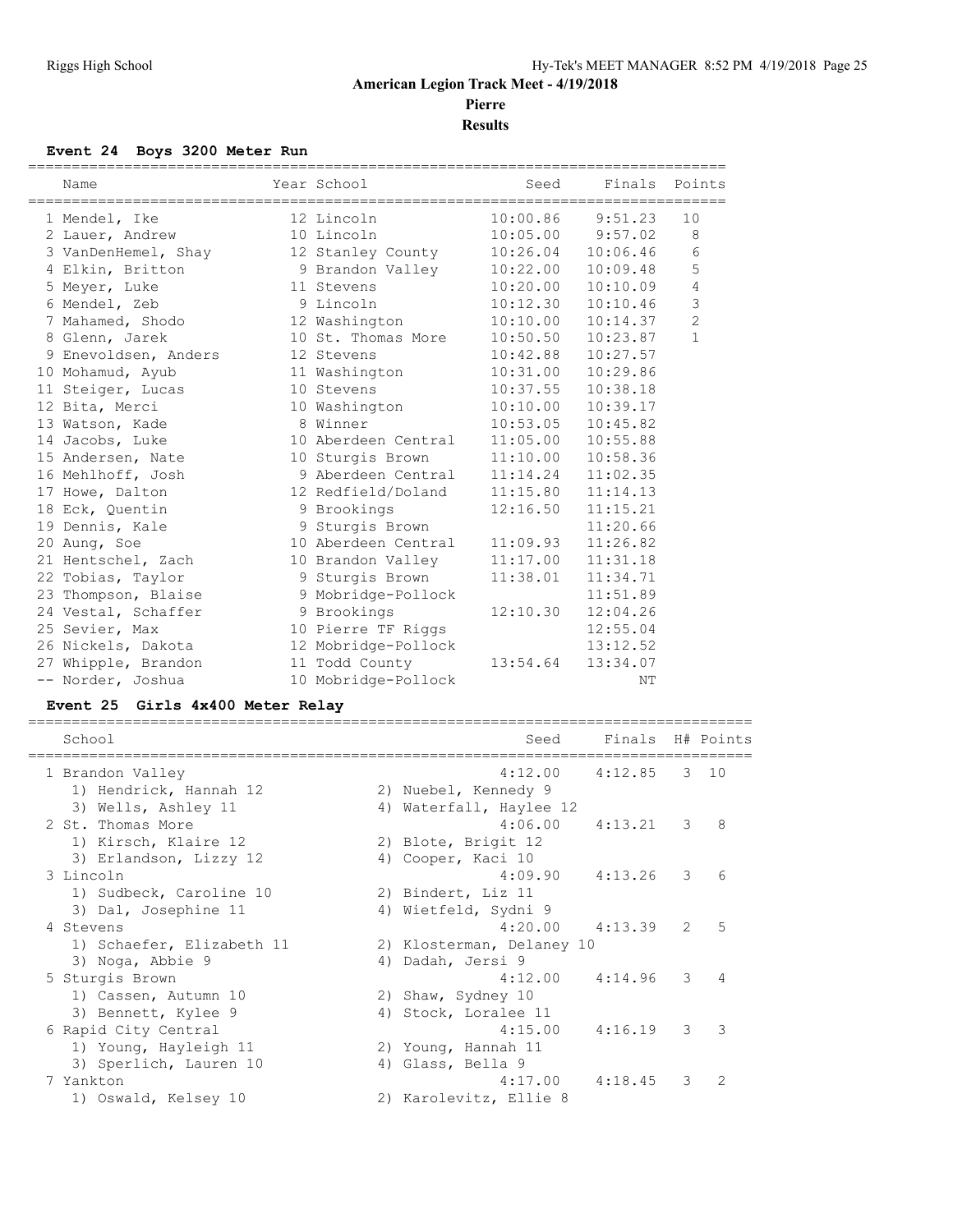# **Pierre**

#### **Results**

#### **....Event 25 Girls 4x400 Meter Relay** 3) Wolfgram, Payton 10 4) Jensen, Josie 9 8 Brookings 4:23.50 4:22.82 2 1 1) Miller, Clarissa 10 2) Rystrom, Emily 10 3) Stern, Cherish 9 4) Hegdahl, Ellie 10 9 Pierre TF Riggs 4:20.00 4:23.84 2 1) Smith, Addy 10 2) Gronlund, Kenzie 9 3) Kienholz, Miah 9 4) Mikkelsen, Emily 11 10 Aberdeen Central 4:18.20 4:24.03 3 1) Malsom, Brooke 11 2) Hirsch, Jada 11 3) Kopecky, Abby 9 4) Kusler, Brooklyn 9 11 Winner 4:22.10 4:28.31 2 1) Richey, Alexis 11 2) Sachtjen, Kelsey 8 3) Hammerbeck, Morgan 10 4) Schuyler, Saige 10 12 Washington 4:19.00 4:30.27 3 1) Petterson, Laura 10 2) Reck, Gabby 10 3) Johannsen, Jacee 10 4) Debeer, Kayla 9 13 Redfield/Doland 4:20.20 4:31.97 2 1) Kuehn, Hannah 10 2) Jandel, Faith 9 3) Millar, Eve 11 4) Gall, Rylie 12 14 Watertown 4:20.00 4:32.48 2 1) Fox, Olivia 9 2) Hodorff, Tierney 9 3) Buckley, Alexa 11 4) Stanton, Sierra 9 15 Huron 4:38.14 4:41.45 1 1) Buddenhagen, Tenley 9 (2) 3) Schoenfelder, Gracie 11 4) Shoultz, Samantha 10 16 Todd County 4:27.00 4:43.81 2 1) Spotted Tail, Teciah 11 2) Roach-Valandra, Amia 9 3) Cournoyer, Raven 11 4) Valandra-Prue, Caelyn 10 17 Mobridge-Pollock 4:44.78 1 1) Keller, Abby 10 2) Richling, Ella 11 3) Henderson, Landyn 8 4) Borah, Hayley 11 18 Cheyenne-Eagle Butte 5:45.00 5:49.68 1 1) DuBray, Madison 8 2) LeBeau, Alana 8 3) Mata, Danita 10 4) Red Dog, A'Leigh 8

#### **Event 26 Boys 4x400 Meter Relay**

| School                 | Seed                    | Finals H# Points |   |                |
|------------------------|-------------------------|------------------|---|----------------|
| 1 Brandon Valley       | $3:30.00$ $3:30.89$     |                  |   | $3 \quad 10$   |
| 1) Vigants, Austin 9   | 2) Wilde, Max 12        |                  |   |                |
| 3) Donahoe, Josh 12    | 4) Petersen, Braiden 12 |                  |   |                |
| 2 Lincoln              | $3:32.00$ $3:34.28$     |                  | 3 | 8              |
| 1) Schuller, Colin 12  | 2) Becker, Jacob 12     |                  |   |                |
| 3) Auen, Bailey 11     | 4) Christians, Tyson 11 |                  |   |                |
| 3 Sturgis Brown        | 3:31.00                 | $3:36.69$ 3      |   | 6              |
| 1) West, Gavin 11      | 2) Permann, Austin 12   |                  |   |                |
| 3) Brenneman, Ethan 11 | 4) Wamsher, Noah 12     |                  |   |                |
| 4 Rapid City Central   | 3:30.50                 | 3:38.19          | 3 | 5              |
| 1) Mott, Triston 12    | 2) Rogers, Te Jon 11    |                  |   |                |
| 3) Gary, Ryder 12      | 4) Hagen, Sage 12       |                  |   |                |
| 5 St. Thomas More      | 3:35.00                 | 3:41.12          | 3 | $\overline{4}$ |
| 1) Dobesh, Corten 11   | 2) Wallace, Anson 9     |                  |   |                |
| 3) Maguire, Thomas 10  | 4) Trainor, Ty 12       |                  |   |                |
| 6 Stevens              | 3:36.00                 | 3:42.50          | 3 | २              |
|                        |                         |                  |   |                |

===================================================================================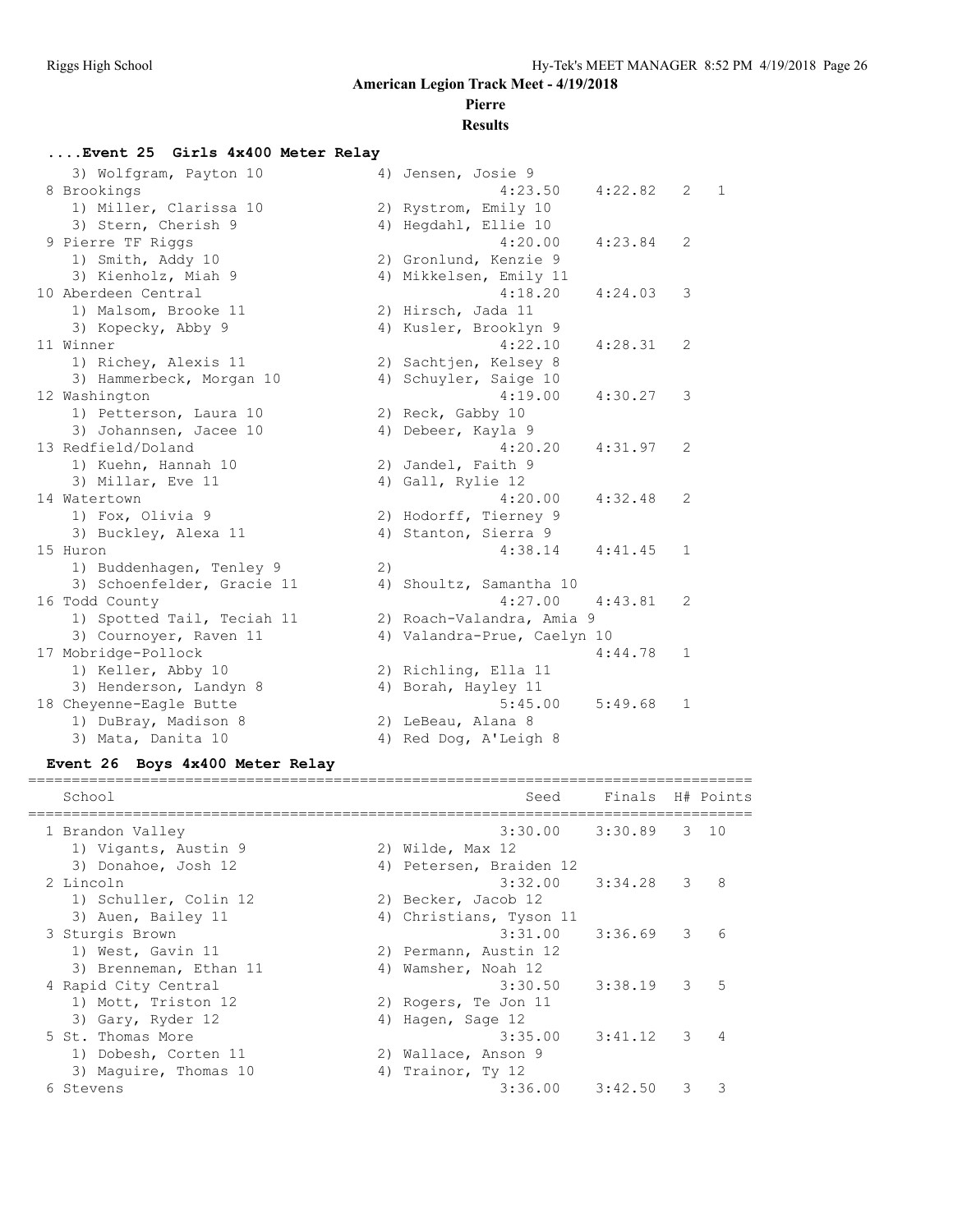================================================================================

**American Legion Track Meet - 4/19/2018**

## **Pierre**

#### **Results**

#### **....Event 26 Boys 4x400 Meter Relay**

| 1) Morin-Baxter, Isaiah 11 | 2) Schumacher, Joshua 12 |         |              |              |
|----------------------------|--------------------------|---------|--------------|--------------|
| 3) Lushbough, Damon 9      | 4) Bevier, Cody 12       |         |              |              |
| 7 Watertown                | 3:30.00                  | 3:44.07 | 3            | 2            |
| 1) Syhre, Gabe 12          | 2) Hartman, Jacob 11     |         |              |              |
| 3) Fransen, Jared 10       | 4) Lear, Pierre 11       |         |              |              |
| 8 Brookings                | 3:41.90                  | 3:48.39 | 2            | $\mathbf{1}$ |
| 1) Conrad, Isaac 11        | 2) Halaweish, Hossam 12  |         |              |              |
| 3) Helmbolt, Preston 10    | 4) Schafer, Riley 12     |         |              |              |
| 9 Redfield/Doland          | 3:48.20                  | 3:49.98 | 2            |              |
| 1) Pudwill, Gannon 10      | 2) Woodring, Joseph 11   |         |              |              |
| 3) Wright, Hunter 12       | 4) Fliehe, Dillon 11     |         |              |              |
| 10 Stanley County          | 3:55.00                  | 3:50.42 | $\mathbf{1}$ |              |
| 1) Habeck, Trevor 10       | 2) Meiners, Cale 12      |         |              |              |
| 3) Rosenberger, Logan 12   | 4) Habeck, Ryan 12       |         |              |              |
| 11 Washington              | 3:37.00                  | 3:51.17 | 3            |              |
| 1) Person, Gabe 11         | 2) Maalim, Aweys abdi 11 |         |              |              |
| 3) Behrens, Luke 9         | 4) Kearney, Hunter 12    |         |              |              |
| 12 Pierre TF Riggs         | 3:50.00                  | 3:51.79 | 2            |              |
| 1) Dowling, Justin 10      | 2) Carr, Cobey 10        |         |              |              |
| 3) Mutchelknaus, Dmitri 11 | 4) Mueller, Carsten 12   |         |              |              |
| 13 Yankton                 | 3:50.00                  | 3:52.66 | 1            |              |
| 1) Frick, Austin 9         | 2) Fitzgerald, Trevor 9  |         |              |              |
| 3) Rafferty, Trevor 12     | 4) Kuchta, Cooper 12     |         |              |              |
| 14 Huron                   | 3:44.00                  | 3:55.36 | 2            |              |
| 1) Hott, Carter 9          | 2) Janes, Ryan 9         |         |              |              |
| 3) Schley, Jaren 9         | 4) Siemonsma, Derick 9   |         |              |              |
| 15 Aberdeen Central        | 3:48.00                  | 3:57.88 | 2            |              |
| 1) Stillman, Alex 10       | 2) Maag, Matt 10         |         |              |              |
| 3) Grebner, Jacob 12       | 4) McCafferty, Aiden 9   |         |              |              |
| 16 Mobridge-Pollock        | 4:00.00                  | 4:00.94 | $\mathbf 1$  |              |
| 1) Reinert, Gavin 9        | 2) Eisemann, Cayden 9    |         |              |              |
| 3) Goehring, Bryston 9     | 4) Reinert, Zane 9       |         |              |              |
| 17 Todd County             | 3:44.00                  | 4:01.39 | 2            |              |
| 1) Wike, Jacob 10          | 2) Murray, Anton 11      |         |              |              |
| 3) Waln, Brendan 11        | 4) Hammer, Bryce 11      |         |              |              |
| 18 Mitchell                | 3:50.00                  | 4:18.30 | 2            |              |
| 1) Larson, Tate 12         | 2) Nelson, Kiel 11       |         |              |              |
| 3) Jones, Sam 11           | 4) Carpenter, Sutton 11  |         |              |              |

#### **Event 27 Girls Pole Vault**

| Name                 | Year School        | Seed           | Finals Points |                |
|----------------------|--------------------|----------------|---------------|----------------|
| 1 Ahlers, Sydney     | 10 Watertown       | $10 - 00.00$   | $10 - 06.00$  | 10             |
| 2 Hendrick, Hannah   | 12 Brandon Valley  | $10 - 06.00$   | $J10-06.00$   | 8              |
| 3 Scott, Summer      | 12 Watertown       | $10 - 00.00$   | $10 - 00.00$  | 6              |
| 4 Schiltz, Marya     | 12 Brandon Valley  | $10 - 00.00$   | $J10-00.00$   | 5              |
| 5 Jorensen, Cassidy  | 11 Sturgis Brown   | $9 - 09.00$    | $9 - 06.00$   | 4              |
| 6 Johannsen, Jacee   | 10 Washington      | $9 - 00.00$    | $J9 - 06.00$  | 3              |
| 7 Trupe, Madisyn     | 10 Stevens         | $9 - 00.00$    | $9 - 00.00$   | $\overline{2}$ |
| 8 Schulte, Miranda   | 11 Yankton         | $9 - 06.00$    | $J9 - 00.00$  |                |
| 9 Hodorff, Trinity   | 8 Watertown        | $9 - 00.00$    | $J9 - 00.00$  |                |
| 9 Moser, Mikah       | 10 Pierre TF Riggs | $9 - 00.00$    | $J9 - 00.00$  |                |
| 11 Norton, McKenzie  | 11 Mitchell        | $8 - 0.3$ , 00 | $8 - 06.00$   |                |
| 11 Schmidt, Danielle | 12 Stevens         | $8 - 0.3$ , 00 | $8 - 06.00$   |                |
|                      |                    |                |               |                |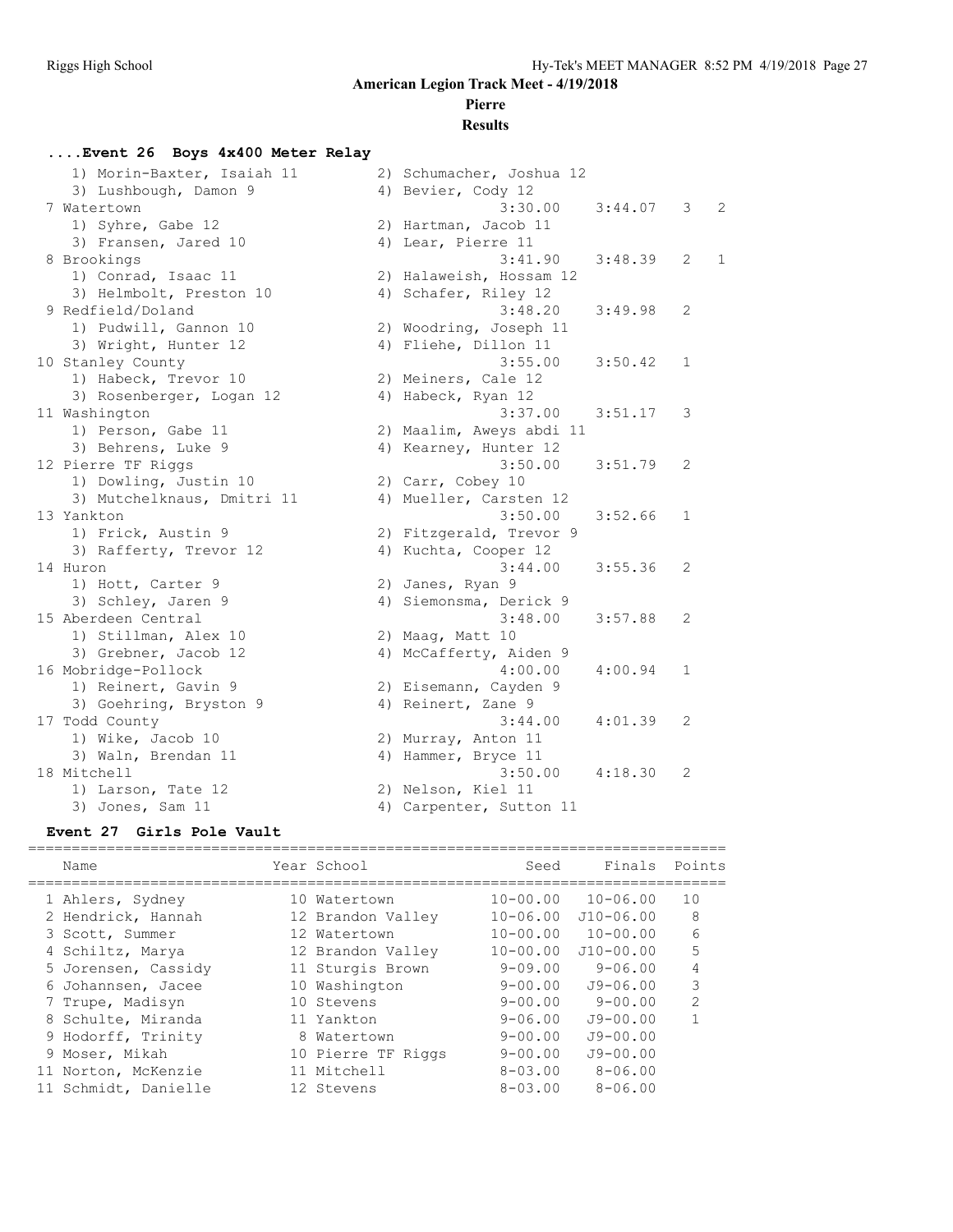================================================================================

#### **American Legion Track Meet - 4/19/2018 Pierre**

# **Results**

#### **....Event 27 Girls Pole Vault**

| 11 Weisbeck, Regan   | 11 Brookings          | $8 - 06.00$ | $8 - 06.00$ |
|----------------------|-----------------------|-------------|-------------|
| 11 Schmierer, Hannah | 11 Aberdeen Central   | $7 - 06.00$ | $8 - 06.00$ |
| 11 Houk, Jillian     | 11 St. Thomas More    | $8 - 03.00$ | $8 - 06.00$ |
| 11 Peltier, Sydney   | 10 Brandon Valley     | $9 - 06.00$ | $8 - 06.00$ |
| 11 Lundquist, Aspyn  | 10 Aberdeen Central   | $8 - 09.00$ | $8 - 06.00$ |
| 11 Rozell, Reagan    | 11 Huron              | $9 - 00.00$ | $8 - 06.00$ |
| 11 Hulberg, Erin     | 9 Brookings           | $8 - 06.00$ | $8 - 06.00$ |
| 11 Paul, BreAnna     | 10 Sturgis Brown      | $8 - 08.00$ | $8 - 06.00$ |
| 21 Henry, Alexa      | 10 Rapid City Central | 6-06.00     | $8 - 00.00$ |
| -- Coss, Caley       | 9 Huron               | $6 - 06.00$ | NΗ          |
| -- Suridis, Athena   | 11 St. Thomas More    |             | NH          |
| -- Foster, Abigail   | 11 Pierre TF Riggs    |             | NΗ          |
| -- Johnson, Trinity  | 9 Yankton             | $8 - 00.00$ | NΗ          |
| $--$ Lang, Abby      | 10 Aberdeen Central   | $7 - 03.00$ | NH          |
| -- Gokie, Hailey     | 10 Yankton            | $8 - 00.00$ | NΗ          |
| -- Cammack, Rachel   | 9 Sturgis Brown       | $7 - 03.00$ | NH          |
| -- Lehmkuhl, Hannah  | 10 Pierre TF Riggs    | $7 - 03.00$ | ΝH          |

#### **Event 28 Boys Pole Vault**

| Name                    | Year School           | Seed         | Finals        | Points         |
|-------------------------|-----------------------|--------------|---------------|----------------|
| 1 Person, Jake          | 12 Stevens            | $13 - 03.00$ | $13 - 03.00$  | 10             |
| 2 Katz, Matt            | 10 Huron              | $13 - 00.00$ | $J13 - 03.00$ | 8              |
| 3 Kleinsasser, Travis   | 11 Huron              | $14 - 00.00$ | $12 - 09.00$  | 6              |
| 4 Hay, Dylan            | 12 Rapid City Central | $12 - 06.00$ | $12 - 03.00$  | 5              |
| 5 Jones, Sam            | 11 Mitchell           | $13 - 00.00$ | $J12 - 03.00$ | 4              |
| 6 Dean, Trevor          | 12 Brandon Valley     | $12 - 00.00$ | $J12 - 03.00$ | 3              |
| 7 Hines, Frank          | 10 Huron              | $12 - 06.00$ | $11 - 09.00$  | $\overline{2}$ |
| 8 Turuk, Guguk          | 11 Washington         | $11 - 03.00$ | $J11 - 09.00$ | $\mathbf{1}$   |
| 9 Twomey, Kayleb        | 11 Rapid City Central | $11 - 06.00$ | $J11 - 09.00$ |                |
| 9 Carpenter, Sutton     | 11 Mitchell           | $13 - 00.00$ | $J11 - 09.00$ |                |
| 11 Tellinghuisen, Ethan | 11 Brandon Valley     | $12 - 03.00$ | $11 - 03.00$  |                |
| 11 Paulson, Chase       | 9 Watertown           | $11 - 00.00$ | $11 - 03.00$  |                |
| 11 Bartunek, Austin     | 11 St. Thomas More    | $11 - 00.00$ | $11 - 03.00$  |                |
| 14 Skow, Austin         | 12 Brandon Valley     | $12 - 00.00$ | $10 - 09.00$  |                |
| 15 Miller, Jake         | 11 Pierre TF Riggs    | $10 - 06.00$ | $10 - 03.00$  |                |
| 15 Beavers, Beau        | 9 Lincoln             | $10 - 00.00$ | $10 - 03.00$  |                |
| 15 Palmer, Oakley       | 12 Yankton            | $10 - 06.00$ | $10 - 03.00$  |                |
| 15 Mutchelknaus, Dmitri | 11 Pierre TF Riggs    | $10 - 00.00$ | $10 - 03.00$  |                |
| 19 Kramer, Brandon      | 11 Lincoln            | $10 - 06.00$ | $9 - 09.00$   |                |
| 19 Ellis, Ayden         | 9 Brookings           | $10 - 06.00$ | $9 - 09.00$   |                |
| 21 Barry, Cayden        | 11 Pierre TF Riggs    | $9 - 06.00$  | $9 - 03.00$   |                |
| 21 Fisher, Eli          | 9 Aberdeen Central    | $9 - 00.00$  | $9 - 03.00$   |                |
| 21 Sorensen, Austin     | 11 Lincoln            | $10 - 00.00$ | $9 - 03.00$   |                |
| -- Burgeson, Brodey     | Yankton               | $9 - 00.00$  | NH            |                |
| -- Mahoney, Dalton      | 12 Stevens            | $10 - 06.00$ | NH            |                |
| -- Bowser, Kobe         | 9 Brookings           | $7 - 09.00$  | NH            |                |
| -- Larson, Jack         | 11 Stevens            | $9 - 06.00$  | NH            |                |
| -- West, Gavin          | 11 Sturgis Brown      | $12 - 03.00$ | ΝH            |                |
| -- VanDusseldorp, Jacob | 10 Watertown          | $12 - 06.00$ | NH            |                |
| -- Nelson, Kiel         | 11 Mitchell           | $13 - 00.00$ | NH            |                |
| -- Jarrott, Will        | 11 Aberdeen Central   | $12 - 09.00$ | NH            |                |
| -- Christensen, Jens    | 11 St. Thomas More    | $13 - 00.00$ | ΝH            |                |
| -- Jungclaus, Wyatt     | 10 Rapid City Central | $11 - 00.00$ | NH            |                |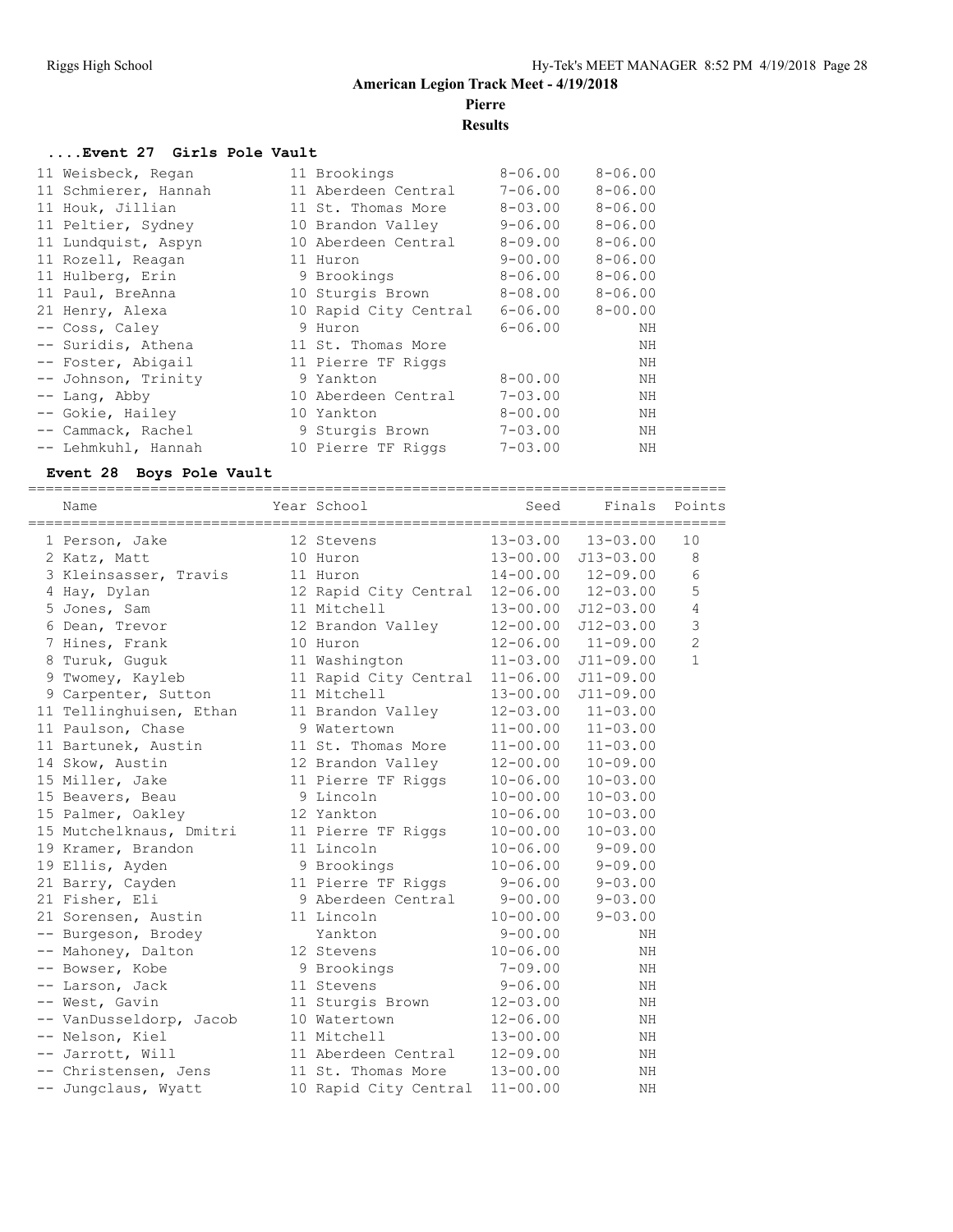**Pierre**

**Results**

================================================================================

#### **....Event 28 Boys Pole Vault** -- Whittle, Logan 11 Watertown 11-00.00 NH -- Permann, Austin 12 Sturgis Brown 11-06.00 NH -- Bald Eagle, Caden 11 Aberdeen Central 11-00.00 MH

#### **Event 29 Girls Discus Throw**

| Name                      | Year School           | Seed         | Finals     | Points         |
|---------------------------|-----------------------|--------------|------------|----------------|
| 1 Burckhard, Paiton       | 12 Aberdeen Central   | $105 - 10$   | $115 - 02$ | 10             |
| 2 Moes, Jenica            | 12 Watertown          | 95-00        | $106 - 03$ | 8              |
| 3 Anderson, Ashley        | 11 Brookings          | $106 - 05$   | $102 - 03$ | 6              |
| 4 Rohrer, Raylynn         | 12 Washington         | 99-07        | $99 - 04$  | 5              |
| 5 Peterson, Ella          | 9 Stevens             | $88 - 11$    | $97 - 01$  | $\overline{4}$ |
| 6 Oleson, Jessica         | 12 Lincoln            | $98 - 06.50$ | $96 - 04$  | $\mathsf 3$    |
| 7 Heintz, Cassie          | 11 Washington         | $100 - 09$   | $95 - 05$  | $\overline{c}$ |
| 8 Delbridge, Alexa        | 12 Sturgis Brown      | 87-09        | $94 - 08$  | $\mathbf{1}$   |
| 9 Lindahl, Kailey         | 11 Watertown          | $88 - 00$    | $93 - 10$  |                |
| 10 Holmes, Ellie          | 12 Brandon Valley     | $98 - 07$    | $93 - 00$  |                |
| 11 Flores-Schulte, Amanda | 12 Brookings          | $112 - 10$   | $92 - 11$  |                |
| 12 Hughes, Morgan         | 11 Lincoln            | $114 - 07$   | $92 - 09$  |                |
| 13 Ryan, Chloe            | 12 Pierre TF Riggs    | $90 - 09$    | $91 - 04$  |                |
| 14 Jurgens, Kallie        | 12 Watertown          | $90 - 00$    | $91 - 02$  |                |
| 15 Allen, Amari           | 9 Brandon Valley      | $87 - 10$    | $90 - 00$  |                |
| 16 Behrens, Hannah        | 10 Brandon Valley     | $77 - 05$    | $89 - 10$  |                |
| 17 Mork, Haylee           | 12 Aberdeen Central   | $94 - 00$    | $88 - 07$  |                |
| 18 Perez, Savannah        | 10 Stevens            | $101 - 06$   | $88 - 03$  |                |
| 19 Campbell, Cynthia      | 10 Brookings          | $91 - 11$    | $88 - 02$  |                |
| 20 Edwards, Whitney       | Hill City             | $83 - 09$    | $87 - 08$  |                |
| 21 Fedders, Sadie         | 10 Yankton            | $96 - 00$    | $86 - 08$  |                |
| 22 Miller, Ali            | 10 Rapid City Central | $103 - 11$   | $86 - 06$  |                |
| 23 Titze, Madyson         | 11 Stanley County     | $89 - 09$    | $85 - 03$  |                |
| 24 Gray, Grace            | 11 Stevens            | $89 - 04$    | $82 - 04$  |                |
| 25 Bauer, Alli            | 10 Aberdeen Central   | $91 - 05$    | $80 - 05$  |                |
| 26 Badger, Kate           | 10 Pierre TF Riggs    | $73 - 05$    | $80 - 03$  |                |
| 27 Killsback, Emily       | 12 Mobridge-Pollock   | $91 - 08$    | $80 - 01$  |                |
| 28 Elrod, Raegan          | 10 Lincoln            | $88 - 00$    | $79 - 11$  |                |
| 29 Doll, Rachel           | 11 Washington         | $75 - 00$    | $79 - 10$  |                |
| 30 Schad, Mya             | 10 Rapid City Central | 97-09        | $78 - 02$  |                |
| 31 Ladson, Tayah          | 10 Rapid City Central | $79 - 02$    | $77 - 01$  |                |
| 32 Leafgreen, Karley      | 10 Stanley County     | $80 - 05$    | $75 - 04$  |                |
| 33 Bottin, Lois           | 10 Yankton            | $90 - 00$    | $74 - 08$  |                |
| 34 Miner, LuAnn           | 12 Redfield/Doland    | $71 - 03$    | $73 - 01$  |                |
| 35 Delzer, Brittany       | 11 Sturgis Brown      | $80 - 01$    | $72 - 03$  |                |
| 36 Weaver, Shalie         | 9 Hill City           | 64-11        | $72 - 01$  |                |
| 37 Buntrock, Jessica      | 10 Pierre TF Riggs    | $82 - 02$    | $71 - 07$  |                |
| 38 Gregg, Jaynee          | 10 Winner             | $85 - 09$    | $71 - 04$  |                |
| 38 Gauger, Mackenzie      | 11 Mitchell           | $70 - 00$    | $71 - 04$  |                |
| 40 Hardesty, Kassy        | 10 Todd County        | $74 - 07$    | $70 - 00$  |                |
| 41 Rousseau, Rylin        | 7 Cheyenne-Eag        | $62 - 09$    | $68 - 08$  |                |
| 42 Larsen, Allison        | 9 Redfield/Doland     | $64 - 10$    | $67 - 03$  |                |
| 43 Terry, Kiara           | 9 Redfield/Doland     | $65 - 08$    | $65 - 02$  |                |
| 44 Mattke, Cyndee         | 10 Huron              | $70 - 00$    | $64 - 08$  |                |
| 45 Herman, Reeta          | 10 Todd County        |              | $64 - 07$  |                |
| 46 Jorgensen, Sage        | 11 Mitchell           | $83 - 00$    | $62 - 08$  |                |
| 47 Ward, Charlee          | 7 Cheyenne-Eag        | $61 - 04$    | $60 - 01$  |                |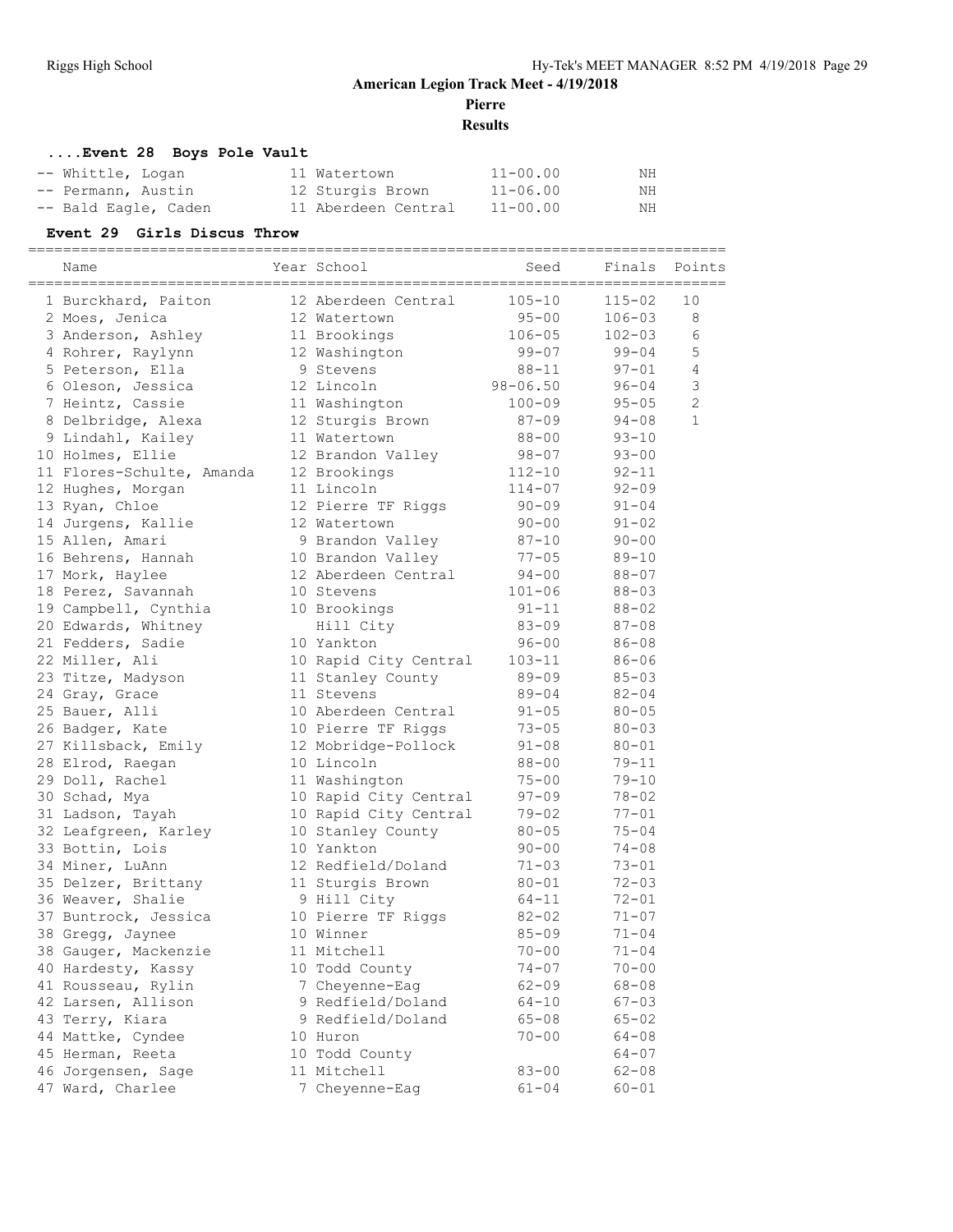**Pierre**

**Results**

#### **....Event 29 Girls Discus Throw**

| 48 McDaniel, Chessa   | 10 Dupree           | $65 - 08$ | $58 - 04$ |
|-----------------------|---------------------|-----------|-----------|
| 49 White Hat, Matraca | 9 Todd County       | $65 - 06$ | $57 - 10$ |
| 50 Berndt, Jessica    | 12 Cheyenne-Eag     | $57 - 05$ | $56 - 09$ |
| 51 Munger, Karissa    | 11 Sturgis Brown    | $61 - 06$ | $55 - 11$ |
| 52 Vogel, Brooke      | 9 Mobridge-Pollock  |           | $55 - 08$ |
| 53 Boetel, Brooklyn   | 9 Huron             | $58 - 11$ | $52 - 10$ |
| 54 Peacock, Malory    | 9 Dupree            | $50 - 10$ | $50 - 01$ |
| 55 Dayhuff, Billi Jo  | 10 Yankton          | $83 - 00$ | $48 - 02$ |
| 56 Fulkerson, Jane    | 10 Mobridge-Pollock |           | $47 - 05$ |
| 57 Harn, Alexa        | 11 Hill City        | $57 - 11$ | $45 - 05$ |
| 58 Linke, Haley       | 11 Mitchell         | $64 - 00$ | $43 - 04$ |

#### **Event 30 Girls High Jump**

| Name                 | Year School           | Seed        | Finals       | Points         |
|----------------------|-----------------------|-------------|--------------|----------------|
| 1 Haring, Carly      | 11 Mitchell           | $5 - 04.00$ | $5 - 07.00$  | 10             |
| 2 Falak, Alayna      | 10 Watertown          | $5 - 04.00$ | $5 - 03.00$  | 8              |
| 3 Eisenbeisz, Addy   | 12 Pierre TF Riggs    | $5 - 04.00$ | $5 - 01.00$  | 5              |
| 3 Hansen, Morgan     | 10 Lincoln            | $5 - 04.00$ | $5 - 01.00$  | 5              |
| 3 Kong, Phekran      | 10 Washington         | $5 - 00.00$ | $5 - 01.00$  | 5              |
| 6 Jennings, Par'es   | 9 Rapid City Central  | $4 - 10.00$ | $J5 - 01.00$ | 3              |
| 7 Simons, Ashlyn     | 12 Sturgis Brown      | $5 - 00.00$ | $J5 - 01.00$ | $\overline{c}$ |
| 8 Thompson, Morgan   | 11 Brandon Valley     | $5 - 00.00$ | $J5 - 01.00$ | $\mathbf{1}$   |
| 9 Schutz, Judian     | 10 Stevens            | $5 - 00.00$ | $4 - 11.00$  |                |
| 9 Uher, Amy          | 10 Mitchell           | $4 - 10.00$ | $4 - 11.00$  |                |
| 9 Sachtjen, Kelsey   | 8 Winner              | $4 - 11.00$ | $4 - 11.00$  |                |
| 9 Heiss, Emry        | 10 Pierre TF Riggs    | $5 - 01.00$ | $4 - 11.00$  |                |
| 13 Wuebben, Madison  | 10 Yankton            | $4 - 10.00$ | $4 - 09.00$  |                |
| 13 Croghan, Sara     | 9 Lincoln             | $4 - 06.00$ | $4 - 09.00$  |                |
| 13 Wild, Micah       | Fr Sturgis Brown      | $4 - 10.00$ | $4 - 09.00$  |                |
| 13 Reck, Gabby       | 10 Washington         | $4 - 10.00$ | $4 - 09.00$  |                |
| 13 Duffy, Aislinn    | 12 St. Thomas More    | $4 - 08.00$ | $4 - 09.00$  |                |
| 13 Jones, Morgan     | 10 Pierre TF Riggs    | $4 - 08.00$ | $4 - 09.00$  |                |
| 13 Henderson, Landyn | 8 Mobridge-Pollock    | $4 - 08.00$ | $4 - 09.00$  |                |
| 13 Scherer, Kaisie   | 10 Stevens            | $4 - 10.00$ | $4 - 09.00$  |                |
| 21 Dejong, Abbie     | 9 Huron               | $4 - 08.00$ | $4 - 07.00$  |                |
| 21 Tucker, Kylie     | 11 Brookings          | $4 - 10.00$ | $4 - 07.00$  |                |
| 21 Schneider, Sydney | 9 Brookings           | $4 - 08.00$ | $4 - 07.00$  |                |
| 21 Diede, Madelynn   | 10 Aberdeen Central   | $4 - 06.00$ | $4 - 07.00$  |                |
| 21 Beltman, Teya     | 9 Brandon Valley      | $4 - 06.00$ | $4 - 07.00$  |                |
| 21 Gokie, Hailey     | 10 Yankton            | $4 - 10.00$ | $4 - 07.00$  |                |
| 21 Johnson, Katie    | 10 Rapid City Central | $4 - 10.00$ | $4 - 07.00$  |                |
| 21 Joerger, Alli     | 9 Aberdeen Central    | $4 - 08.00$ | $4 - 07.00$  |                |
| -- Glanzer, Makenna  | 9 Aberdeen Central    | $4 - 06.00$ | NH           |                |
| -- Miedema, Aubrey   | 12 Washington         | $4 - 10.00$ | ΝH           |                |
| -- Berg, Tava        | 12 Watertown          | $5 - 06.00$ | NH           |                |
| -- Block, Mariah     | 11 Watertown          | $4 - 06.00$ | NH           |                |
| -- Beasley, Sydney   | 10 Stevens            | $4 - 08.00$ | NΗ           |                |
| -- Wanner, Kendra    | 10 Mobridge-Pollock   | $4 - 10.00$ | NH           |                |
| -- Hanka, Janean     | 11 Hill City          | $4 - 08.00$ | NH           |                |
| -- Rozell, Addison   | 9 Redfield/Doland     | $4 - 08.00$ | ΝH           |                |
| -- Rude, Taia        | 9 Brandon Valley      | $5 - 01.00$ | NΗ           |                |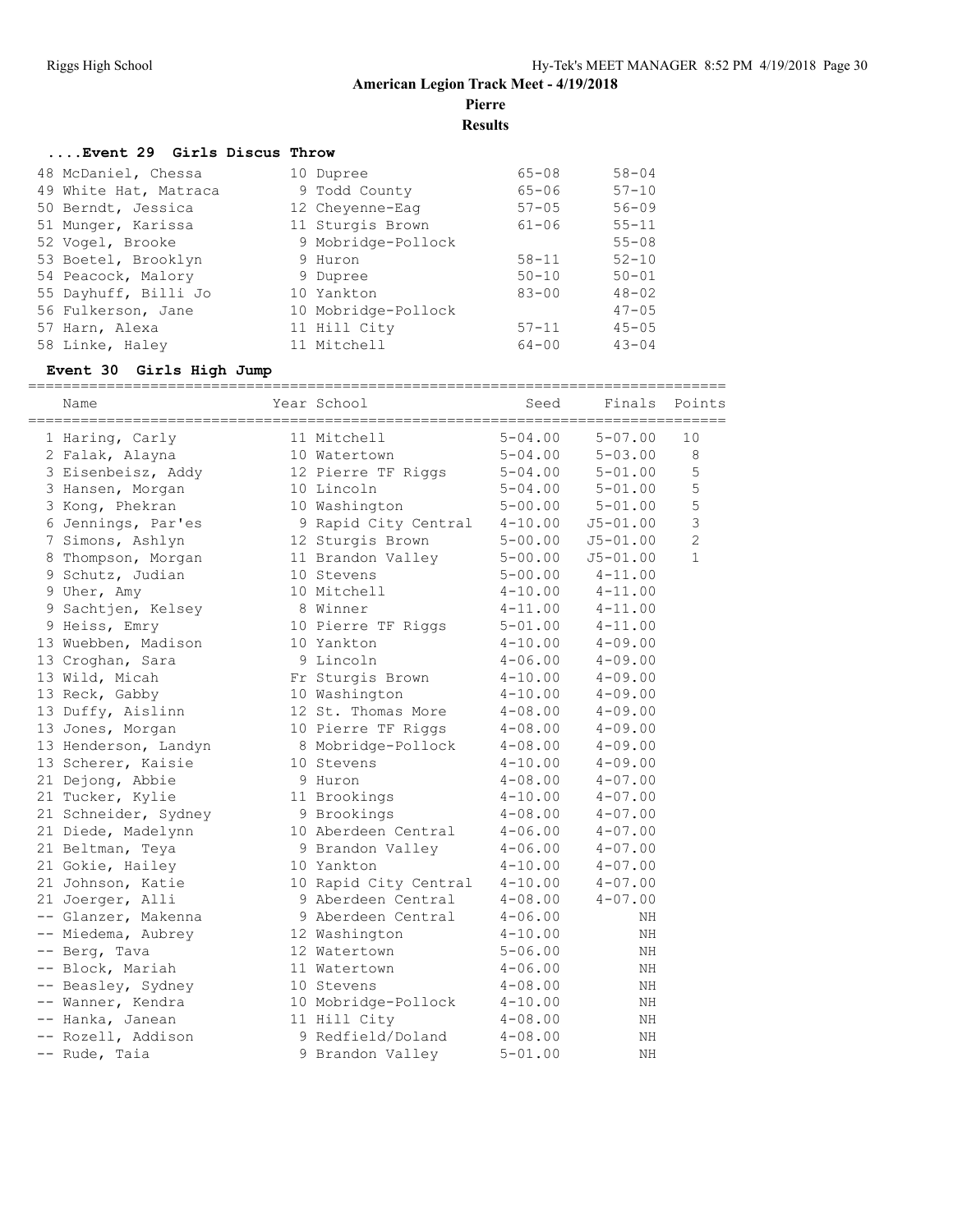**Pierre**

**Results**

# **Event 31 Boys Shot Put**

| Name                                   | Year School           | Seed                         | Finals                       | Points         |
|----------------------------------------|-----------------------|------------------------------|------------------------------|----------------|
| 1 Colman, Erick                        | 12 Pierre TF Riggs    | $53 - 05.75$                 | $54 - 09.00$                 | 10             |
| 2 Larson, Blake                        | 12 Brandon Valley     | $45 - 07.00$                 | $50 - 03.00$                 | $\,8\,$        |
| 3 Jones, Calob                         | 12 Aberdeen Central   | $49 - 05.00$                 | $49 - 09.00$                 | 6              |
| 4 Hiatt, Tyler                         | 10 Lincoln            | $49 - 07.00$                 | $48 - 07.00$                 | 5              |
| 5 Lindenberg, Jacob                    | 12 Rapid City Central | $46 - 03.00$                 | $47 - 09.00$                 | $\overline{4}$ |
| 6 Jensen, Dillon                       | 12 Brookings          | 45-09.00                     | $46 - 09.00$                 | $\mathcal{S}$  |
| 7 Hoftiezer, Brady                     | 11 Stanley County     | $47 - 07.00$                 | $46 - 07.00$                 | $\overline{2}$ |
| 8 Brown, Noah                          | 12 Lincoln            | $45 - 00.00$                 | $45 - 08.00$                 | $\mathbf{1}$   |
| 9 Wilson, Jackson                      | 12 Washington         | $44 - 05.00$                 | $45 - 06.00$                 |                |
| 10 Olson, Nick                         | 11 Aberdeen Central   | $47 - 10.00$                 | $45 - 03.00$                 |                |
| 11 Treiber, Grant                      | 11 Lincoln            | $47 - 04.25$                 | $44 - 09.50$                 |                |
| 12 Mack, Sully                         | 11 Watertown          | 47-00.00                     | $44 - 06.00$                 |                |
| 12 Patterson, Zechariah                | 12 Stevens            | $46 - 10.75$                 | $44 - 06.00$                 |                |
| 14 Maher, Jack                         | 11 Pierre TF Riggs    | $48 - 06.00$                 | $44 - 05.00$                 |                |
| 15 Hoffman, Jack                       | 12 Watertown          | 47-00.00                     | $44 - 01.50$                 |                |
| 16 Kuch, Jacob                         | 12 Aberdeen Central   | $48 - 01.00$                 | $43 - 11.00$                 |                |
| 17 Perkins, Isaac                      | 9 Stevens             | $41 - 06.75$                 | $43 - 04.00$                 |                |
| 18 Kolbeck, Alex                       | 11 Brandon Valley     | $42 - 03.00$                 | $43 - 00.50$                 |                |
| 19 McClanahan, Levi                    | 12 Winner             | $42 - 05.00$                 | $41 - 06.00$                 |                |
| 19 Walker, Brock                       | 12 Washington         | $40 - 05.25$                 | $41 - 06.00$                 |                |
| 21 Mack, Copper                        | 9 Watertown           | $42 - 00.00$                 | $41 - 04.00$                 |                |
| 22 Keller, Carson                      | 12 Mobridge-Pollock   | $46 - 01.00$                 | $41 - 02.00$                 |                |
| 23 Newton, Tyson                       | 12 Brandon Valley     | $43 - 01.00$                 | $41 - 01.00$                 |                |
| 24 Winter, Wyatt                       | 9 Mitchell            | 38-00.00                     | $40 - 09.00$                 |                |
| 25 Cruz, Alex                          | 12 Redfield/Doland    | $40 - 04.00$                 | $40 - 02.00$                 |                |
| 25 Christie, Tucker                    | 11 Brookings          | $39 - 10.00$                 | $40 - 02.00$                 |                |
| 27 Fitzgerald, Tanner                  | 11 Yankton            | $41 - 00.00$                 | $40 - 01.00$                 |                |
| 28 Norder, Joshua                      | 10 Mobridge-Pollock   | $34 - 00.00$                 | $39 - 09.00$                 |                |
| 29 Miller, Gus                         | 10 Brookings          | 37-09.00                     | $39 - 06.00$                 |                |
| 29 Nielsen, Tracy<br>31 Brink, Joel    | 9 Stanley County      | 39-07.00                     | $39 - 06.00$                 |                |
|                                        | 9 Stevens<br>11 Huron | $39 - 00.00$<br>$38 - 09.00$ | $39 - 05.00$<br>$38 - 07.00$ |                |
| 32 Sporrer, Taner<br>33 Dangler, Bryce | 11 Yankton            | $40 - 00.00$                 | $38 - 03.00$                 |                |
| 34 Florence, Clayton                   | 11 Hill City          | $36 - 09.25$                 | $38 - 01.00$                 |                |
| 35 Jennings, Austin                    | 11 Mitchell           | $33 - 00.00$                 | $37 - 08.00$                 |                |
| 35 Lester, Payton                      | 12 Washington         | $38 - 09.00$                 | $37 - 08.00$                 |                |
| 37 Schroeder, Colton                   | 11 Winner             | $37 - 02.00$                 | $36 - 08.00$                 |                |
| 38 Pease, Wil                          | 10 Yankton            | $39 - 00.00$                 | $36 - 07.00$                 |                |
| 39 Peacock, Max                        | 10 Dupree             | $34 - 02.00$                 | $35 - 10.00$                 |                |
| 40 Williams, Dustin                    | 12 Sturgis Brown      | $37 - 04.00$                 | $35 - 08.00$                 |                |
| 41 Red Dog, Kipp                       | 11 Cheyenne-Eag       | $34 - 04.50$                 | $35 - 07.00$                 |                |
| 41 Spangenberg, Will                   | 11 Stanley County     | $36 - 04.00$                 | $35 - 07.00$                 |                |
| 43 Thieman, Landon                     | 9 Winner              | $36 - 03.00$                 | $35 - 03.00$                 |                |
| 44 Eberhard, Ben                       | 9 Sturgis Brown       | $34 - 04.00$                 | $35 - 02.00$                 |                |
| 45 McDaniel, Keenan                    | 12 Dupree             | $32 - 03.00$                 | $34 - 04.00$                 |                |
| 46 Lyons, Michael                      | 12 Pierre TF Riggs    | $36 - 01.00$                 | $33 - 09.00$                 |                |
| 47 Keller, Jon                         | 10 Mobridge-Pollock   | $35 - 00.00$                 | 33-02.00                     |                |
| 48 Hettich, AJ                         | 10 Rapid City Central | $32 - 00.00$                 | $32 - 09.00$                 |                |
| 49 Cuautle, Alexis                     | 9 Hill City           | $30 - 01.00$                 | $32 - 08.00$                 |                |
| 49 Kettell, Jayden                     | 11 Todd County        | $35 - 06.00$                 | $32 - 08.00$                 |                |
| 51 Warren, Quincy                      | 9 Rapid City Central  | $35 - 03.00$                 | $31 - 07.00$                 |                |
| 52 Tovar, Jose                         | 12 Mitchell           | $31 - 05.00$                 | $31 - 05.00$                 |                |
| 53 Black Horse, Dineh                  | 12 Todd County        | $31 - 00.00$                 | $30 - 11.00$                 |                |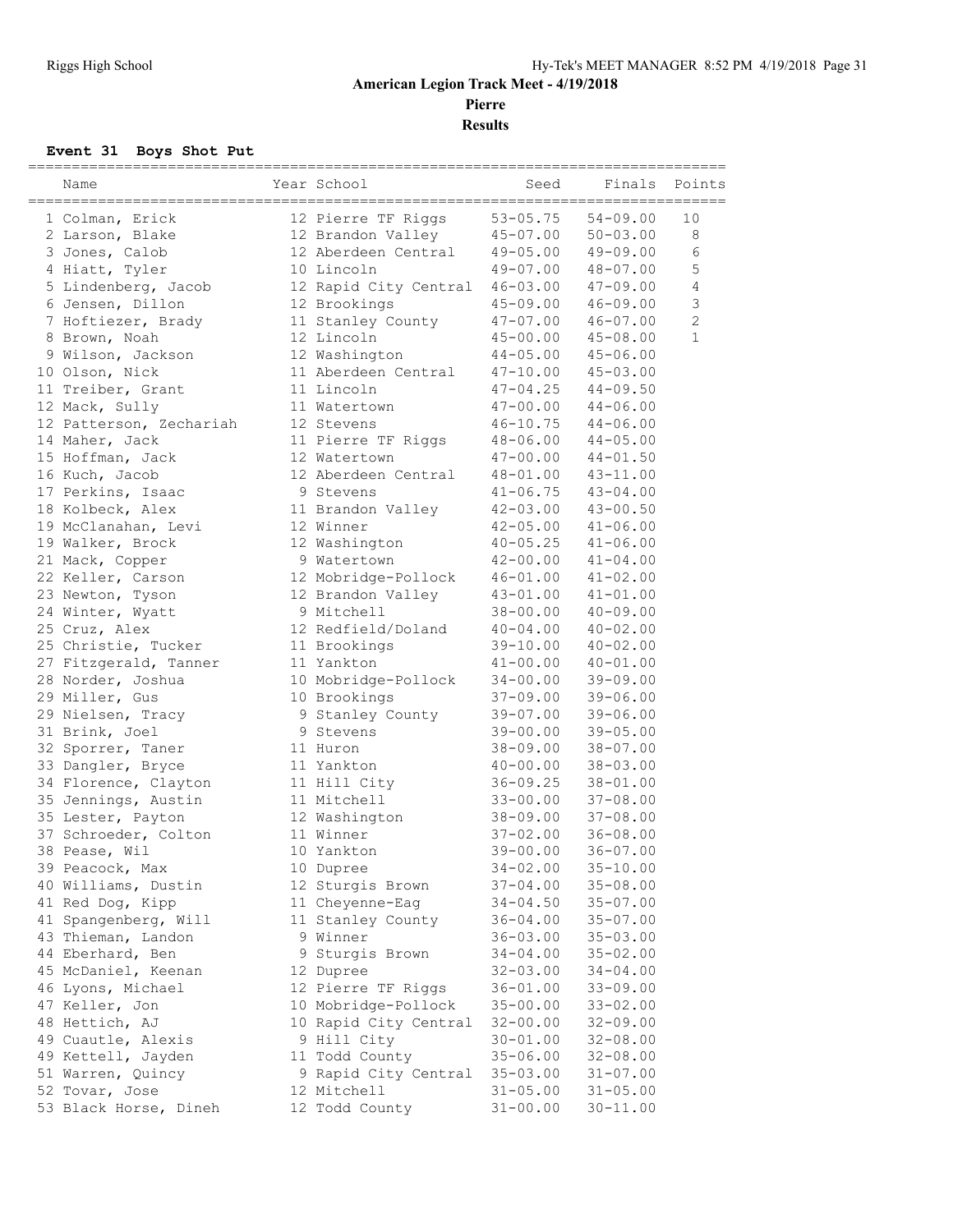**Results**

#### **....Event 31 Boys Shot Put**

| 53 Arcoren, Eden         | 11 Todd County     | $29 - 00.00$ | $30 - 11.00$ |
|--------------------------|--------------------|--------------|--------------|
| 55 Brown, Xander         | 9 Huron            | $28 - 01.00$ | $30 - 07.00$ |
| 56 Gillaspie, Jeremy     | 10 Hill City       | $31 - 10.50$ | $30 - 05.00$ |
| 57 Tedder, Clay          | 11 Sturgis Brown   | $30 - 05.00$ | $29 - 10.00$ |
| 58 Red Bear, Tyrese      | 12 Chevenne-Eag    |              | $29 - 07.00$ |
| 59 wei, Kee Dah          | 10 Huron           | $21 - 00.00$ | $25 - 11.00$ |
| 60 Tavai-Fiatoa, Reuben  | 10 Chevenne-Eag    | $30 - 00.00$ | $24 - 09.00$ |
| 61 Little Hawk, Kylen    | 9 Dupree           | $21 - 05.50$ | $22 - 03.00$ |
| -- Schweitzer, Johnathan | 11 Redfield/Doland | $38 - 08.00$ | ND           |

#### **Event 32 Boys Discus Throw**

| =============<br>Name    | Year School           | Seed       | Finals        | Points         |
|--------------------------|-----------------------|------------|---------------|----------------|
| 1 Maher, Jack            | 11 Pierre TF Riggs    | $145 - 04$ | $152 - 08$    | 10             |
| 2 Olson, Nick            | 11 Aberdeen Central   | $143 - 06$ | $150 - 08$    | 8              |
| 3 Mack, Sully            | 11 Watertown          | $145 - 00$ | $149 - 01$    | 6              |
| 4 Hiatt, Tyler           | 10 Lincoln            | $150 - 01$ | $149 - 00$    | 5              |
| 5 Keller, Carson         | 12 Mobridge-Pollock   | $135 - 06$ | $144 - 07$    | 4              |
| 6 Treiber, Grant         | 11 Lincoln            | $130 - 00$ | $139 - 04$    | 3              |
| 7 Hoffman, Jack          | 12 Watertown          | $125 - 00$ | 137-11        | $\overline{2}$ |
| 8 Mack, Copper           | 9 Watertown           | $130 - 00$ | $136 - 04$    | $\mathbf{1}$   |
| 9 Brown, Noah            | 12 Lincoln            | $142 - 02$ | $135 - 08$    |                |
| 10 Jensen, Dillon        | 12 Brookings          | 149-10     | $134 - 04$    |                |
| 11 Flakus, Mason         | 12 Aberdeen Central   | $141 - 02$ | $131 - 03$    |                |
| 12 Sorenson, Jorey       | 10 Brandon Valley     | $134 - 04$ | $129 - 04$    |                |
| 13 Patterson, Zechariah  | 12 Stevens            | $131 - 05$ | $128 - 05$    |                |
| 14 Kuch, Jacob           | 12 Aberdeen Central   | $130 - 01$ | $127 - 11$    |                |
| 15 Haak, Lance           | 11 Yankton            | $115 - 00$ | $120 - 04$    |                |
| 16 Lindenberg, Jacob     | 12 Rapid City Central | $114 - 00$ | $119 - 03.50$ |                |
| 17 Nielsen, Tracy        | 9 Stanley County      | $120 - 10$ | $119 - 03$    |                |
| 18 Norrid, Preston       | 9 Winner              | $90 - 10$  | $118 - 06$    |                |
| 19 Grode, Quinn          | 11 Brandon Valley     | $126 - 07$ | $118 - 05$    |                |
| 20 Colman, Erick         | 12 Pierre TF Riggs    | $132 - 01$ | $117 - 10$    |                |
| 21 Norder, Joshua        | 10 Mobridge-Pollock   | $99 - 06$  | $117 - 00$    |                |
| 22 Brink, Joel           | 9 Stevens             | $110 - 00$ | $113 - 01$    |                |
| 23 McClanahan, Levi      | 12 Winner             | $120 - 10$ | $112 - 05$    |                |
| 24 Williams, Dustin      | 12 Sturgis Brown      | $107 - 05$ | $111 - 10$    |                |
| 25 Collins, Sean         | 11 Brookings          | $103 - 02$ | $111 - 01.50$ |                |
| 26 Lunde, Houston        | 9 Pierre TF Riggs     | $113 - 05$ | $110 - 08.50$ |                |
| 27 Honeycutt, Garrett    | 12 Mobridge-Pollock   | $114 - 00$ | $109 - 03$    |                |
| 27 Sporrer, Taner        | 11 Huron              | $110 - 00$ | $109 - 03$    |                |
| 29 Hettich, AJ           | 10 Rapid City Central | $98 - 05$  | $108 - 04$    |                |
| 30 Ruesch, Matt          | 11 Washington         | $94 - 00$  | $107 - 06$    |                |
| 31 Street, Jared         | 11 Mitchell           | $100 - 00$ | $107 - 01.50$ |                |
| 32 Hoftiezer, Brady      | 11 Stanley County     | $118 - 10$ | $104 - 05$    |                |
| 33 Cruz, Alex            | 12 Redfield/Doland    | $126 - 03$ | $104 - 04$    |                |
| 34 Tedder, Clay          | 11 Sturgis Brown      | $95 - 01$  | $103 - 03$    |                |
| 35 Schweitzer, Johnathan | 11 Redfield/Doland    | $116 - 10$ | $102 - 05$    |                |
| 36 Pease, Wil            | 10 Yankton            | $117 - 00$ | $101 - 11$    |                |
| 37 Wilson, Carson        | 11 Washington         | $98 - 00$  | $98 - 09$     |                |
| 38 Perkins, Isaac        | 9 Stevens             | $95 - 04$  | $97 - 11$     |                |
| 39 DeBoer, Jared         | 10 Washington         | $98 - 09$  | $97 - 10$     |                |
| 40 Vieth, Adam           | 11 Mitchell           | $85 - 00$  | $96 - 11$     |                |
| 41 Warren, Quincy        | 9 Rapid City Central  | $96 - 08$  | $96 - 08$     |                |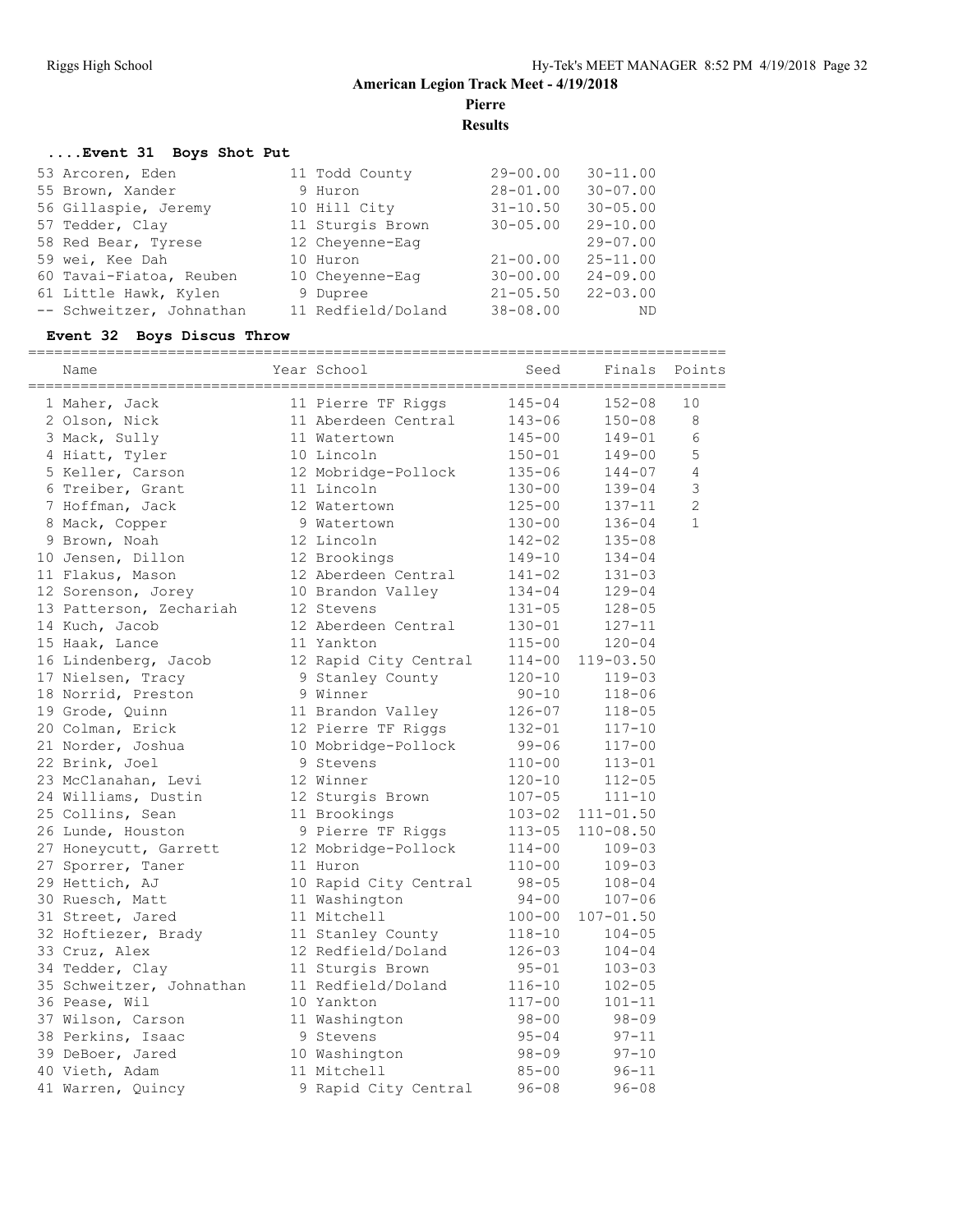# **Pierre**

# **Results**

| Event 32 Boys Discus Throw |                   |            |                        |
|----------------------------|-------------------|------------|------------------------|
| 42 Peacock, Max            | 10 Dupree         | $90 - 00$  | $94 - 07$              |
| 43 Red Dog, Kipp           | 11 Cheyenne-Eag   | $94 - 03$  | $94 - 06$              |
| 44 Fitzgerald, Tanner      | 11 Yankton        | $102 - 00$ | $92 - 07.50$           |
| 45 Eberhard, Ben           | 9 Sturgis Brown   | 88-02      | $92 - 06.50$           |
| 46 Gillaspie, Jeremy       | 10 Hill City      | $88 - 02$  | $91 - 03$              |
| 47 Kettell, Jayden         | 11 Todd County    | $93 - 10$  | $90 - 10$              |
| 48 Clay, Jacob             | 10 Winner         | 89-10      | $88 - 09$              |
| 49 Cook, Nathan            | 9 Stanley County  | $102 - 10$ | $87 - 00$              |
| 50 McDaniel, Keenan        | 12 Dupree         | 86-10      | $86 - 10$              |
| 51 Houdek, Kolby           | 9 Hill City       | $81 - 11$  | $84 - 03$              |
| 52 Florence, Clayton       | 11 Hill City      | $86 - 09$  | $80 - 02$              |
| 53 Black Horse, Dineh      | 12 Todd County    | $85 - 00$  | $75 - 11$              |
| 54 Little Hawk, Kylen      | 9 Dupree          | $103 - 05$ | $71 - 01$              |
| 55 Red Bear, Tyrese        | 12 Cheyenne-Eag   | $75 - 00$  | $67 - 00$              |
| 56 Boetel, Marty           | 10 Huron          |            | $77 - 09$ $65 - 03.50$ |
| 57 Arcoren, Eden           | 11 Todd County    | 75-00      | $62 - 02.50$           |
| 58 Tavai-Fiatoa, Reuben    | 10 Cheyenne-Eag   |            | $57 - 05$              |
| -- Kroqman, DJ             | 12 Mitchell       | $71 - 00$  | ND.                    |
| -- Kolbeck, Alex           | 11 Brandon Valley | $127 - 05$ | ND                     |
| -- Christie, Tucker        | 11 Brookings      | $108 - 02$ | <b>ND</b>              |
| -- Lewis, Jeff             | 9 Huron           | $82 - 10$  | ΝD                     |

# **Event 33 Boys High Jump**

| Name                   | Year School                           | Seed        | Finals                  | Points         |
|------------------------|---------------------------------------|-------------|-------------------------|----------------|
| 1 Lear, Pierre         | 11 Watertown                          |             | $6 - 06.00$ $6 - 04.00$ | 10             |
| 2 Morin-Baxter, Isaiah | 11 Stevens                            | $6 - 00.00$ | $J6 - 04.00$            | 8              |
| 3 Weldon, Demarcus     | 10 Lincoln                            | $6 - 04.00$ | $J6 - 04.00$            | 6              |
| 4 Popkes, Nathan       | 11 Lincoln                            | $6 - 05.00$ | $J6 - 04.00$            | 5              |
| 5 Hay, Dylan           | 12 Rapid City Central 6-04.00 6-02.00 |             |                         | $\overline{4}$ |
| 6 Flanagan, Shiloh     | 12 Washington                         | $6 - 03.00$ | $J6 - 02.00$            | $\overline{3}$ |
| 7 Landquth, Kale       | 12 St. Thomas More                    |             | $J6 - 02.00$            | $\overline{2}$ |
| 8 Eby, Taylor          | 12 Sturgis Brown                      | $5 - 08.00$ | $6 - 00.00$             | 0.20           |
| 8 Jones, Makhi         | 10 Aberdeen Central                   | $5 - 08.00$ | $6 - 00.00$             | 0.20           |
| 8 Stephens, Tod        | 12 Rapid City Central                 |             | $6 - 00.00$ $6 - 00.00$ | 0.20           |
| 8 Swedlund, Seth       | 12 Brookings                          |             | $6 - 00.00$ $6 - 00.00$ | 0.20           |
| 8 Redd, Sharif         | 10 Lincoln                            |             | $6 - 02.00$ $6 - 00.00$ | 0.20           |
| 13 Nesland, Carter     | 12 Stevens                            | $5 - 08.00$ | $5 - 10.00$             |                |
| 13 Rowland, Josh       | 11 Todd County                        | $5 - 04.00$ | $5 - 10.00$             |                |
| 13 Adam, Paul          | 10 Pierre TF Riggs                    | $6 - 00.00$ | $5 - 10.00$             |                |
| 13 Oltoff, Carter      | 11 Brandon Valley                     | $6 - 00.00$ | $5 - 10.00$             |                |
| 17 Swallow, Micah      | 9 Rapid City Central                  | $5 - 10.00$ | $5 - 08.00$             |                |
| 17 McCann, Ty          | 10 Brandon Valley                     | $6 - 00.00$ | $5 - 08.00$             |                |
| 17 Lout, Brandon       | 12 Aberdeen Central                   | $5 - 04.00$ | $5 - 08.00$             |                |
| 20 Keffeler, Alec      | 11 Sturgis Brown                      | $5 - 06.00$ | $5 - 06.00$             |                |
| 20 Schamens, Brett     | 12 Watertown                          | $5 - 05.00$ | $5 - 06.00$             |                |
| 20 Pederson, Cayden    | 10 Yankton                            |             | $5 - 08.00$ $5 - 06.00$ |                |
| 20 Evers, Teegan       | 9 Huron                               | $5 - 08.00$ | $5 - 06.00$             |                |
| -- Williams, Aubrey    | 11 Stevens                            | $5 - 07.00$ | NH                      |                |
| -- Maxey, Bud          | 10 Todd County                        | $5 - 04.00$ | NH                      |                |
| -- McCafferty, Aiden   | 9 Aberdeen Central                    | $5 - 02.00$ | NH                      |                |
| -- Hae, Kler           | 9 Huron                               | $5 - 00.00$ | ΝH                      |                |
| -- Zahn, Jordan        | 11 Mobridge-Pollock                   | $5 - 00.00$ | NH                      |                |
| -- Graham, Sanden      | 9 Sturgis Brown                       | $5 - 02.00$ | NH                      |                |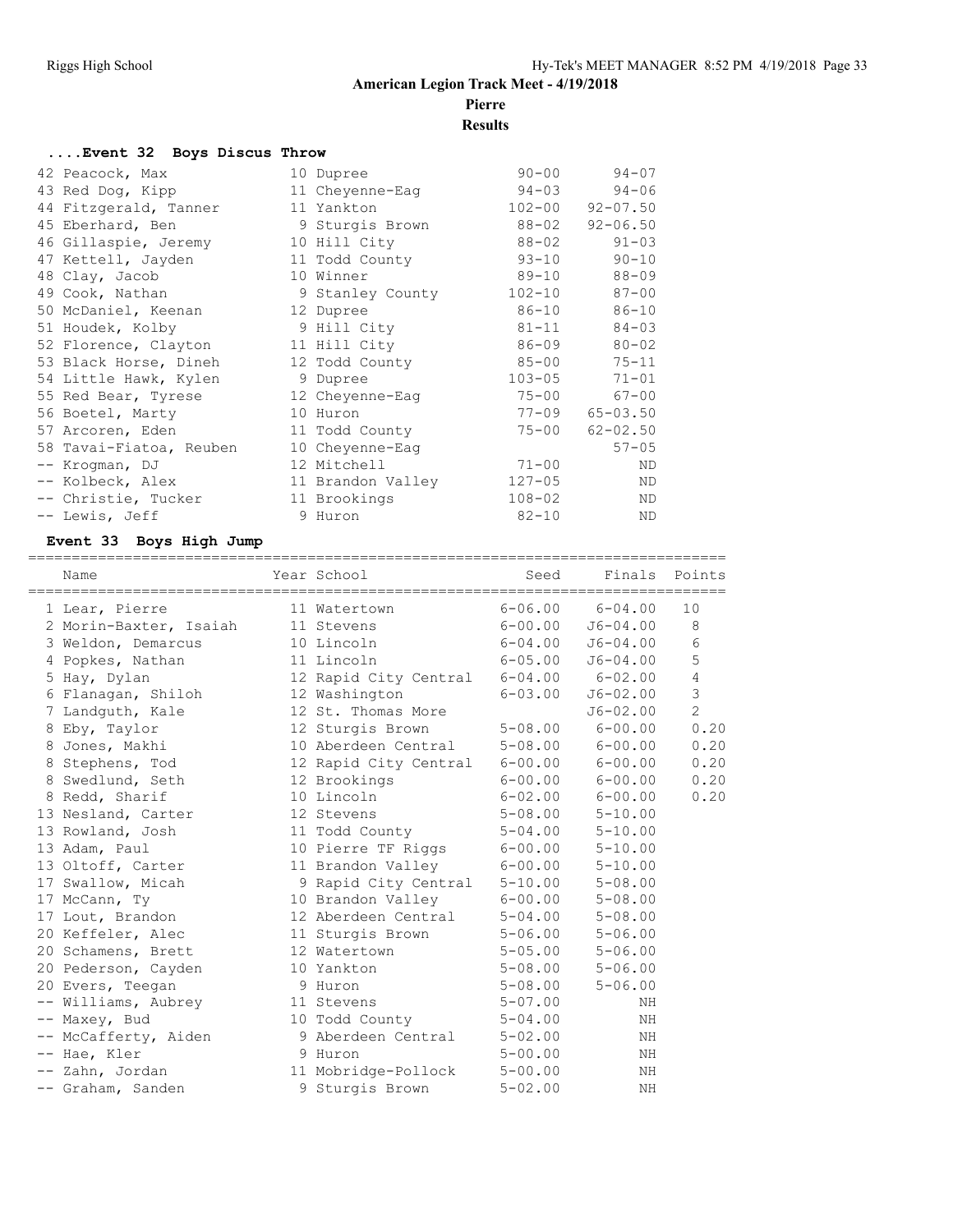**Results**

#### **....Event 33 Boys High Jump**

| -- Hollenbeck, Connor | 10 St. Thomas More  | $5 - 02.00$ | ΝH |
|-----------------------|---------------------|-------------|----|
| -- Cole, Drew         | 11 Brookings        | $5 - 06.00$ | NH |
| -- Bayer, Noah        | 9 Brookings         | $5 - 06.00$ | NH |
| -- Carr, Isaac        | 10 Huron            | $5 - 06.00$ | NH |
| -- Fliehe, Dillon     | 11 Redfield/Doland  | $5 - 08.00$ | NH |
| -- Cutler, Jac        | 12 Hill City        | $6 - 00.00$ | ΝH |
| -- Payer, Justin      | 10 Yankton          | $5 - 08.00$ | ΝH |
| -- Goehring, Braden   | 9 Mobridge-Pollock  | $5 - 04.00$ | NH |
| -- Norder, Kregen     | 10 Mobridge-Pollock | $5 - 04.00$ | ΝH |
| -- Hurd, Michael      | 11 St. Thomas More  | $5 - 04.00$ | ΝH |
| -- Cornemann, Cooper  | 10 Yankton          | $5 - 06.00$ | ΝH |
| -- Person, Gabe       | 11 Washington       | $5 - 06.00$ | NH |
| -- Paulson, Chase     | 9 Watertown         | $5 - 05.00$ | ΝH |

#### **Event 34 Boys Long Jump**

| Name                      | Year School           | Seed         | Finals       | Points         |
|---------------------------|-----------------------|--------------|--------------|----------------|
| 1 Fritz, Brady            | 9 Winner              | $20 - 04.00$ | $21 - 04.00$ | 10             |
| 2 Walton-Blanden, Kailleb | 12 Rapid City Central | $22 - 00.00$ | $21 - 03.75$ | 8              |
| 3 Kuehl, Bransen          | 9 Stevens             | $21 - 10.25$ | $21 - 01.00$ | $\sqrt{6}$     |
| 4 Merkley, Hunter         | 10 Lincoln            | $21 - 03.25$ | $20 - 05.75$ | 5              |
| 5 Weldon, Demarcus        | 10 Lincoln            | $20 - 09.00$ | $20 - 01.00$ | 4              |
| 6 Flanagan, Shiloh        | 12 Washington         | $19 - 05.00$ | $20 - 00.50$ | 3              |
| 7 Carter, JD              | 11 Stanley County     | $18 - 07.25$ | $19 - 08.75$ | $\overline{2}$ |
| 8 Schnaidt, Jordan        | 11 Aberdeen Central   | $20 - 04.25$ | $19 - 07.25$ | $\mathbf{1}$   |
| 9 Jurrens, Ben            | 12 Yankton            | $20 - 00.00$ | $19 - 05.75$ |                |
| 10 Swallow, Julian        | 9 Rapid City Central  | $18 - 09.25$ | $19 - 02.75$ |                |
| 11 Woods, Joe             | 11 Rapid City Central | $20 - 00.25$ | $19 - 02.00$ |                |
| 11 Alex, Michael          | 10 Lincoln            | $20 - 02.00$ | $19 - 02.00$ |                |
| 13 Hilton, Jackson        | 9 Brandon Valley      | $17 - 10.00$ | $18 - 11.75$ |                |
| 14 Morris, Mason          | 10 Watertown          | $18 - 11.00$ | $18 - 11.25$ |                |
| 15 Calhoon, Riley         | 12 Winner             | $19 - 09.00$ | $18 - 10.75$ |                |
| 16 Small, mason           | 11 Huron              | 19-02.75     | $18 - 10.00$ |                |
| 17 Johnson, Jalen         | 12 Stevens            | $20 - 03.00$ | $18 - 09.50$ |                |
| 17 Turuk, Guguk           | 11 Washington         | 19-00.00     | $18 - 09.50$ |                |
| 17 Landguth, Kale         | 12 St. Thomas More    | $19 - 11.50$ | $18 - 09.50$ |                |
| 20 Kandolo, Junior        | 10 Washington         | $19 - 11.00$ | $18 - 09.00$ |                |
| 21 Hill, Alex             | 11 Huron              | $19 - 10.50$ | $18 - 08.00$ |                |
| 22 Browning, Barry        | 12 Pierre TF Riggs    | $18 - 07.50$ | $18 - 07.25$ |                |
| 23 Lout, Brandon          | 12 Aberdeen Central   | 19-06.50     | $18 - 07.00$ |                |
| 24 Hafner, Jacob          | 9 Stevens             | 19-11.25     | $18 - 06.00$ |                |
| 25 Niewenhuis, Tanner     | 11 Brandon Valley     | $18 - 07.00$ | $18 - 05.00$ |                |
| 26 Blok, Jordan           | 11 Brandon Valley     | $18 - 10.00$ | $18 - 04.00$ |                |
| 27 Fossum, Brett          | 10 Watertown          | $18 - 11.00$ | $18 - 01.75$ |                |
| 28 Stoebner, Dillon       | 10 Aberdeen Central   | $20 - 00.00$ | $18 - 00.50$ |                |
| 29 Phillips, Kaden        | 9 Sturgis Brown       | $17 - 05.00$ | $17 - 09.75$ |                |
| 30 Walsh, Jack            | 10 Pierre TF Riggs    | $18 - 00.25$ | $17 - 09.00$ |                |
| 31 Bruun, Joren           | 10 Winner             | $18 - 02.00$ | $17 - 06.50$ |                |
| 32 Goehring, Braden       | 9 Mobridge-Pollock    | $15 - 09.00$ | $17 - 06.25$ |                |
| 33 Carr, Cobey            | 10 Pierre TF Riggs    | $17 - 10.00$ | $17 - 03.25$ |                |
| 34 Galvan-Hofer, Josh     | 12 Yankton            | $19 - 00.00$ | $17 - 03.00$ |                |
| 35 Gabriel, Dylan         | 10 Stanley County     | $18 - 00.00$ | $17 - 02.75$ |                |
| 36 Eby, Taylor            | 12 Sturgis Brown      | $18 - 03.00$ | $17 - 02.50$ |                |
| 37 Sohler, Corbin         | 9 Yankton             | $18 - 00.00$ | $16 - 06.25$ |                |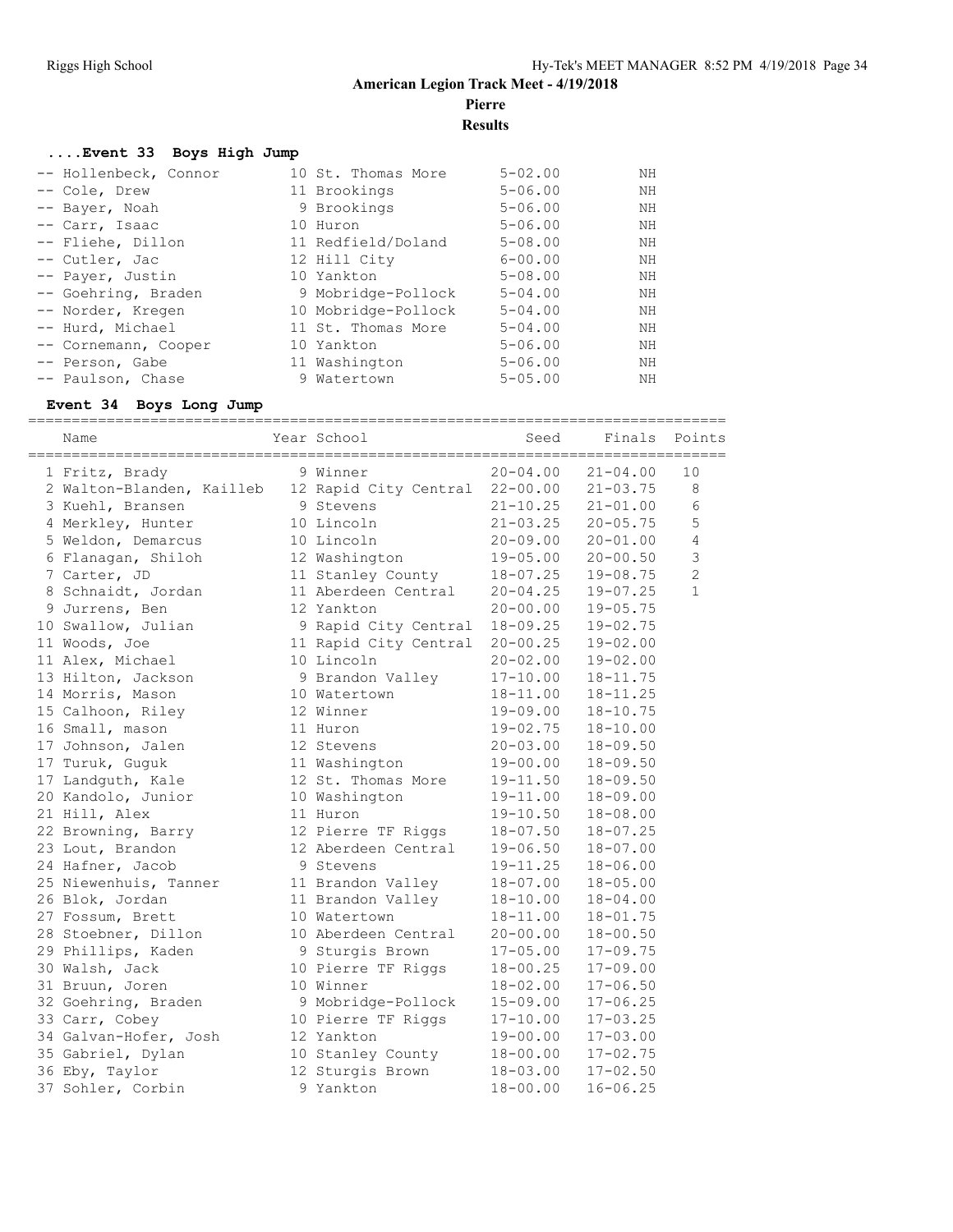**Results**

#### **....Event 34 Boys Long Jump**

| 38 Ingalls, Nathan        | 10 Watertown        | $17 - 06.00$ | $16 - 05.25$ |
|---------------------------|---------------------|--------------|--------------|
| 39 Loiseau, Kadin         | 9 Brookings         | $15 - 09.00$ | $15 - 10.25$ |
| 40 Maxey, Ted             | 11 Todd County      | $15 - 07.50$ | $15 - 09.00$ |
| 41 Wade, Brandon          | 11 Brookings        | $16 - 05.00$ | $15 - 05.00$ |
| 42 Klapperich, Tommy      | 10 St. Thomas More  | $17 - 02.00$ | $15 - 03.00$ |
| 43 Myers, Chaseten        | 9 Mobridge-Pollock  | $13 - 04.00$ | $15 - 01.75$ |
| 44 Kills In Sight, Morris | 12 Todd County      | $15 - 00.00$ | $14 - 07.00$ |
| 45 Tepexpa, Jose          | 11 Huron            | $16 - 10.00$ | $13 - 11.00$ |
| 46 Janssen, Kevin         | 10 Todd County      | $13 - 06.00$ | $13 - 07.50$ |
| 47 Meyerink, Dylan        | 10 Mitchell         | $15 - 00.00$ | $12 - 05.50$ |
| -- Schlomer, Keene        | 10 Mobridge-Pollock | $12 - 00.00$ | ND           |
| -- Bayer, Noah            | 9 Brookings         | $16 - 10.00$ | ND           |
| -- Hyde, Jacob            | 10 St. Thomas More  |              | <b>ND</b>    |
| -- Cheeseman, Corbin      | 9 Mitchell          | $15 - 00.00$ | <b>ND</b>    |
| -- Stabber, Cedrick       | 11 Sturgis Brown    | $17 - 09.00$ | <b>ND</b>    |

#### **Event 35 Boys Triple Jump**

================================================================================

| Name                  | Year School           | Seed         | Finals       | Points         |
|-----------------------|-----------------------|--------------|--------------|----------------|
| 1 Haqen, Saqe         | 12 Rapid City Central | $47 - 04.00$ | $47 - 02.50$ | 10             |
| 2 Redd, Malik         | 12 Lincoln            | $45 - 11.50$ | $46 - 02.50$ | 8              |
| 3 Bizimana, David     | 12 Lincoln            | $43 - 11.25$ | $44 - 10.50$ | 6              |
| 4 Flanagan, Shiloh    | 12 Washington         | $39 - 03.50$ | $42 - 04.00$ | 5              |
| 5 Richards, Isaiah    | 12 Stevens            | $42 - 04.00$ | $41 - 07.50$ | 4              |
| 6 Williams, Aubrey    | 11 Stevens            | $42 - 03.75$ | $41 - 07.00$ | 3              |
| 7 Rolle, Miles        | 12 Mitchell           | $40 - 00.00$ | $41 - 05.00$ | $\overline{2}$ |
| 8 Keffeler, Alec      | 11 Sturgis Brown      | $41 - 02.00$ | $41 - 01.50$ | $\mathbf{1}$   |
| 9 Stephens, Tod       | 12 Rapid City Central | $41 - 03.00$ | $40 - 09.50$ |                |
| 10 Fritz, Brady       | 9 Winner              | $41 - 02.00$ | $40 - 09.00$ |                |
| 11 Turuk, Guguk       | 11 Washington         | $40 - 09.00$ | $39 - 11.00$ |                |
| 12 Alex, Michael      | 10 Lincoln            | $40 - 06.00$ | $39 - 10.50$ |                |
| 13 Ladson, Jordan     | 12 Rapid City Central | $41 - 00.00$ | $39 - 09.50$ |                |
| 14 Small, mason       | 11 Huron              | $40 - 03.00$ | $39 - 06.50$ |                |
| 15 Liddle, Greg       | 11 Aberdeen Central   | $39 - 03.50$ | $39 - 05.50$ |                |
| 16 Hill, Alex         | 11 Huron              | 39-09.00     | $39 - 01.50$ |                |
| 17 Jurrens, Ben       | 12 Yankton            | $40 - 00.00$ | $38 - 11.50$ |                |
| 18 Pitman, George     | 10 Stevens            | $40 - 04.00$ | $38 - 06.50$ |                |
| 19 Jones, Makhi       | 10 Aberdeen Central   | 38-11.00     | $38 - 02.50$ |                |
| 20 Bruun, Joren       | 10 Winner             | $37 - 05.00$ | $38 - 02.00$ |                |
| 21 Hilton, Jackson    | 9 Brandon Valley      | $38 - 00.00$ | $38 - 00.00$ |                |
| 22 Reiman, Tip        | 10 St. Thomas More    |              | $37 - 11.00$ |                |
| 23 Blok, Jordan       | 11 Brandon Valley     | 38-08.00     | $37 - 08.00$ |                |
| 23 Galvan-Hofer, Josh | 12 Yankton            | $37 - 00.00$ | $37 - 08.00$ |                |
| 25 Schnaidt, Jordan   | 11 Aberdeen Central   | 38-11.00     | $37 - 03.00$ |                |
| 26 Calhoon, Riley     | 12 Winner             | $39 - 05.00$ | $36 - 11.00$ |                |
| 27 Goehring, Braden   | 9 Mobridge-Pollock    | $35 - 00.00$ | $36 - 08.50$ |                |
| 28 Fossum, Brett      | 10 Watertown          | $37 - 00.00$ | $36 - 07.00$ |                |
| 29 Evans, Mason       | 10 Watertown          | $39 - 08.00$ | $36 - 05.50$ |                |
| 30 Walsh, Jack        | 10 Pierre TF Riggs    | $38 - 01.75$ | $36 - 05.00$ |                |
| 31 Pederson, Cayden   | 10 Yankton            | $37 - 00.00$ | $36 - 04.50$ |                |
| 32 Ingalls, Nathan    | 10 Watertown          | $37 - 00.00$ | $35 - 11.50$ |                |
| 33 Carr, Cobey        | 10 Pierre TF Riggs    | $37 - 01.00$ | $35 - 10.00$ |                |
| 34 Landguth, Kale     | 12 St. Thomas More    | $39 - 10.00$ | $35 - 04.00$ |                |
| 35 Myers, Chaseten    | 9 Mobridge-Pollock    | $33 - 04.00$ | $34 - 04.00$ |                |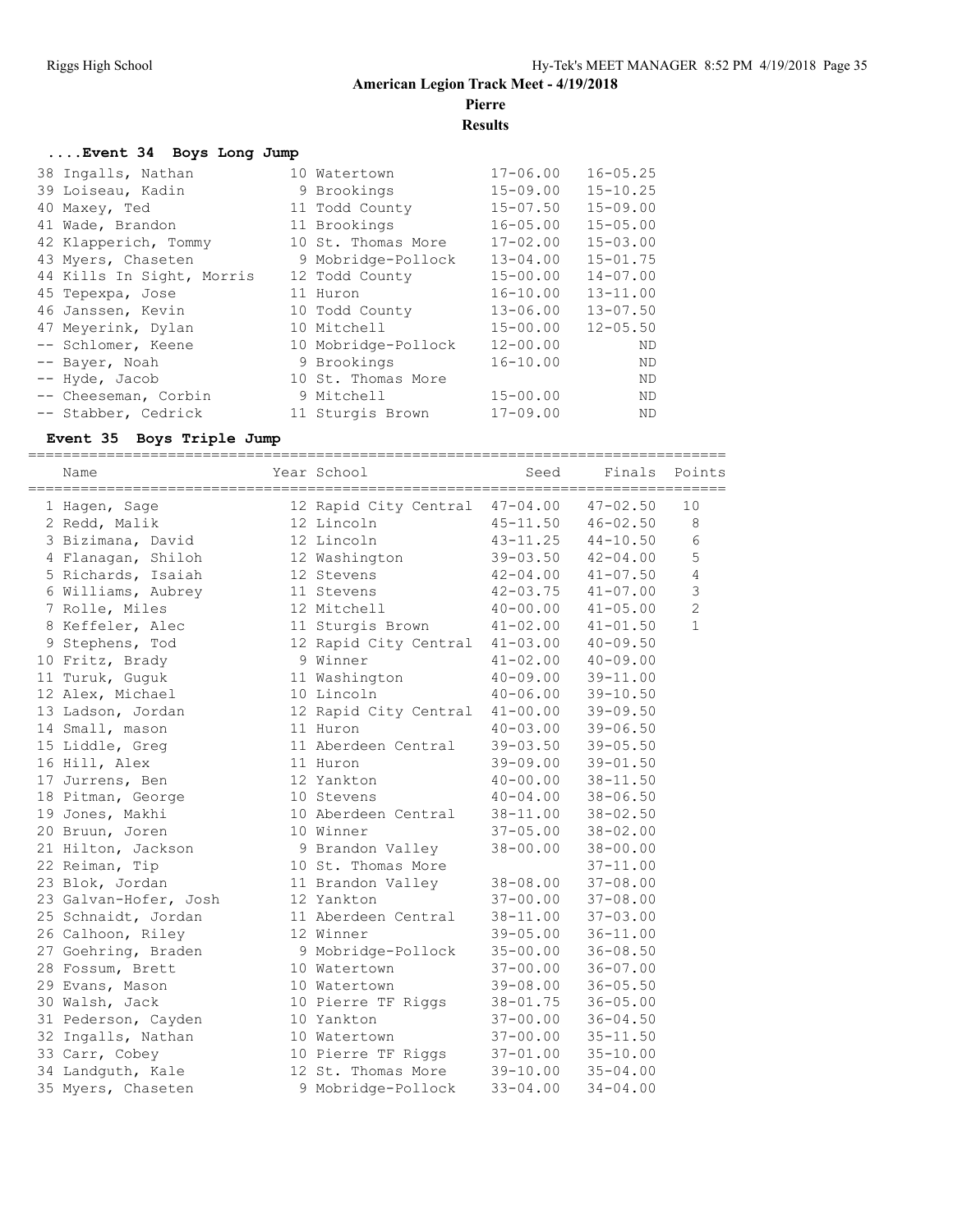**Results**

#### **....Event 35 Boys Triple Jump**

| 36 Steffel, Jesse         | 10 Brandon Valley   | $38 - 03.00$ | $34 - 00.50$ |
|---------------------------|---------------------|--------------|--------------|
| 37 Williams, Joey         | 9 Brookings         | $32 - 10.00$ | $33 - 10.00$ |
| 38 Klapperich, Tommy      | 10 St. Thomas More  | $35 - 04.50$ | $33 - 01.50$ |
| 39 Fried, Noah            | 11 Mobridge-Pollock | $33 - 00.00$ | $32 - 09.50$ |
| 40 Cheeseman, Corbin      | 9 Mitchell          | $28 - 00.00$ | $31 - 11.00$ |
| 41 Kills In Sight, Morris | 12 Todd County      | $31 - 00.00$ | $31 - 10.00$ |
| 42 Wade, Brandon          | 11 Brookings        | $30 - 10.00$ | $28 - 00.00$ |
| -- Meyerink, Dylan        | 10 Mitchell         | $28 - 00.00$ | ND           |
| -- Cody, Carson           | 12 Brookings        | $36 - 02.00$ | ND           |
| -- Dougherty, Robert      | 11 Washington       | $36 - 11.00$ | ND           |
| -- Kessler, William       | 10 Pierre TF Riggs  | $35 - 10.75$ | ND           |
| -- Phillips, Kaden        | 9 Sturgis Brown     | $36 - 00.00$ | ND           |

#### **Event 36 Girls Shot Put**

| Name                     | Year School           | Seed         | Finals       | Points         |
|--------------------------|-----------------------|--------------|--------------|----------------|
| 1 Rath, Mackenzie        | 11 Pierre TF Riggs    | $40 - 06.50$ | $41 - 05.00$ | 10             |
| 2 Burckhard, Paiton      | 12 Aberdeen Central   | 39-00.50     | $40 - 09.00$ | 8              |
| 3 Sayler, Jenna          | 11 Washington         | $36 - 01.50$ | $37 - 11.00$ | 6              |
| 4 Oleson, Jessica        | 12 Lincoln            | $35 - 01.25$ | $35 - 09.00$ | 5              |
| 5 Moes, Jenica           | 12 Watertown          | $35 - 00.00$ | $35 - 07.00$ | 4              |
| 6 Flores-Schulte, Amanda | 12 Brookings          | $37 - 02.00$ | $35 - 04.00$ | 3              |
| 7 Heesch, Maggie         | 9 Watertown           | $33 - 00.00$ | $35 - 01.00$ | $\overline{c}$ |
| 8 Hughes, Morgan         | 11 Lincoln            | $34 - 00.00$ | $35 - 00.00$ | $\mathbf{1}$   |
| 9 Rohrer, Raylynn        | 12 Washington         | $33 - 10.50$ | $34 - 01.00$ |                |
| 10 Bottin, Lois          | 10 Yankton            | $32 - 00.00$ | $33 - 00.50$ |                |
| 11 Bauer, Brenna         | 11 Watertown          | $33 - 00.00$ | $32 - 10.00$ |                |
| 12 Ryan, Chloe           | 12 Pierre TF Riggs    | $32 - 09.00$ | $32 - 08.00$ |                |
| 13 Mork, Haylee          | 12 Aberdeen Central   | $32 - 10.00$ | $32 - 05.00$ |                |
| 14 Behrens, Hannah       | 10 Brandon Valley     | $32 - 06.00$ | $31 - 09.00$ |                |
| 15 Perez, Savannah       | 10 Stevens            | $31 - 09.50$ | $31 - 02.00$ |                |
| 15 Fedders, Sadie        | 10 Yankton            | $31 - 00.00$ | $31 - 02.00$ |                |
| 17 Richardson, Zuri      | 10 Aberdeen Central   | $33 - 05.00$ | $30 - 07.50$ |                |
| 18 Ladson, Tayah         | 10 Rapid City Central | $32 - 08.00$ | $30 - 03.50$ |                |
| 19 Dobrenski, Celia      | 11 Brookings          | $31 - 05.00$ | $29 - 10.00$ |                |
| 19 Titze, Madyson        | 11 Stanley County     | $30 - 06.00$ | $29 - 10.00$ |                |
| 19 Allen, Amari          | 9 Brandon Valley      | $33 - 01.00$ | $29 - 10.00$ |                |
| 22 Thompson, Miriam      | 10 Pierre TF Riggs    | $30 - 08.00$ | $29 - 09.00$ |                |
| 23 VanDrongelen, Allie   | 10 Lincoln            | 29-05.00     | $29 - 05.00$ |                |
| 24 Killsback, Emily      | 12 Mobridge-Pollock   |              | $29 - 01.00$ |                |
| 24 Vogel, Brooke         | 9 Mobridge-Pollock    |              | $29 - 01.00$ |                |
| 26 Miller, Johanna       | 10 Brookings          | $29 - 09.00$ | $28 - 11.00$ |                |
| 26 Mulder, Ella          | 10 Yankton            | $28 - 00.00$ | $28 - 11.00$ |                |
| 28 Schad, Mya            | 10 Rapid City Central | 28-08.00     | $28 - 10.50$ |                |
| 29 Jorgensen, Sage       | 11 Mitchell           | 27-00.00     | $28 - 09.50$ |                |
| 30 Gregg, Jaynee         | 10 Winner             | 28-02.00     | $28 - 08.00$ |                |
| 31 Delzer, Brittany      | 11 Sturgis Brown      | 29-01.50     | $28 - 04.00$ |                |
| 32 Gauger, Mackenzie     | 11 Mitchell           | $31 - 00.00$ | $27 - 11.50$ |                |
| 33 Rozell, Addison       | 9 Redfield/Doland     | 28-00.00     | $27 - 03.00$ |                |
| 34 Peterson, Ella        | 9 Stevens             | 27-11.50     | $27 - 02.00$ |                |
| 34 Hollingshead, Madison | 12 Washington         | $32 - 07.00$ | $27 - 02.00$ |                |
| 36 Herman, Reeta         | 10 Todd County        | $26 - 05.00$ | $27 - 00.00$ |                |
| 37 Miller, Ali           | 10 Rapid City Central | $28 - 00.00$ | $26 - 10.00$ |                |
| 38 Delbridge, Alexa      | 12 Sturgis Brown      | $28 - 04.00$ | $26 - 09.00$ |                |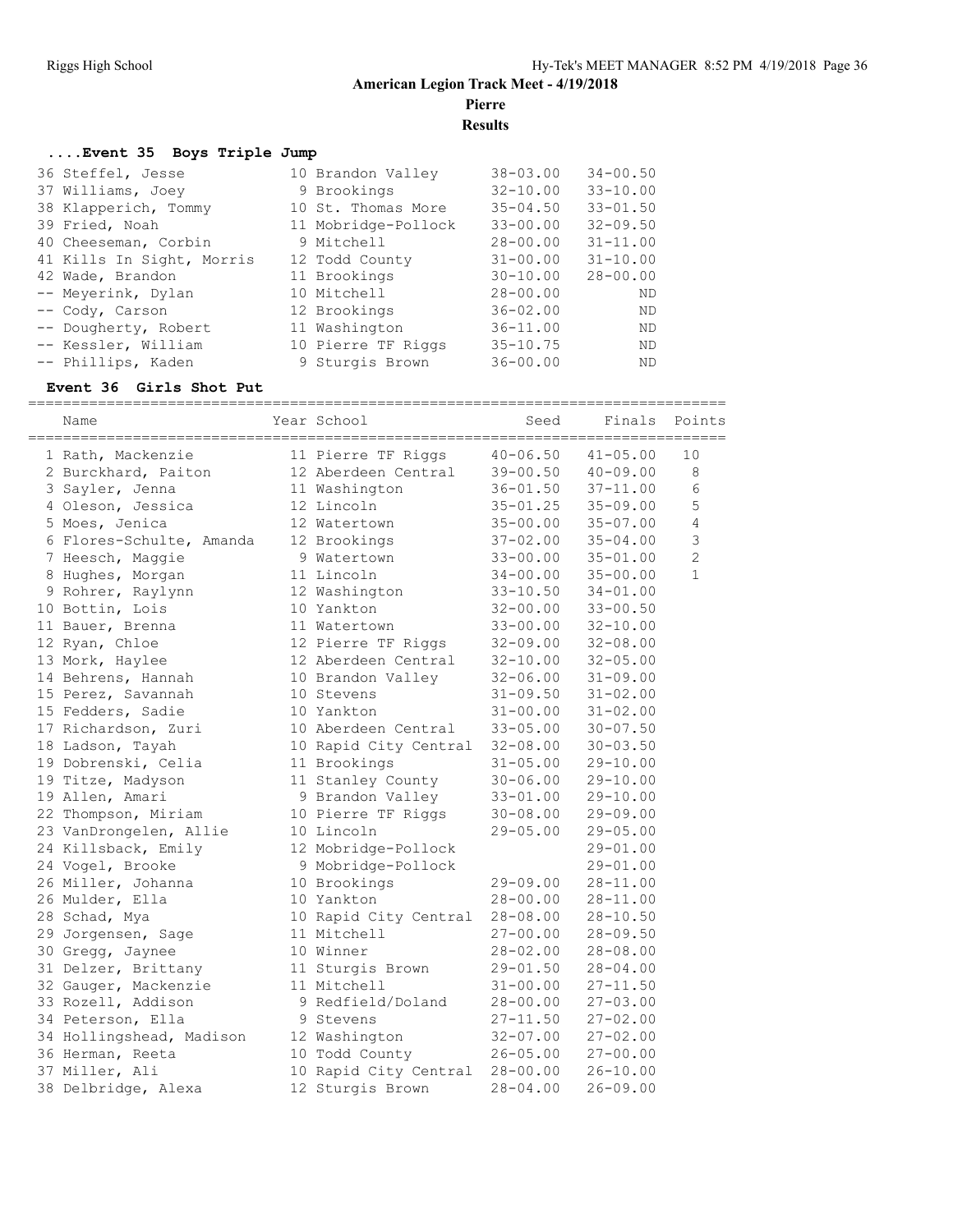#### **Results**

#### **....Event 36 Girls Shot Put**

| 38 Edwards, Whitney   | Hill City           | $24 - 07.00$ | $26 - 09.00$ |
|-----------------------|---------------------|--------------|--------------|
| 38 Leafgreen, Karley  | 10 Stanley County   | $26 - 06.00$ | $26 - 09.00$ |
| 41 Mattke, Cyndee     | 10 Huron            | $28 - 03.50$ | $26 - 08.00$ |
| 42 Gray, Grace        | 11 Stevens          | $27 - 11.00$ | $25 - 08.00$ |
| 42 Steiger, Alex      | 12 Mobridge-Pollock |              | $25 - 08.00$ |
| 42 Terry, Kiara       | 9 Redfield/Doland   | $27 - 08.00$ | $25 - 08.00$ |
| 45 Munger, Karissa    | 11 Sturgis Brown    | $25 - 00.00$ | $25 - 02.00$ |
| 45 White Hat, Matraca | 9 Todd County       | $23 - 05.00$ | $25 - 02.00$ |
| 47 McDaniel, Chessa   | 10 Dupree           | $27 - 04.00$ | $25 - 01.50$ |
| 48 Hardesty, Kassy    | 10 Todd County      |              | $25 - 01.00$ |
| 49 Boetel, Brooklyn   | 9 Huron             | $20 - 09.50$ | $23 - 00.50$ |
| 50 Rousseau, Rylin    | 7 Cheyenne-Eag      | $21 - 06.00$ | $22 - 02.00$ |
| 51 Meyerink, Madison  | 9 Mitchell          | $22 - 00.00$ | $21 - 07.50$ |
| 52 Berndt, Jessica    | 12 Cheyenne-Eag     | $24 - 01.00$ | $21 - 06.00$ |
| 53 Harn, Alexa        | 11 Hill City        | $21 - 03.00$ | $21 - 01.00$ |
| 54 O'Daniel, Jayde    | 11 Redfield/Doland  | $25 - 00.00$ | $21 - 00.00$ |
| 55 Ward, Charlee      | 7 Cheyenne-Eaq      | $20 - 03.00$ | $20 - 10.00$ |
| 56 Weaver, Shalie     | 9 Hill City         | $20 - 09.00$ | $20 - 01.00$ |
| 57 Peacock, Malory    | 9 Dupree            | $19 - 06.00$ | $19 - 04.00$ |

# **Event 37 Girls Long Jump**

| Name                  | Year School                             | Seed         |                           | Finals Points  |
|-----------------------|-----------------------------------------|--------------|---------------------------|----------------|
| 1 Heier, Ryley        | 12 Lincoln                              | $16 - 05.00$ | $16 - 11.50$              | 10             |
| 2 Falak, Alayna       | 10 Watertown                            |              | $17 - 00.00$ $16 - 11.00$ | 8              |
| 3 Justus, Liberty     | 12 Lincoln                              |              | $16 - 05.25$ $16 - 01.00$ | 6              |
| 4 Bagley, Peyton      | 9 Rapid City Central 16-05.75 J16-01.00 |              |                           | 5              |
| 5 Eisenbeisz, Addy    | 12 Pierre TF Riggs                      | $16 - 10.50$ | $15 - 11.00$              | $\overline{4}$ |
| 6 Merkley, Lauren     | 8 Lincoln                               | $15 - 07.00$ | $J15 - 11.00$             | 3              |
| 7 Kur, Nyanas         | 9 Washington                            |              | $16 - 09.00$ $15 - 08.50$ | $\overline{c}$ |
| 8 Keen, Sarah         | 12 Stevens                              | $16 - 04.00$ | $15 - 03.00$              | $\mathbf{1}$   |
| 9 Carlisle, Elizabeth | 10 St. Thomas More                      | $14 - 07.25$ | $15 - 02.50$              |                |
| 9 Stonecipher, Rylie  | 10 Stevens                              | $16 - 10.75$ | $15 - 02.50$              |                |
| 11 Law, Trinity       | 11 Brandon Valley                       | $16 - 04.00$ | $15 - 01.00$              |                |
| 12 Brunner, Rachel    | 11 Watertown                            | $16 - 00.00$ | $15 - 00.50$              |                |
| 13 Siemonsma, Hanna   | 12 Brookings                            | $15 - 06.00$ | $14 - 11.00$              |                |
| 13 Malsom, Brooke     | 11 Aberdeen Central                     | $16 - 01.00$ | $14 - 11.00$              |                |
| 15 Hase, Adrianna     | 12 Aberdeen Central                     | $15 - 10.00$ | $14 - 10.00$              |                |
| 15 Snelling, Sarah    | 11 Washington                           | $14 - 05.25$ | $14 - 10.00$              |                |
| 17 Bunker, Mya        | 11 Brandon Valley                       | $15 - 11.00$ | $14 - 08.00$              |                |
| 17 Vrbka, Tedra       | 11 Winner                               | $15 - 06.00$ | $14 - 08.00$              |                |
| 19 Weisbeck, Riley    | Brookings                               | $15 - 05.00$ | $14 - 06.00$              |                |
| 19 Hardin, Emma       | 12 Brookings                            | $15 - 02.00$ | $14 - 06.00$              |                |
| 21 Gullikson, Paige   | 9 Yankton                               | $15 - 00.00$ | $14 - 05.00$              |                |
| 21 Husman, Nykki      | 9 Yankton                               | $15 - 06.00$ | $14 - 05.00$              |                |
| 23 Rohlfs, Camryn     | 7 Redfield/Doland                       | $15 - 00.00$ | $14 - 04.50$              |                |
| 23 Raderschadt, Lydia | 12 Hill City                            | 14-07.00     | $14 - 04.50$              |                |
| 25 Schroeder, Madison | 10 Yankton                              | $15 - 06.00$ | $14 - 04.00$              |                |
| 26 Benson, Ciara      | 10 St. Thomas More                      | $15 - 00.00$ | $14 - 03.00$              |                |
| 27 Heiss, Emry        | 10 Pierre TF Riggs                      | $16 - 01.25$ | $14 - 02.00$              |                |
| 27 Schutz, Judian     | 10 Stevens                              | $15 - 07.00$ | $14 - 02.00$              |                |
| 29 Simons, Ashlyn     | 12 Sturgis Brown                        | $15 - 00.25$ | $14 - 00.25$              |                |
| 30 Zahn, Megan        | 9 Mobridge-Pollock                      | $14 - 04.00$ | $14 - 00.00$              |                |
| 31 Wathen, Hailey     | 10 Hill City                            | $14 - 04.25$ | $13 - 10.00$              |                |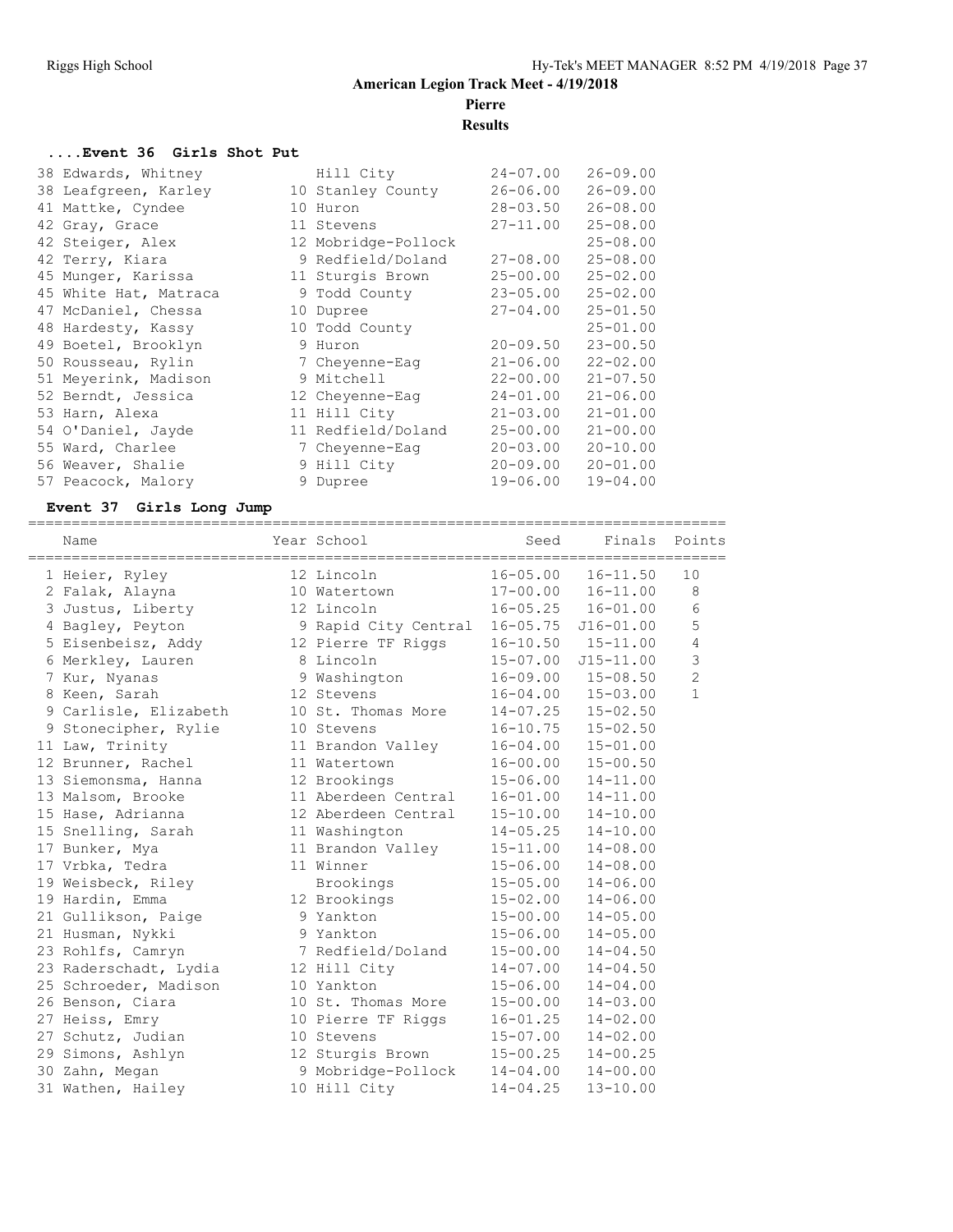#### **Results**

#### **....Event 37 Girls Long Jump**

| 32 Duffy, Aislinn        | 12 St. Thomas More   |              | $13 - 09.25$ |
|--------------------------|----------------------|--------------|--------------|
| 33 Klinkhammer, Felicity | 12 Brandon Valley    | $15 - 11.00$ | $13 - 09.00$ |
| 34 Castillo, Isabel      | 9 Sturgis Brown      | $15 - 02.75$ | $13 - 08.00$ |
| 34 Brill, Haesel         | 10 Todd County       | $13 - 07.50$ | $13 - 08.00$ |
| 36 English, Delaney      | 11 Mitchell          | $14 - 00.00$ | $13 - 07.00$ |
| 36 Deming, Ramsey        | 9 Rapid City Central | $15 - 04.25$ | $13 - 07.00$ |
| 38 Cooke, Emily          | 11 Hill City         | $13 - 08.50$ | $13 - 06.50$ |
| 39 Even, Cydney          | 10 Watertown         | $14 - 06.00$ | $13 - 05.00$ |
| 39 Hildebrandt, Tristen  | 11 Mitchell          | $14 - 05.00$ | $13 - 05.00$ |
| 41 Rymerson, Peyton      | 11 Washington        | $13 - 02.00$ | $13 - 03.50$ |
| 42 Zanin, Janaina        | 10 Pierre TF Riggs   | $13 - 11.00$ | $13 - 02.00$ |
| 43 Lichty, Jeclyn        | 10 Huron             | $12 - 11.00$ | $13 - 01.00$ |
| 44 Martens, Maria        | 10 Aberdeen Central  |              | $12 - 06.50$ |
| 45 Wientjes, Emily       | 9 Mobridge-Pollock   | $14 - 01.00$ | $12 - 05.00$ |
| 45 Hoops, Ellie          | 9 Huron              | $12 - 10.00$ | $12 - 05.00$ |
| 45 Eagleman, Hailee      | 11 Cheyenne-Eag      | $13 - 06.00$ | $12 - 05.00$ |
| 48 Peterson, Peyton      | 9 Mitchell           | $13 - 05.00$ | $12 - 04.50$ |
| 49 Albrecht, Tracy       | 11 Huron             | $11 - 04.00$ | $12 - 03.50$ |
| 50 Thieman, Madison      | 11 Winner            | $13 - 07.00$ | $12 - 00.25$ |
| 51 Baker, Callista       | 11 Todd County       | $12 - 04.00$ | $9 - 02.00$  |
| -- Keffeler, Makayla     | 9 Sturgis Brown      | $15 - 03.00$ | ND           |
| -- Valandra, Dennisa     | 11 Todd County       | $11 - 11.50$ | ND           |

#### **Event 38 Girls Triple Jump**

================================================================================ Name **Name** Year School Seed Finals Points ================================================================================ 1 Heier, Ryley 12 Lincoln 35-06.00 35-00.50 10 2 Sundby, Samantha 10 Stevens 33-09.50 34-05.00 8 3 Stonecipher, Rylie 10 Stevens 34-11.75 34-04.75 6 4 Eisenbeisz, Addy 12 Pierre TF Riggs 34-05.50 33-11.75 5 5 Justus, Liberty 12 Lincoln 34-06.00 33-09.00 4 6 Haring, Carly 11 Mitchell 31-00.00 33-06.00 3 7 Keffeler, Makayla 9 Sturgis Brown 34-01.00 33-05.50 2 8 Law, Trinity 11 Brandon Valley 33-00.00 32-10.50 1 9 Beasley, Sydney 10 Stevens 32-11.00 32-10.00 10 Husman, Nykki 9 Yankton 33-06.00 32-06.50 11 Bunker, Mya 11 Brandon Valley 32-08.00 32-03.00 12 Timmons, Paige 12 Brandon Valley 32-00.00 32-02.00 13 Carlisle, Elizabeth 10 St. Thomas More 29-09.25 32-01.00 14 Bartels, Kailee 11 Brookings 32-04.00 32-00.50 15 Gall, Rylie 12 Redfield/Doland 32-02.00 32-00.00 16 Joerger, Alli 9 Aberdeen Central 30-00.00 31-09.00 17 Miller, Clarissa 10 Brookings 32-06.00 31-07.75 18 Duffy, Aislinn 12 St. Thomas More 29-04.50 31-07.50 19 Gannon, Rachel Brookings 32-02.00 31-03.00 20 Senger, Taryn 10 Pierre TF Riggs 31-10.50 31-01.00 21 Siegal, Sophie 7 Lincoln 32-05.00 30-10.00 22 Millar, Eve 11 Redfield/Doland 31-00.00 30-05.75 23 Gellhaus, Jianna 11 Aberdeen Central 30-08.00 30-03.00 24 Wuebben, Madison 10 Yankton 32-00.00 30-02.50 25 Rymerson, Peyton 11 Washington 28-10.00 29-11.50 26 Pickett, Brinley 9 Sturgis Brown 30-11.00 29-10.00 27 Easland, Brooke 9 Pierre TF Riggs 29-07.50 29-08.00 28 Snelling, Sarah 11 Washington 30-00.00 29-05.00